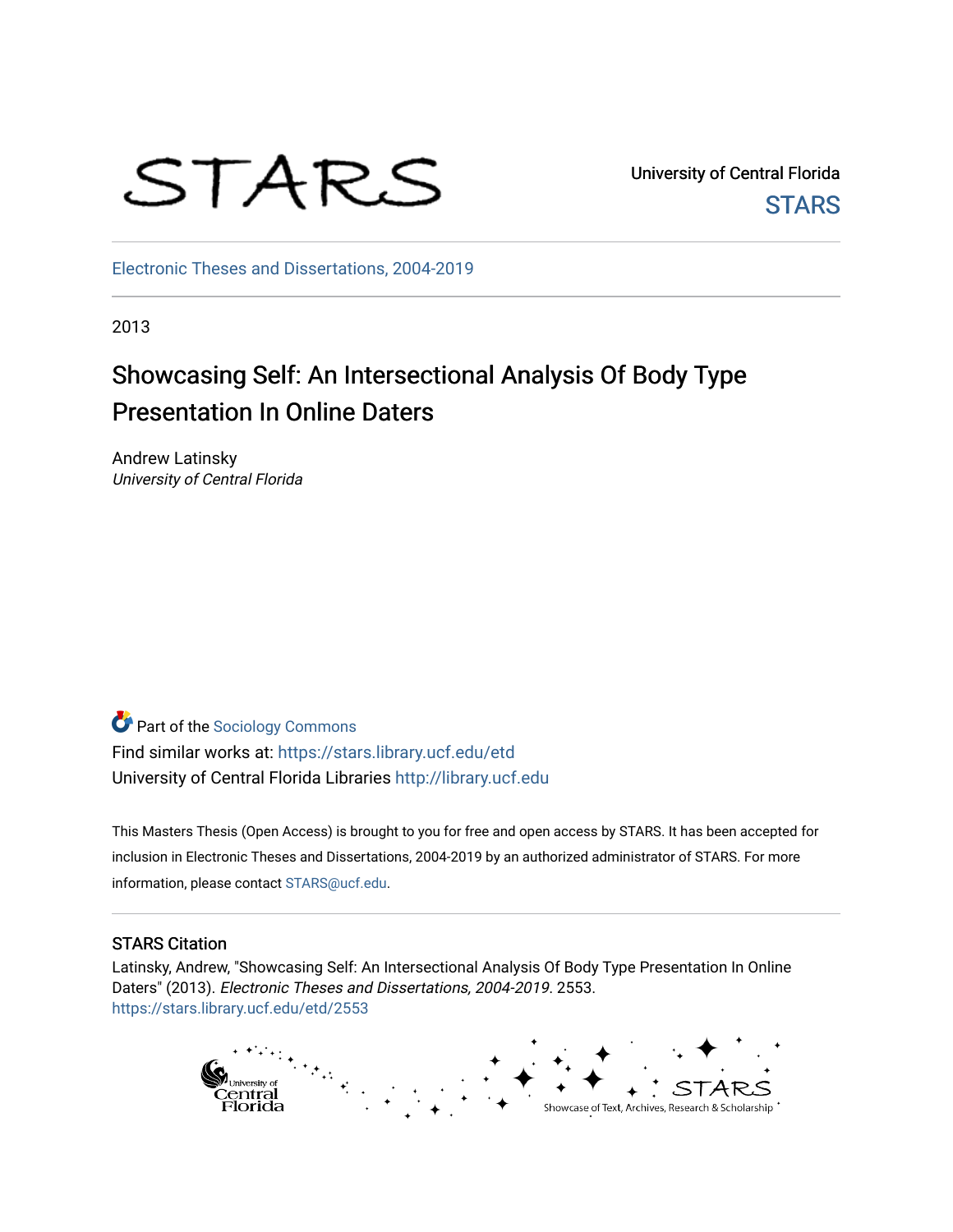## SHOWCASING SELF: AN INTERSECTIONAL EXAMINATION OF BODY TYPE PRESENTATION IN ONLINE DATERS

by ANDREW LATINSKY B.A. University of Florida, 2010

A thesis submitted in partial fulfillment of the requirements for the degree of Masters of Arts in the Department of Sociology in the College of Sciences at the University of Central Florida Orlando, Florida

> Spring Term 2013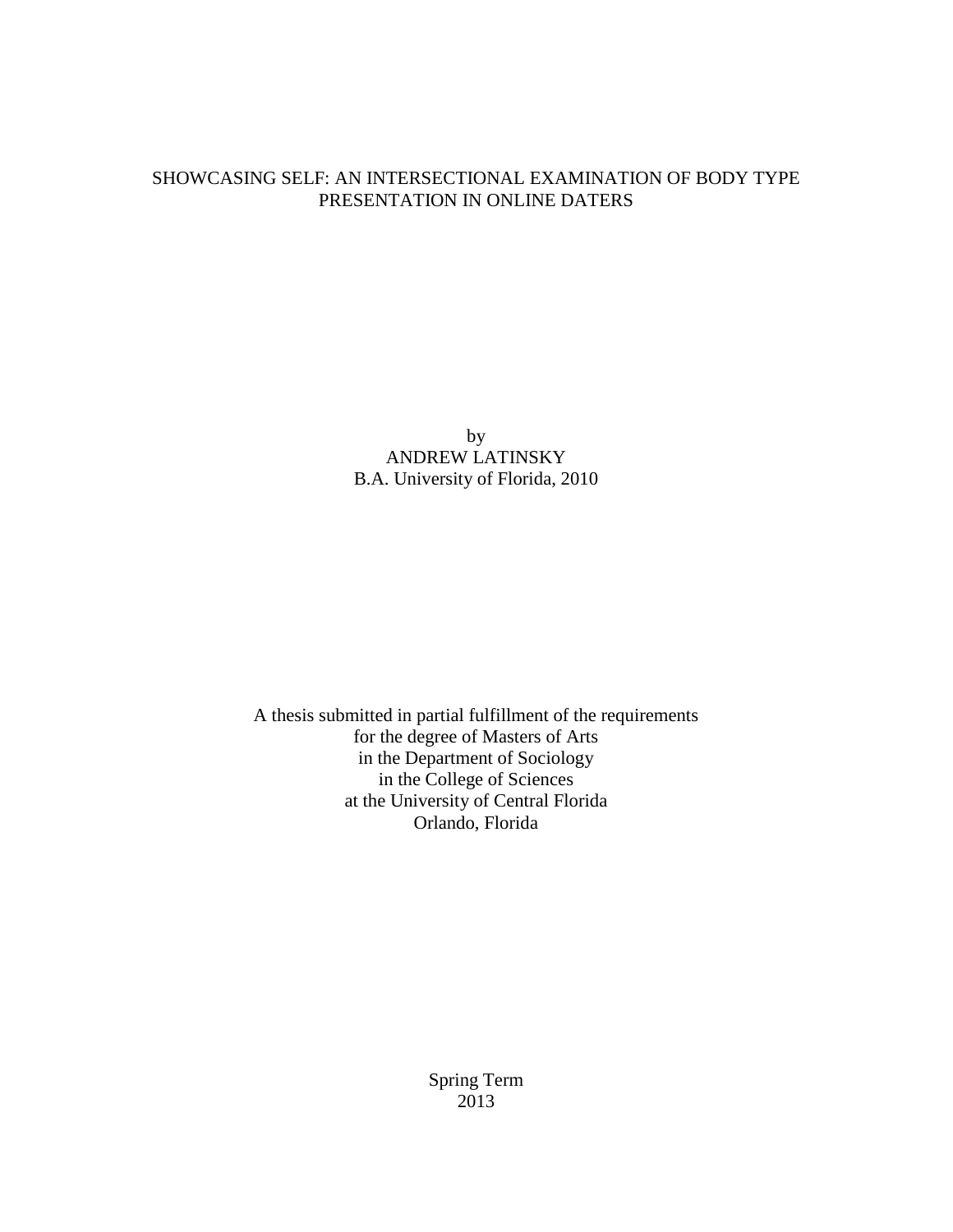## **ABSTRACT**

Using data collected from the online dating site Match.com, this paper performs a content analysis examining the relationships between race, gender, and sexuality as both independent variables and as intersections on impression management strategies in online dating. Impression management strategies form a foundational core of how people interact with others in social situations. This analysis focuses on impression management strategies by examining how people advertise their body type in a public arena. Analysis also draws upon the types of bodies these people desire in an ideal date, as a second method of looking at the norms surrounding the ideal body type for a given group. Drawing upon intersectionality theories, this paper looks at potential biases in previous online dating literature towards white heterosexuals. Taking this idea into account, this analysis utilizes 892 profiles from major urban centers within the United States, approximately equal in the numbers of whites and blacks, gay/lesbians and heterosexuals, and men and women, in order to examine underrepresented populations in previous online dating literature.

Findings show that body type norms based on intersectional race and gender literature appear to be more accurate predictors of proclaimed body type than only those using gender literatures. In addition, sexuality, race, and gender interactions appear to have an effect in the terminology an online dater uses in describing both themselves and the types of bodies desired in ideal dates. Contrary to prior online dating and gender literature, findings also indicate a greater willingness of women compared to men to use terms that indicate their body might be overweight. Theoretical explanations look at how positions relative to hegemonic power may be an overriding influence in the importance of body type impression management strategies.

ii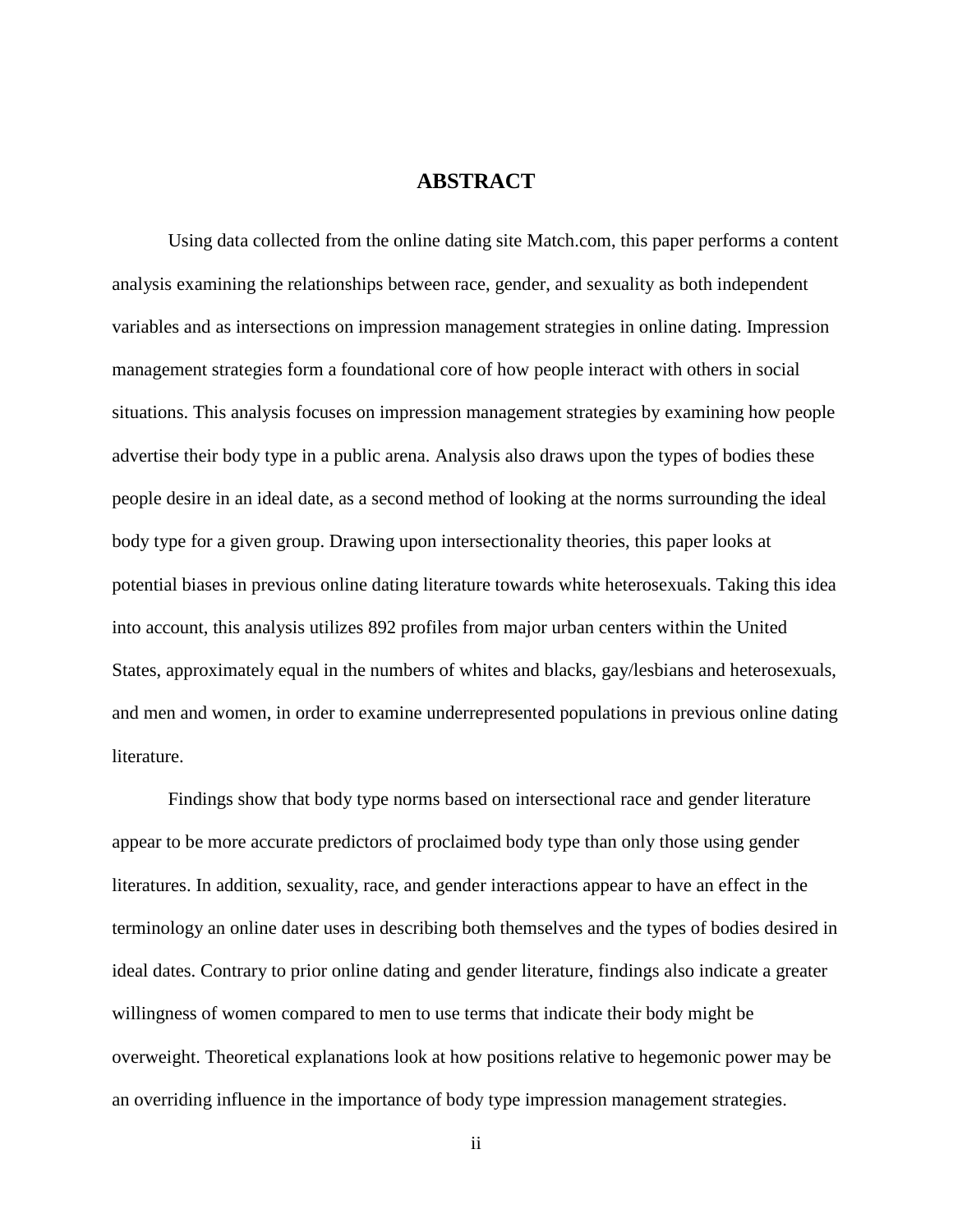## **TABLE OF CONTENTS**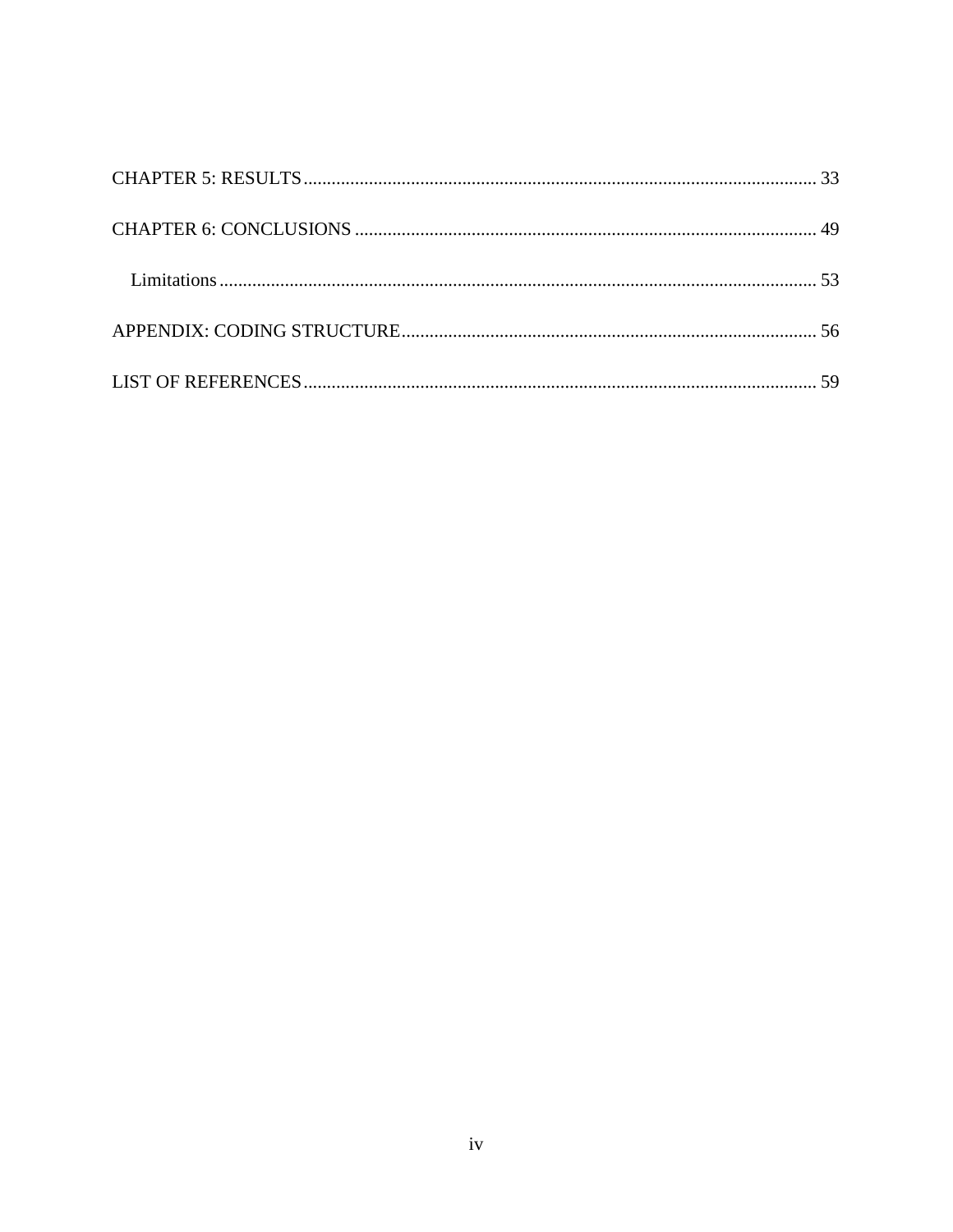## **LIST OF TABLES**

<span id="page-5-0"></span>

| Table 2: Proportion of Sample Which Claims a Standard Body Type (Gender) 35              |  |
|------------------------------------------------------------------------------------------|--|
| Table 3: Proportion of Sample Which Claims a Standard Body Type (Race and Sexuality)  37 |  |
| Table 4: Chi Squared Analysis: Intersectional Breakdown of Poster Body Type [Female Sub- |  |
|                                                                                          |  |
| Table 5: Chi Squared Analysis: Intersectional Breakdown of Poster Body Type [Male Sub-   |  |
|                                                                                          |  |
| Table 6: Results of Chi-Squared Analysis on Body Type of Preferred Date  44              |  |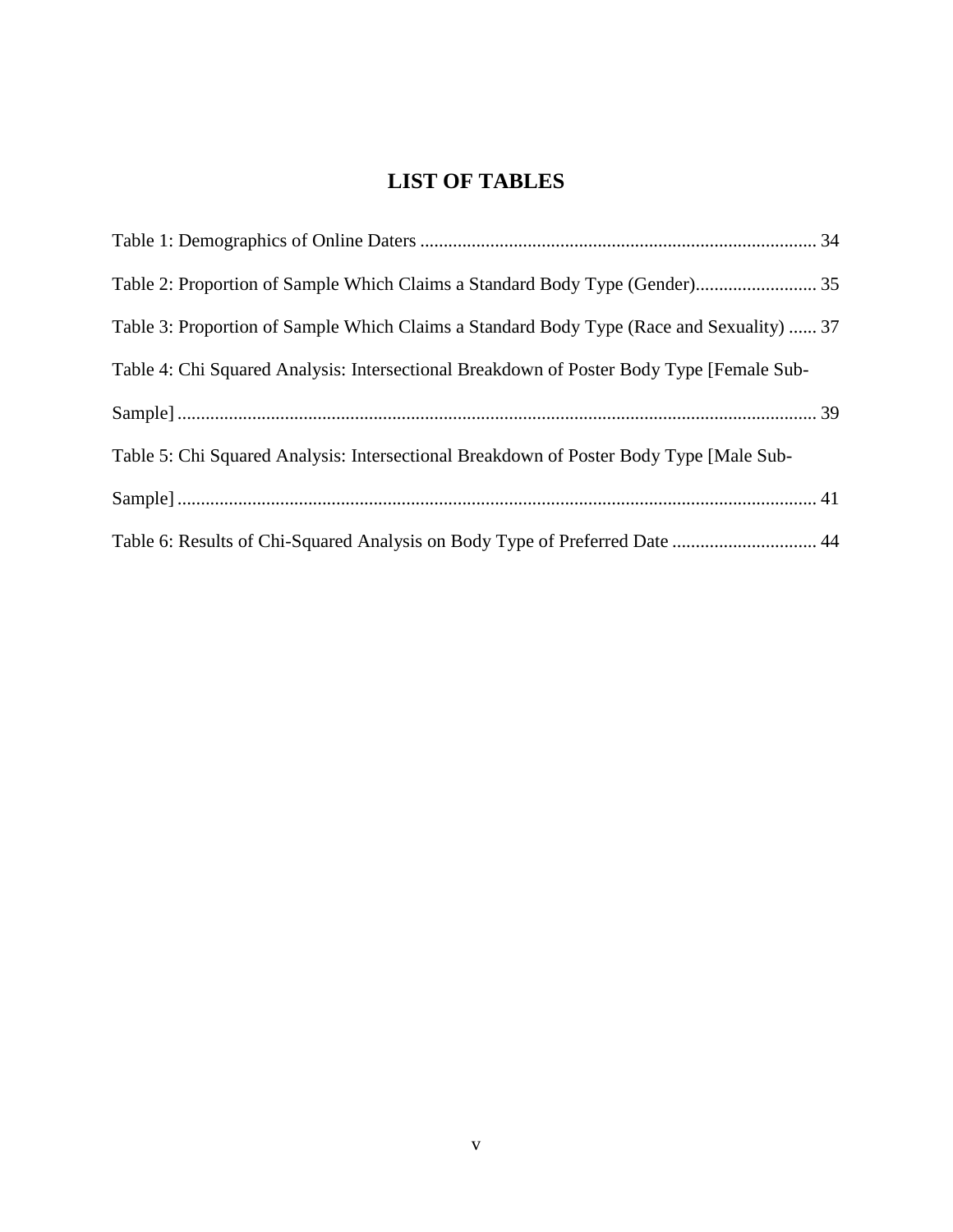### **CHAPTER 1: INTRODUCTION**

Impression Management and Online Dating

<span id="page-6-1"></span><span id="page-6-0"></span>Impression management strategies form a foundational core of how people interact with others in social situations (e.g., Goffman 1956; Goffman 1959). Impression management explains certain strategies of symbolic interaction: that when a person enters into a social situation, they take upon a role that could be described like an actor (Goffman 1959). Every person they interact with is considered part of their social audience, people who are viewing the physical, verbal, and social cues of the person, and interpreting a meaning to the display that the social actor commits to (Goffman 1959). Although some things such as speech appear to be in the control of the actor, there are a myriad of social assumptions that are carried by default into any of these social presentation (Gardner III, Peluchette, and Clinebell 1994), such as the gender of the actor (West and Fenstermaker 1995). In order to minimize the risk of potentially negative social fallout, social actors draw upon social norms they have learned in life that dictate the ideal standards of their society, for example, proper clothing, body expectations, and manners expected of men versus women (Crawley, Foley, and Shehan 2008). These strategies, drawn upon what a social actors believes is the socially standard norm, describe the basis of impression management.

In the area of online dating, researchers are given a unique opportunity to experience a combination of a competitive, real life, impression management situation (Robnett and Feliciano 2011), and the very large level of control of how this public self is presented that Goffman (1976) restricted to the realm of advertising and photography in his day. Prior online dating research has indeed primarily focused on avenues of impression management, usually asking the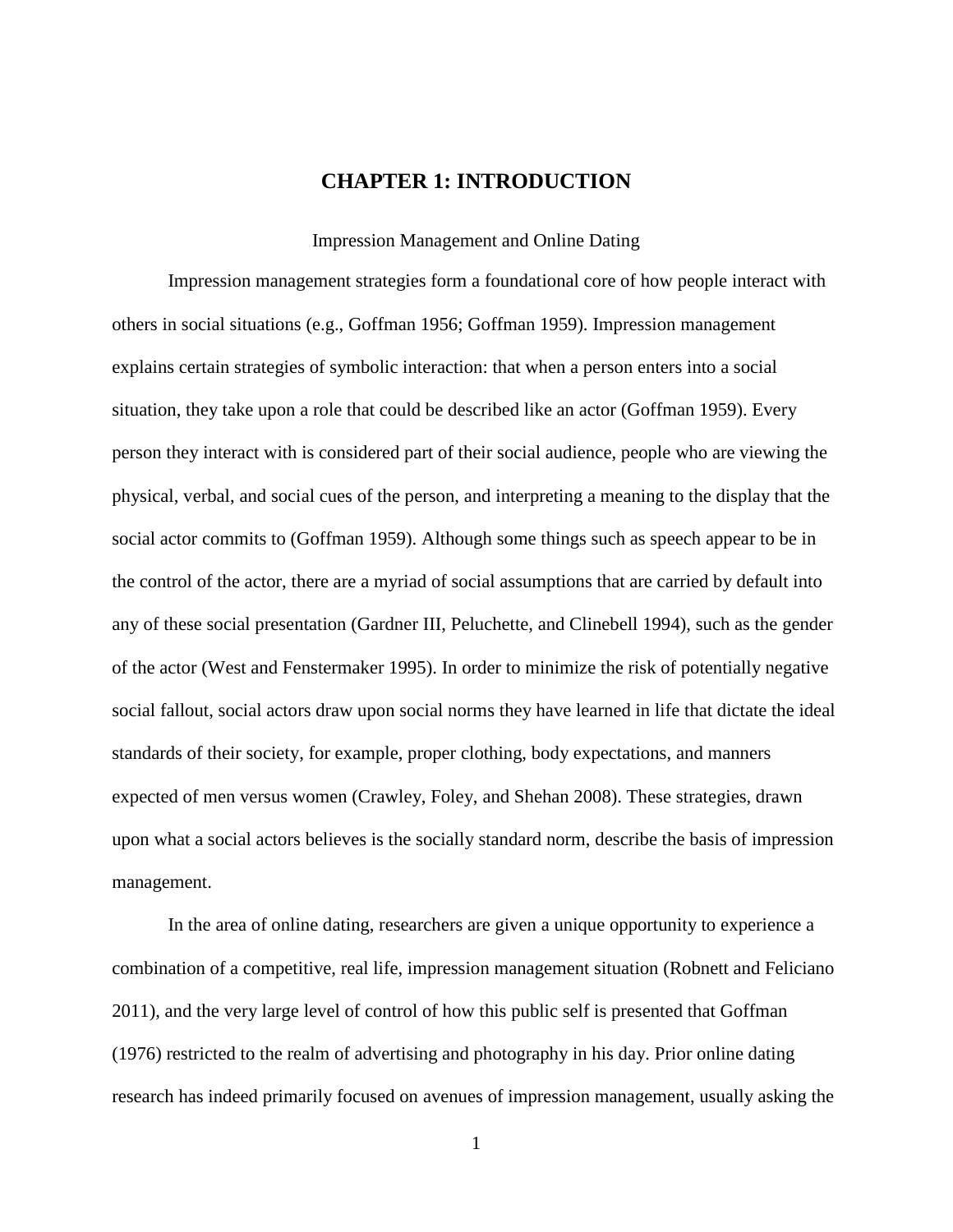question of where people are willing to inflate the positive elements of their self-presentation. For example, Hall et al. (2010) found that women in online dating stated they were more likely to lie about their weight, while men were more likely to state that they had personality traits they didn't really feel they had. Photographs of people online in the modern era can often be those done by professional photographers (Haferkamp et al. 2012), and independent judges find that most online dating photographs are deceptive, with people attempting to make themselves more socially desirable by misrepresenting weight and age (Hancock and Toma 2009). Whereas Goffman (1976) could showcase how such impression management strategies manifested themselves in the use of models, posing, etc. in advertisements, the rise of digital cameras, imaging software (such as Photoshop), and the popularity of the public sphere found in the internet, creates a situation where every person is implicitly needing to advertise themselves in some manner, if they wish to be competitive with everyone else in the online dating arena.

However, there are problems to be found in previous studies of online dating and impression management. Online daters have been treated as one large sample, exclusively heterosexual, and with almost all differences generally broken down on gender focused lines (e.g., Hancock and Toma 2009; Haferkamp et al. 2012; Hall et al 2010; Whitty and Buchanan 2010). When race is taken into account, it is often similarly restricted to a focus on racism or racial exclusion instead of impression management, and with the same focus on heterosexuals (e.g., Hitsch, Hortaçsu, and Ariely 2006; Robnett and Feliciano 2011). As such, this research proposes to look at how impression management in online dating plays out on race, gender, and sexuality based lines. Furthermore, by drawing upon intersectional ideas, to not look at each variable in isolation, but to examine if the combinations of race, gender, and sexuality have their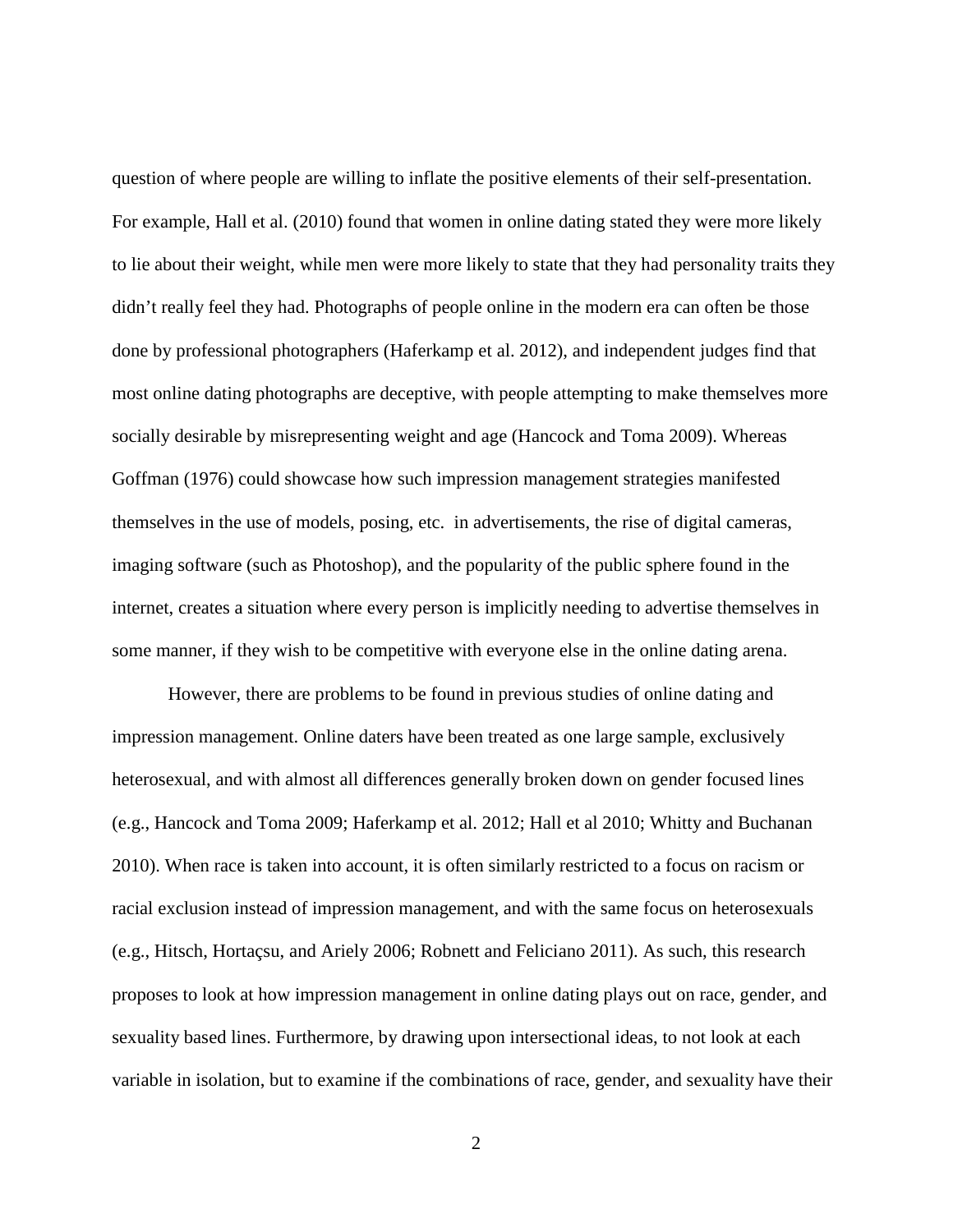own unique role in what bodies online daters present themselves as. Furthermore, impression management is not a one way interaction, actors must account for what they believe others expect, and respond to how they expect others will react (Goffman 1959). To examine this idea, a look at the ideal body of their preferred dates is performed. These analyses allow a look at multiple sides of the impression management idea in online dating, while also holding onto intersectional principles, asking in what ways are gender, race, and sexuality showing up in the ways that people present themselves online. One question that could be raised, is why do this examination? Would we truly expect to find differences based on racial and sexuality lines, when even the demographics of online daters show a white bias (Sautter, Tippett, and Morgan 2010)?

#### Introduction to Intersectionality

<span id="page-8-0"></span>Intersectional researchers such as Collins (2000) argue that racism and sexism "combine in such a way that they create a distinct social location" (Dugger 1988: 425). Focusing primarily on Blacks/African Americans norms, scholars such as Collins (2000) and Jackson II (2006) note that ideas about the role, personality, and body of Blacks are informed by institutions as old as slavery and impact the modern era. For example, the stereotype of the Jezebel and Mammy (Collins 2000) are specific to the identity of a Black female, while the Uncle Tom and Brute (Jackson II 2006) are specific to ideas about Black men. Black women and men's ideas of gender are influenced by uniquely race and gender based notions such as the single parent Black female led household (Roberts 1997), the hypersexualiziation of the Black female body (such as the infamous Hotentot Venus), hypermasculine norms about the Black male body (Helg 2000), etc.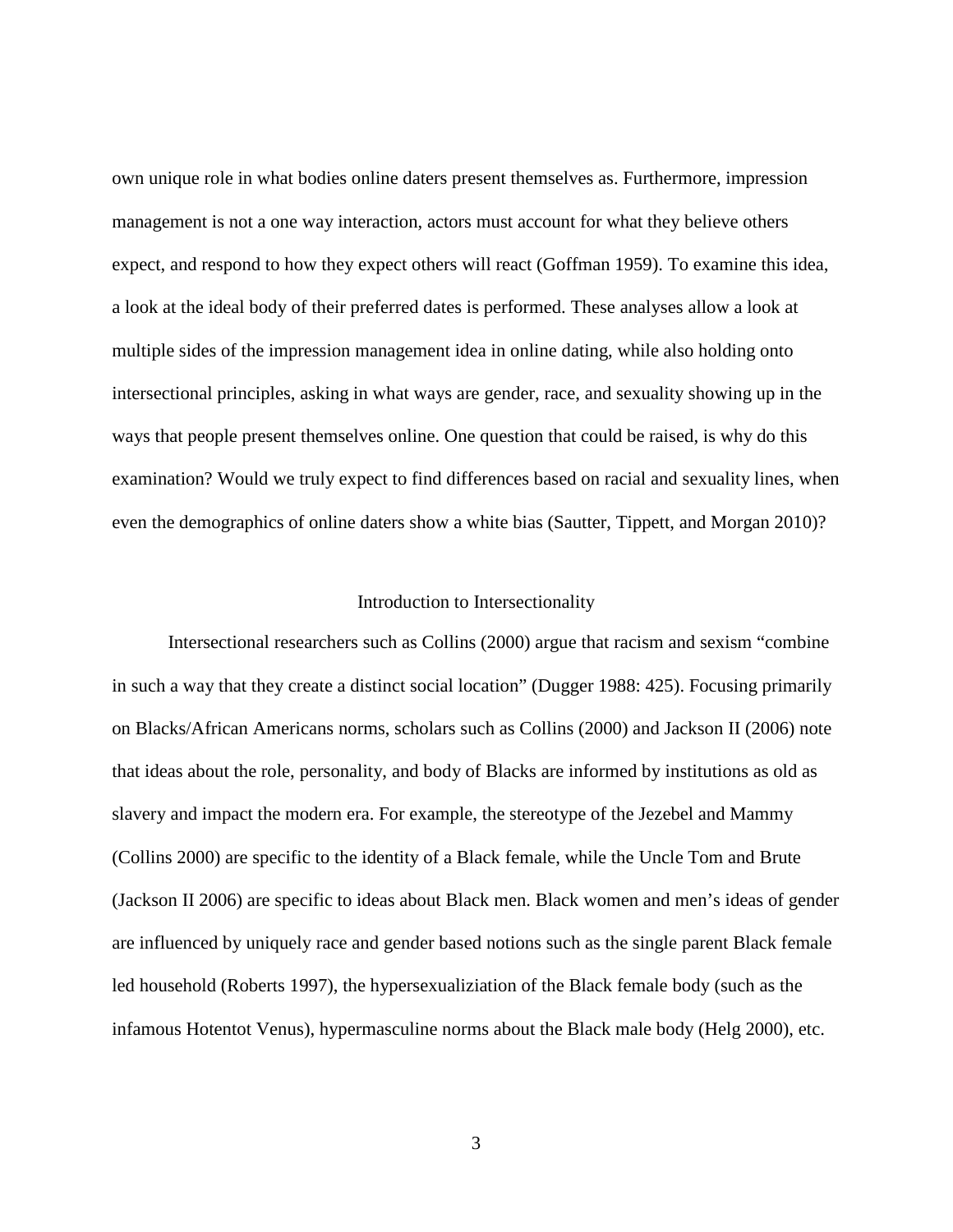These racialized ideals describe fairly conventional gendered roles in some respects, but tied to a racialized ideal that influences perceptions of what it means to be masculine or feminine.

Adding issues such as sexuality further complicate the issues related to race and gender, opening up life experiences such as gay and lesbian pride identity, conflict between loyalties to race versus sexuality, and identities such as the 'butch lesbian' female (Moore 2011). Each of these experiences potentially contributing to the ideas of what ideal bodies are when attempting impression management. Collins (2000) includes sexuality as one of the intersections to account for in intersectionality, but notions connected to sexuality are relatively invisible in the literature or the way that literature discusses race and gender. For example: the notion of the Welfare Queen is tied to heterosexuality, the notion of the Black female welfare mother makes no sense to lesbian Black females (whose marginalized social identity denies her legitimacy in having children recognized at all) (Moore 2011). Often ideas related to these racialized notions of gender are taken into consideration, but they provide incomplete pictures. In the case of Black lesbian women, scholars have noted such things as how assumed heterosexual hypersexuality is uniquely part of the narrative that Black lesbian women must deal with (Willingham 2011). These are part of a picture that while sexuality is an element that can be examined, it is often an area that is treated as independent of the context of race and gender in research (Estrada et al. 2011).

Overall, this paper attempts to address these gaps in online dating research, and expand beyond even the usual observations found in intersectional research. By quantifying how actual public presentations of self are influenced by factors such as race, sexuality, and gender as intersecting identities. Online dating offers a uniquely popular, competitive, real life public arena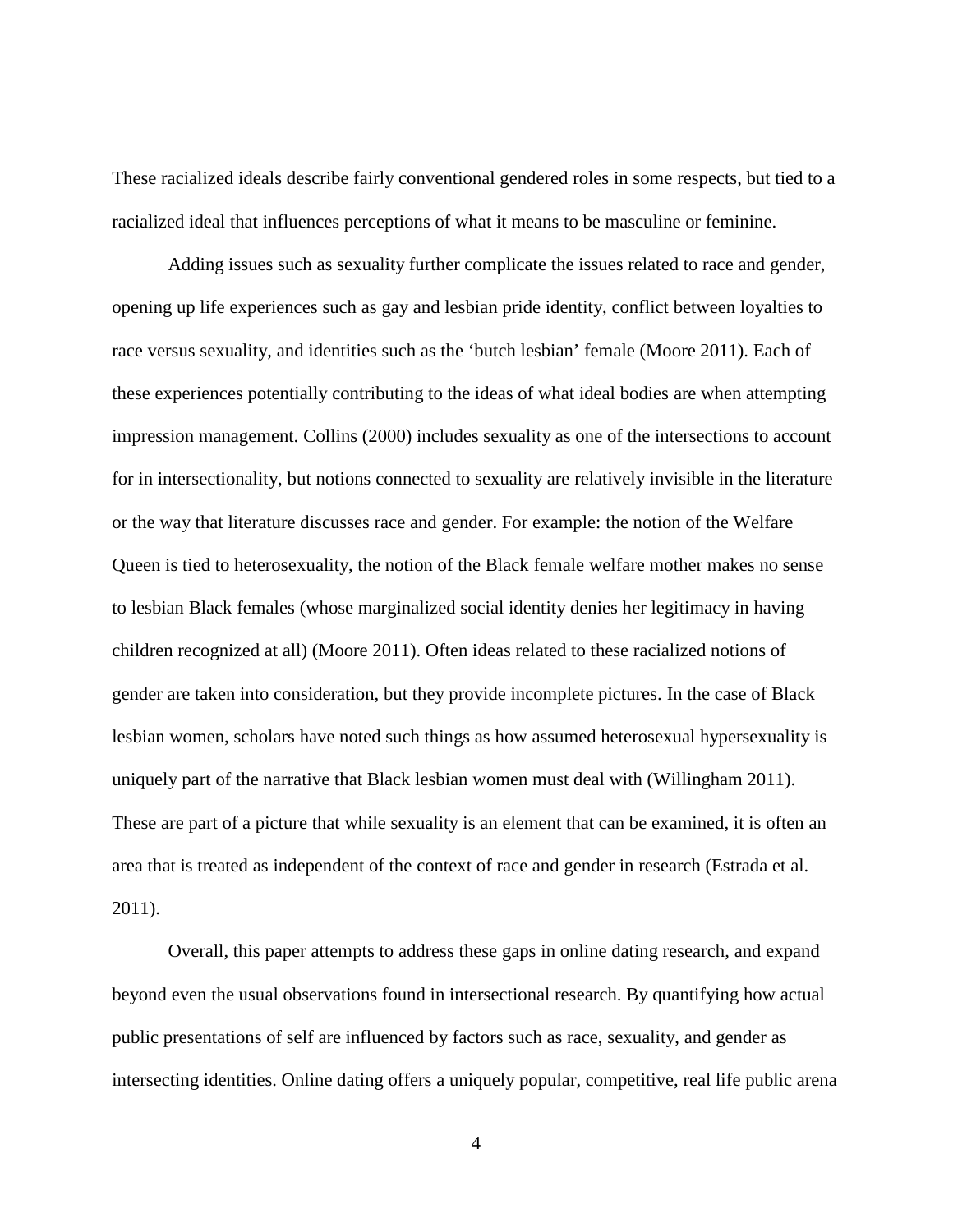(Robnett and Feliciano 2011) where a person is overtly asked to state information and traits about themselves and a hypothetical ideal date about ideas tied to gender, race, and sexuality. This paper builds upon these areas of research by utilizing 892 profiles from the online dating website Match.com from four urban areas in the US. Then examining the intersections from two racial identities (White and Black), both heterosexuals and gays and lesbian, and gender on impression management strategies change the distribution of self-described body types, and the ideas that the online daters hold about their ideal date's body. This will add intersectionalitybased analysis of impression management to previous research online dating literature, and examine how race, gender, and sexuality taken together impact a person's public presentation in her or his online profile.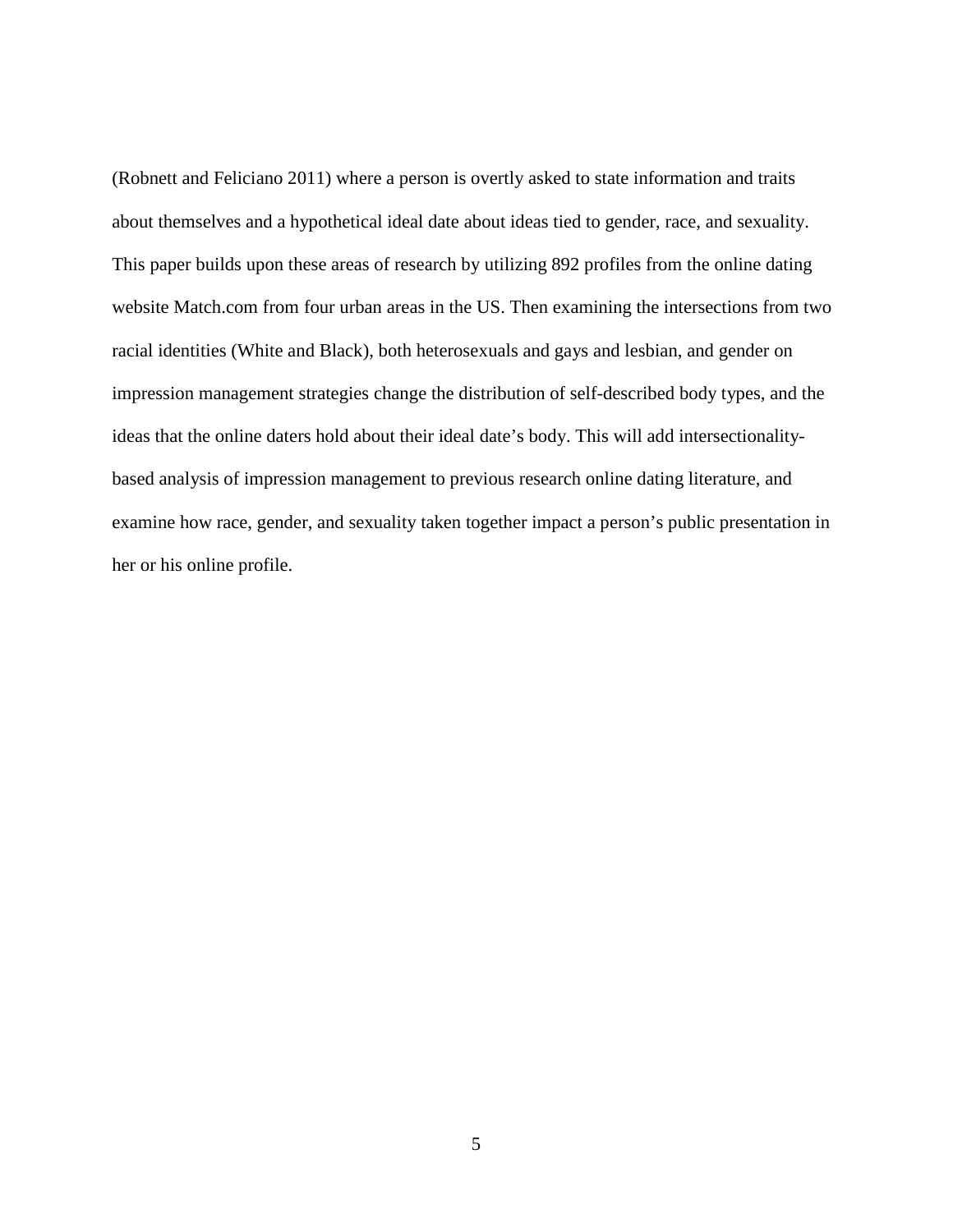## **CHAPTER 2: LITERATURE REVIEW**

Impression Management/ Symbolic Interaction

<span id="page-11-1"></span><span id="page-11-0"></span>In an early text outlining part of his ideas of impression management, Goffman (1956) describes how individuals must cope with a risk of exposing themselves to embarrassment in any face-to-face encounter with another person. In this interaction, Goffman (1956) described two possible situations where embarrassment is at risk for the internal identity of the individual: That a person may be representing a "faction or subgroup" (1956: 265) and worry about acting as a poor representative, and the second occurring when the "ego boundaries" (265), or a sense of self, comes in conflict with social expectations or circumstances.

This drives people into social situations that can be described as one between an actor and a social audience (Goffman 1959); where each person takes upon themselves these social roles, and communicates by drawing upon these ideas in order to facilitate nonembarrassing/socially congruent interaction. Social actors are expected to present social symbols to the audience, gestures that hold meanings that are interpreted by the people watching. These gestures can consist of anything with a social meaning, from verbal communication and language, to non-verbal communication, such as body language (Goffman 1959). Although many of these symbols are given a manner of control, some, such as gender, tend to be tied to interpretations and ideas that we as social actors have overall little control over. As Goffman (1977) describes, the often physical differences of men and women are used to justify very different social elements and ideas about gender based social character. For example, researchers describe how when a person enters into a social situation, they are automatically classified into basic levels of social categories (Gardner III, Peluchette, and Clinebell 1994). These social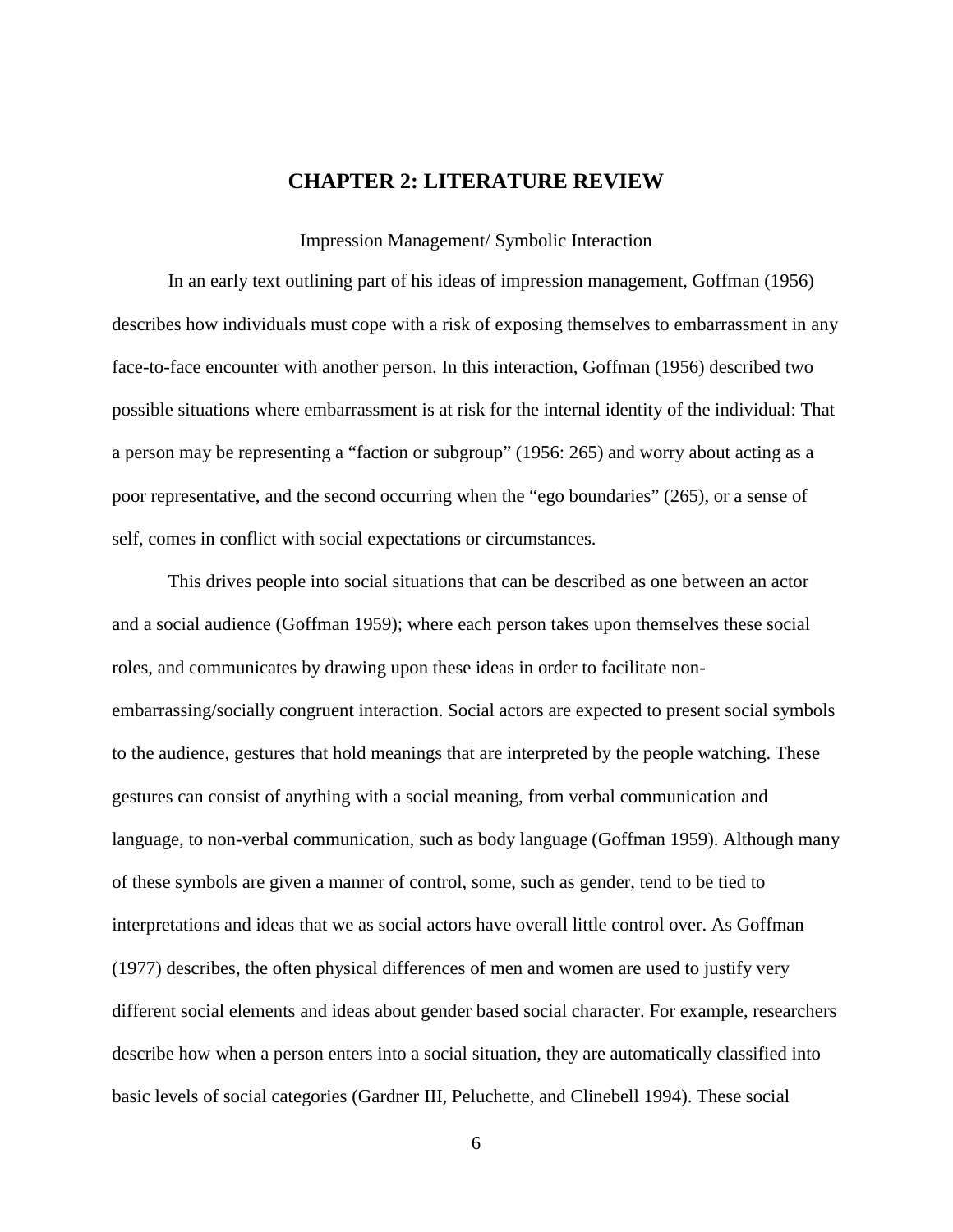schemas are used as a form of shortcut for the interaction, and include such attributes as race, sex, and gender (Gardner III, Peluchette, and Clinebell 1994). Responding to these pressures, people create "displays" (Goffman 1976: 3) of behavior that attempt to reduce social friction and miscommunication by conforming to social norms about a given person's role in society.

In almost any social situation, we are expected to call upon these notions to some extent. Factors such as gender are very powerful influences on most any social interaction, and the interactions expected between genders will color these social plays (Goffman 1977). However, researchers discuss when there are moments where our displays of impression management are even more heightened than usual. For example, Goffman (1976) discusses how, in photography, there is a great degree of control that is possible in the production of a picture and a great perceived importance to the idea of if said picture is 'real' or 'fake.' In the case of advertising for photographs, he describes a quality called "commercial realism" (1976: 15), where there exists a bleeding between the advertising message and the make-believe reality of the social stage. Goffman describes how this bleeding leads from a nude advertisement to questions about the social character of a model or the social standing of a product being presented, particularly in how this commercial realism can create an impact based on the power of things like celebrity testimony and the perceived relevance and honesty of it in the advert (1976).

#### Impressions in Cyberspace

<span id="page-12-0"></span>Considering the time of Goffman's writing, there is a great irony that these exact questions of authenticity get raised today about photographs, in a similarly public setting, but with the personal social context of the internet. For example, men on social media websites such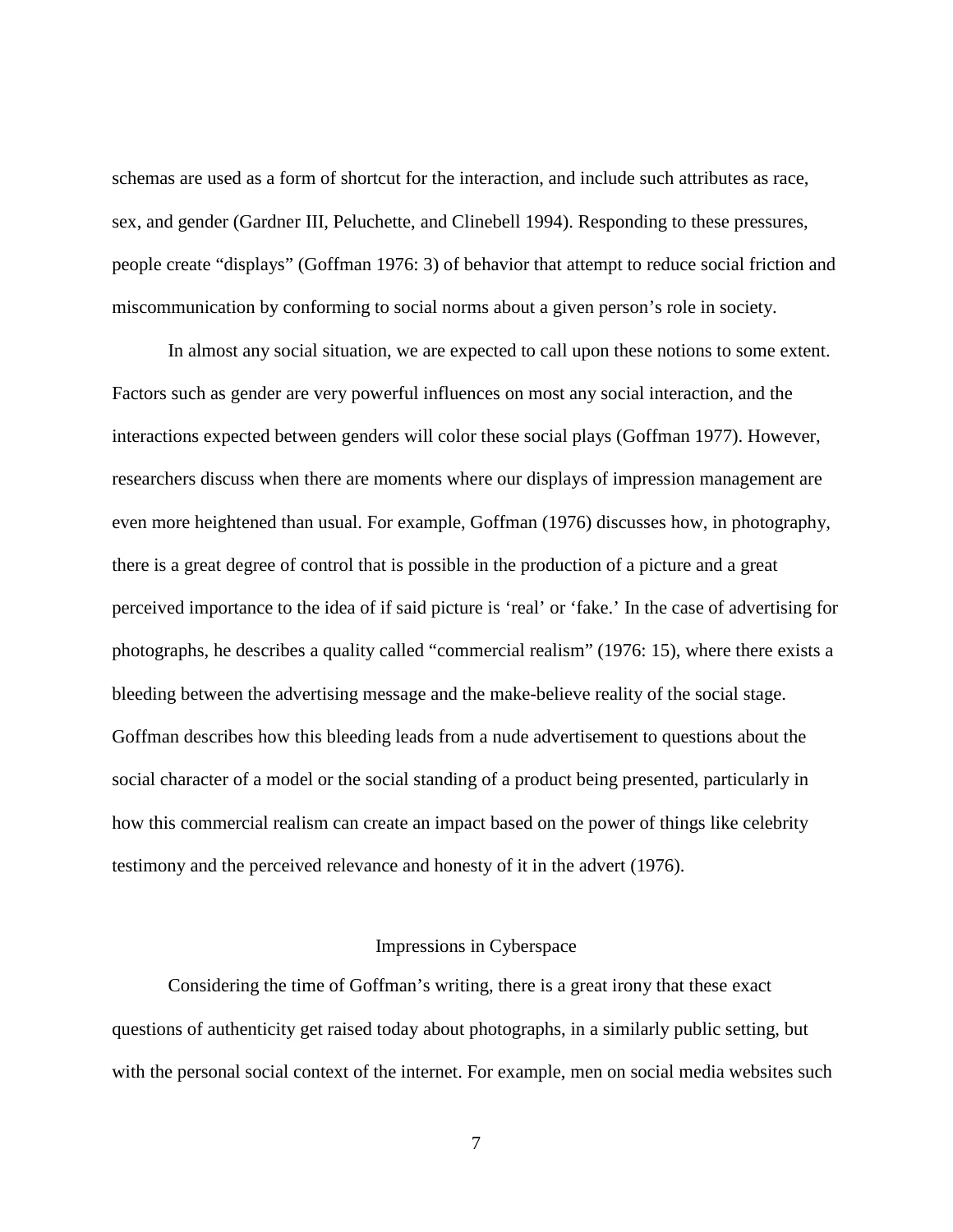as Facebook are more likely to use a full body shot photograph, while women are more apt to use a portrait style photograph (Haferkamp et al. 2012). These tendencies mimic the ideas Goffman (1976) noted about the positioning of male and female bodies in advertising all those years ago. Drawing upon the ideas of impression management, research about the facets of online dating and online interaction today primarily focus on the concept of strategic misrepresentations in online dating (Hall et al. 2010), using screen names as signals for gender and gender norms (Whitty and Buchanan 2010), and the authenticity/accuracy of photographs of online daters (Hancock and Toma 2009). In the realm of impression management, social interaction, particularly in online dating, involves the same complex issues of presenting ourselves to the world, but with opportunities that are not presented to people in face to face interactions (Hancock and Toma 2009).

In the realm of online social media, researchers have examined ways in which impression management of identities, such as gender, has an influence in how people interact online. For example, women have confessed in surveys to being more apt to lie about gendered notions like weight, while men lie about such things as personal income (Hall et al 2010). In another example, the perceived gender of an online friend changed the likelihood that intimate topics would be breached, with both genders being more open when they thought the other person was of the same gender (Wan, Chung, and Chiou 2009). Yet, when it comes to these fears and specifically gendered notions of impression management in the online realm, what are these people conforming to? Although impression management explains the need to draw upon social norms, where do these come from, and why can they be as consistent as they are between genders, even in an online setting?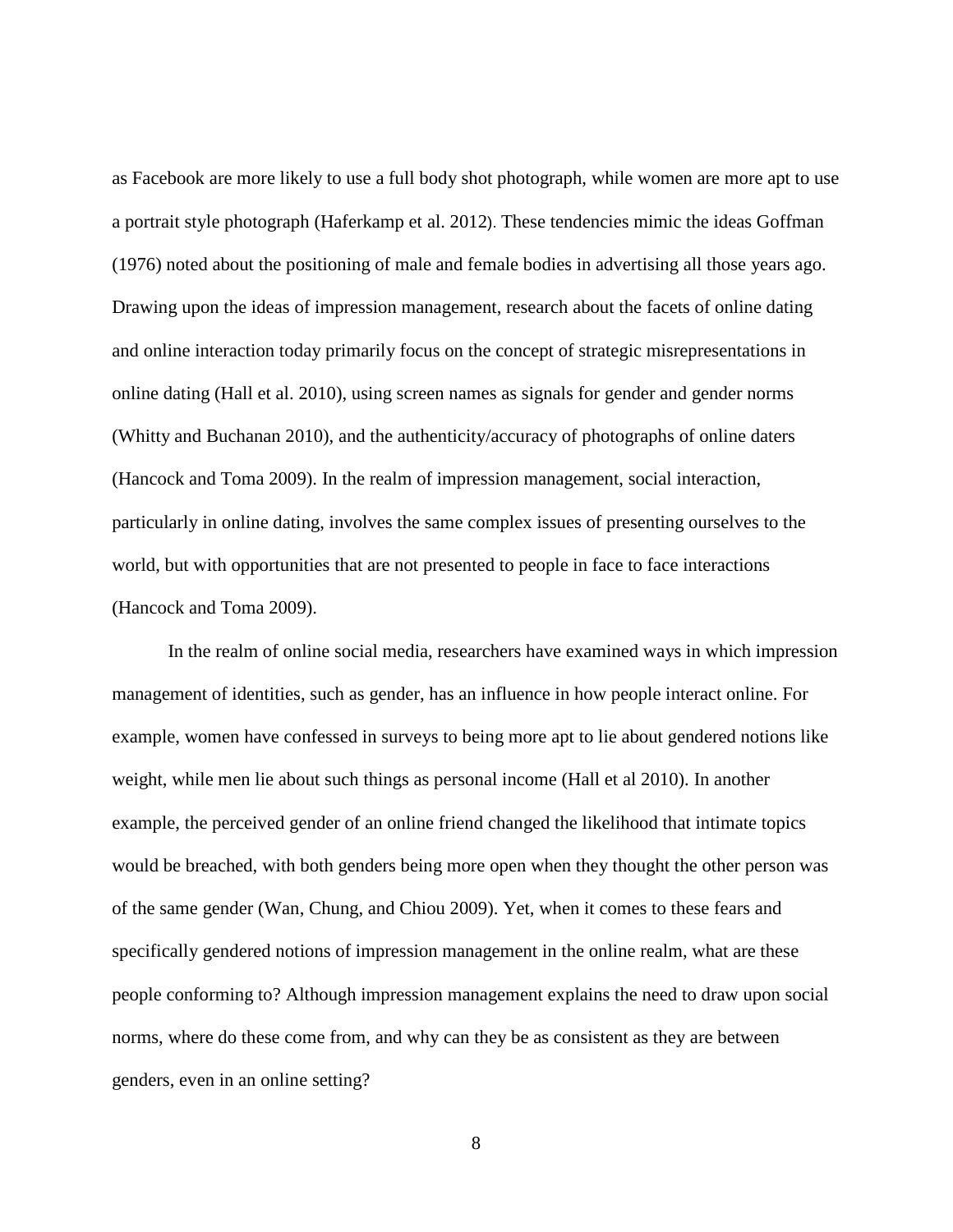#### Gendering Bodies and Gender Surveillance

<span id="page-14-0"></span>In a classic paper on the topic of gender, West and Zimmerman (1987) describe their sociological theory of 'doing gender' as "the activity of managing situated conduct in light of normative conceptions of attitudes and activities appropriate for one's sex category" (1987: 126); this describes gender not as something one is, but as a performance that is reinforced socially through gendered interaction. West and Zimermann (1997) argue that the process of gender is socially constructed and taught to children through a myriad of social institutions and that each has various impacts and possible influences on both children and adults. In the United States, this is generally expressed in a gender binary, where all persons are expected to behave either as female or male based upon their biological sex characteristics (Crawley, Foley, and Shehan 2008).

Starting early on, young children are taught at institutional and familial levels about their gender and the behaviors expected of being either male or female (Crawley, Foley, and Shehan 2008). However, the processes that create the behaviors expected of a person's gender are not one sided or restricted to familial and institutional levels, for "to 'do' gender is not always to live up to normative conceptions of femininity or masculinity; it is to engage in behavior *at the risk of gender assessment*" (West and Zimermann 1987: 136). As Goffman (1959) described, social interactions are not one sided in impression management. We rely upon "mutual monitoring" (Goffman 1977: 5), where both the actor and audience of social theatre are constantly responding to signals, like disapproval/acceptance, or expectations that are constantly ongoing in a given interaction. West and Zimermann (1987), critiquing Goffman's ideas of impression management, describe how gender displays are not a subsidiary or optional part of the impression management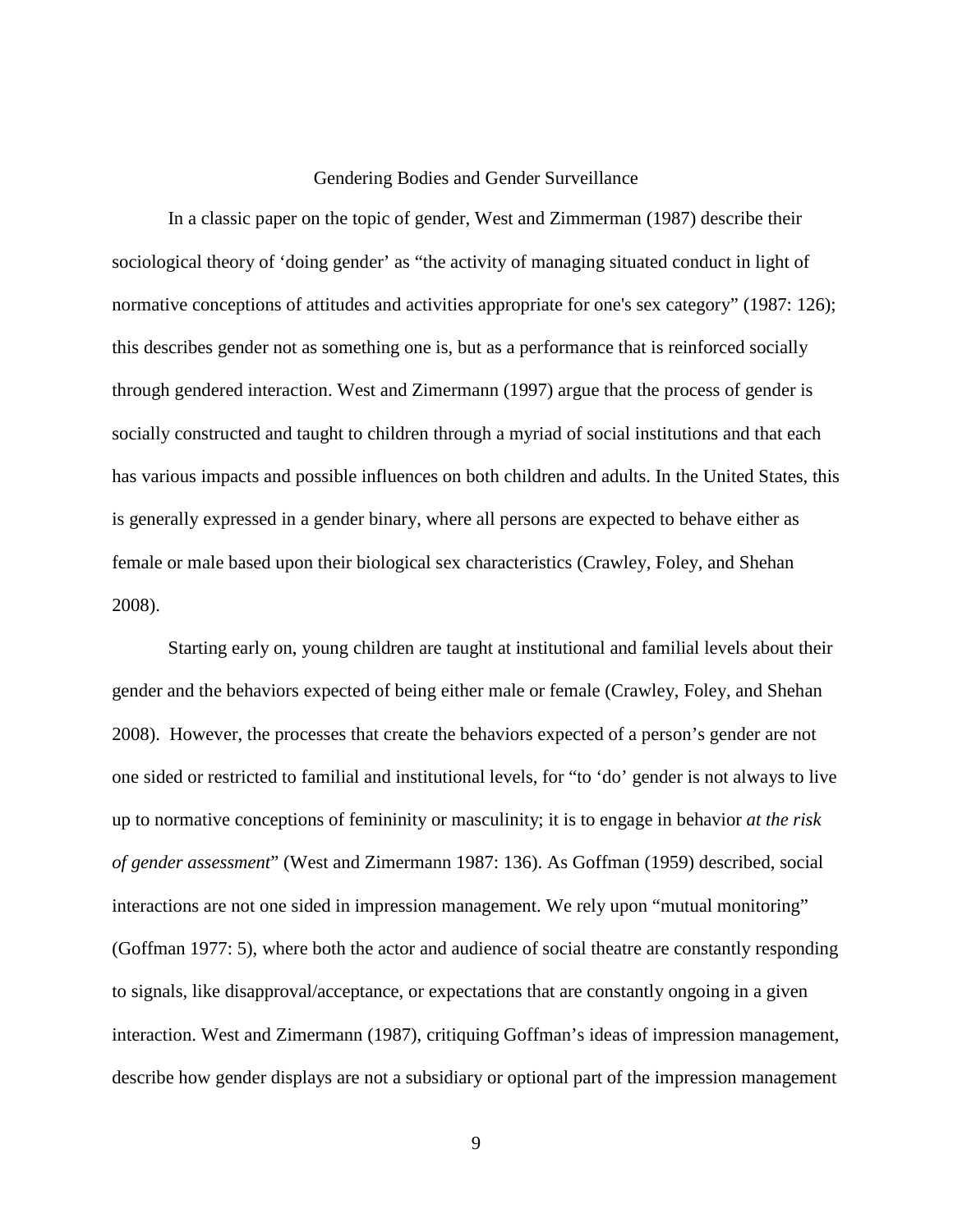performance, but a foundational part that defines basic attributes about how people deal with their social audience. It is under this level of perceived importance, that researchers have looked at how from very early ages gender influences are socially constructed for children.

In an examination of pre-school children, Martin (1988) found various gendered identities enforced on children at early ages, such only females being made to wear pink clothes or dresses by their parents when sent to preschool. Further, within the school itself, boys were allowed more discretion over their behavior by teachers; in contrast, girls were disciplined into formal behavior. In interviews of parents of similarly aged preschoolers, Kane (2006) noted how parents describe efforts to allow their children to break certain gendered norms. However, parents still showed gendered biases, particularly in restricting male children into masculine behavior and by the punishing of feminine behavior in sons by fathers (Kane 2006).

When children begin to age, they move a realm where the impression management of gender is further reinforced and watched by the mutual monitoring of peer groups. Fahs (2011) challenged college aged women to grow out their body hair and record reactions to defying the social norm related to women and hair for ten weeks. While conducting such a challenge to bodily gender norms, the women noted that, among other things, they were directly asked by coworkers and family if they were lesbians; they also had friends reject that hair growth could ever be a feminine trait and state fear that people would deny these women as possible sexual partners (Fahs 2011). Ignoring a social norm like this caused a snag in the typical formulations of impression management, and participants noted outright gawking from others that made them feel akin to being a "circus freak" (Fahs 2011: 463); even when one attempts to break away from traditional gender stereotypes, they can instead place themselves in situations that are also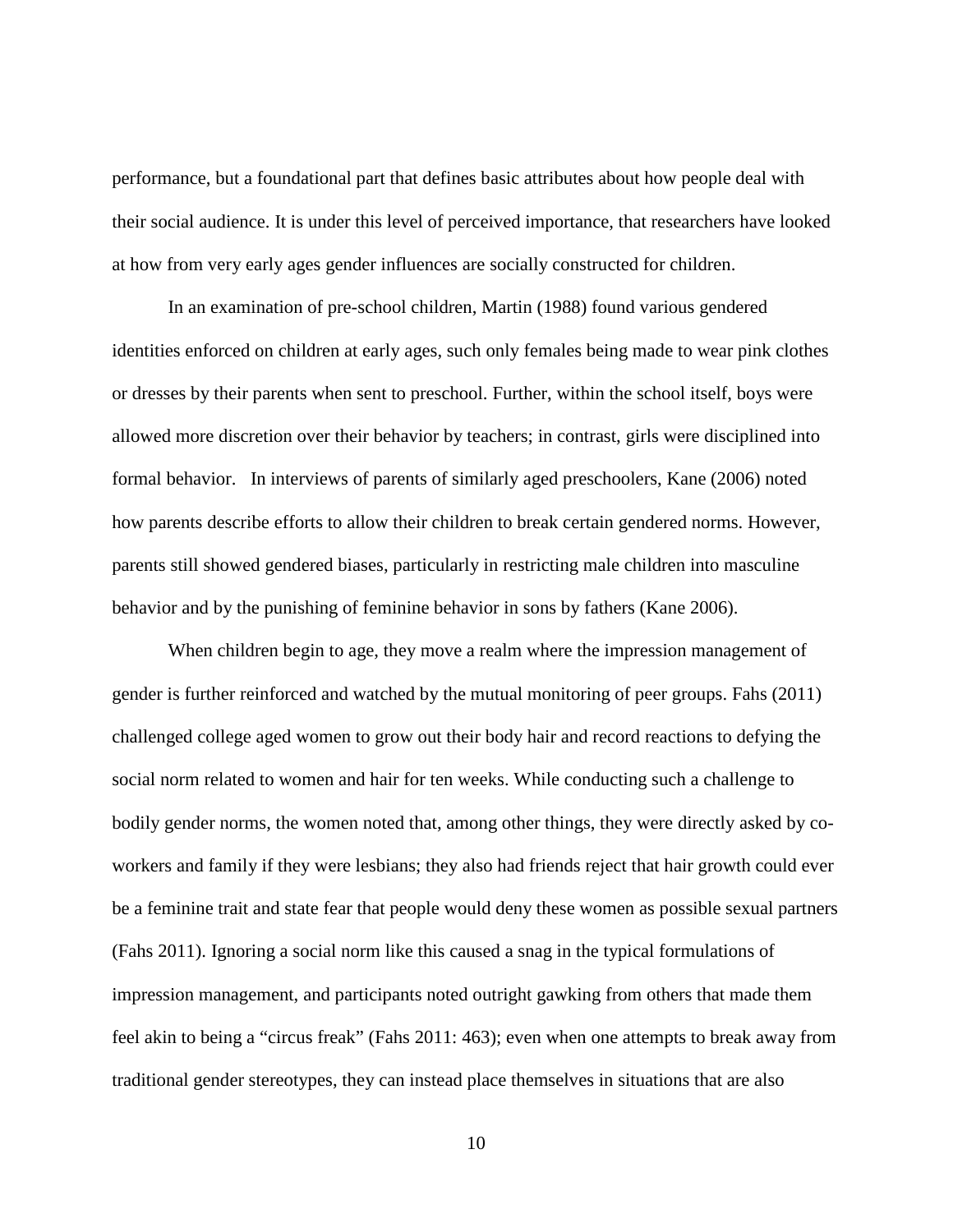stereotypically gendered, but with an illusion of rebellion (Wilkins 2004). Taken together, these influences are ways in which manipulate their impressions of self when dealing with others in a social context.

#### Hegemonic Gender Roles and Online Dating Research

<span id="page-16-0"></span>As a result of these influences, men are expected in American society to be large, muscular, and dominant breadwinners (Kimmel 2008). For females, there is a perceived natural bias to be bodily small and slim through avenues such as dieting (Crawley, Foley, and Shehan 2008). The literature in regards to online dating has thus far been fairly consistent in both examining gendered ideas about impression management and, in general, confirming them to be true. For example, Hall et al. (2010) found that, when questioned about what areas of their profile people misrepresented, men lied about issues such as personal income and presented themselves as having a greater amount of appealing interests/hobbies and positive personality traits. In contrast, fitting exactly with the stereotype, Hall et al (2010) also found that women confirmed to be lying more often about their weight in these environments. Similarly, research has found that these gendered forms of impression management appear to be effective on some level. For example, Hitsch, Hortaçsu, and Ariely (2006) found gendered differences in date preferences that included a female's showing greater concern about their partner's income.

However, in spite of the growing popularity of online dating (Sautter, Tippett, and Morgan 2010; Match.com 2010), the research of the phenomenon has been impacted by the common tendency to choose to focus on the majority, hegemonic group in the United States. As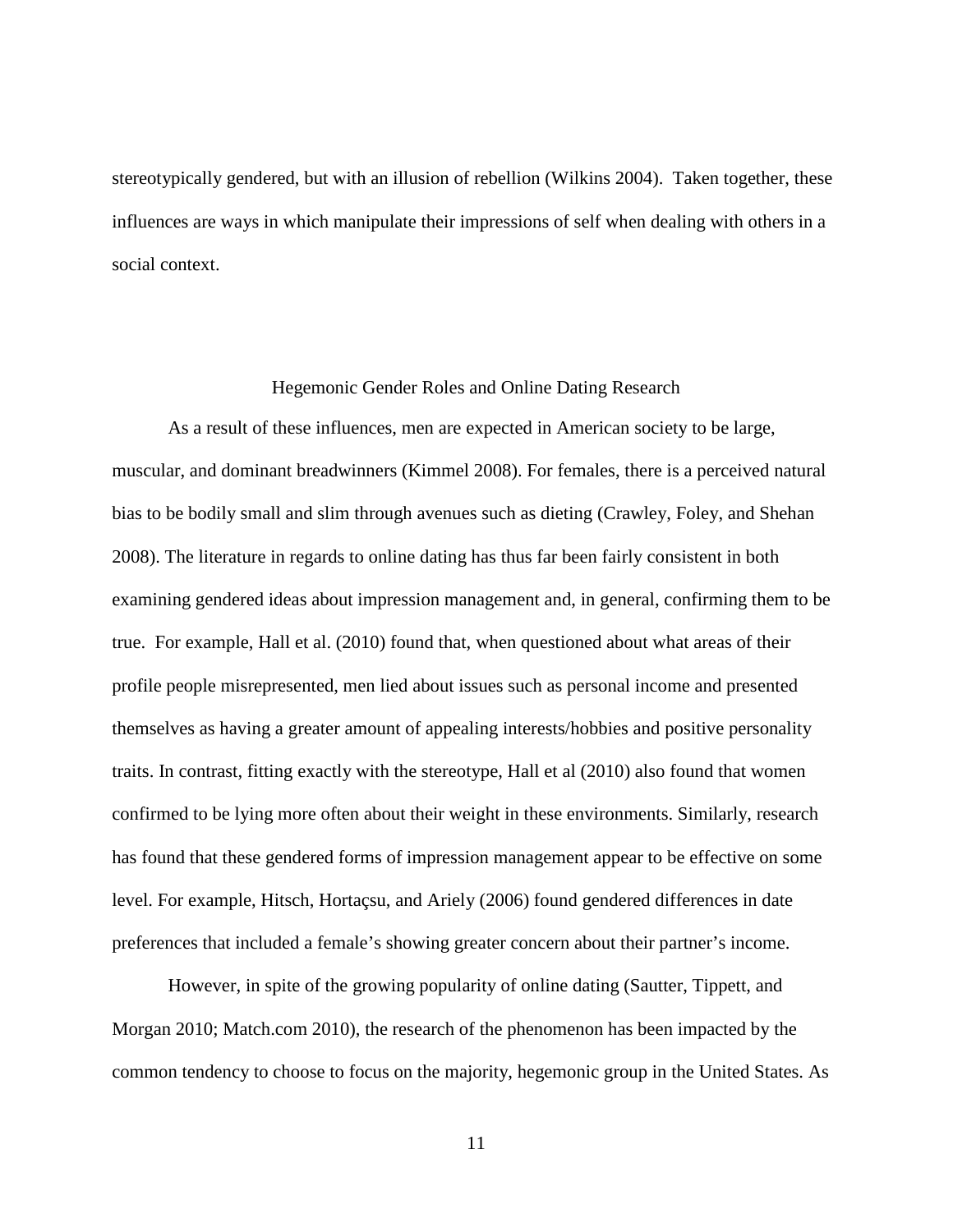the results above show, the study of mostly White heterosexuals has found stereotypically normal, gender based divisions that fit with typical gender norms. As intersectional scholars such as Collins (2000) note, minority groups tend to be either ignored in research or used in such a way as to fit into the narrative that already predominates (such as 'welfare queen' stories about Black mothers). This same phenomenon has been prevalent in the research in regards to online dating; creating data that tends to focus on the major hegemonic subgroups.

Similar to the intersectional criticism in general, this review of the online dating literature finds that there are systematic, but common, issues that could easily affect the results of online dating literature or give more meaningful results if included. In the case of race, two common issues occurred repeatedly in the review of the literature. First, is the focus in online dating research upon the possibility and problem of racial exclusion or racism in how online daters communicate or desire others. Examples from the research of this type of use of race include Hitsch, Hortaçsu, and Ariely's (2006) major race finding being focused on their research being consistent with the low rates of interracial marriage in the United States. Also focusing mostly on racial preference, both Robnett and Feliciano's (2011) and Sweeney and Borden (2009) research on race and online dating exclusively focused on the likelihood in for certain races to exclude others, and date only in-group. The second issue typically seems to be ignoring race as a whole, making no mention of race based differences or if race based influences even occurred. Examples of this found in the research include Hall et al. (2010), who makes no distinction in their gender based findings about racial differences, but do make accounts for education and income level, and Whitty and Buchanan (2010), whose focus on gendered screen names made no note about possible racialized indicators in online dating screen names. In part because of this,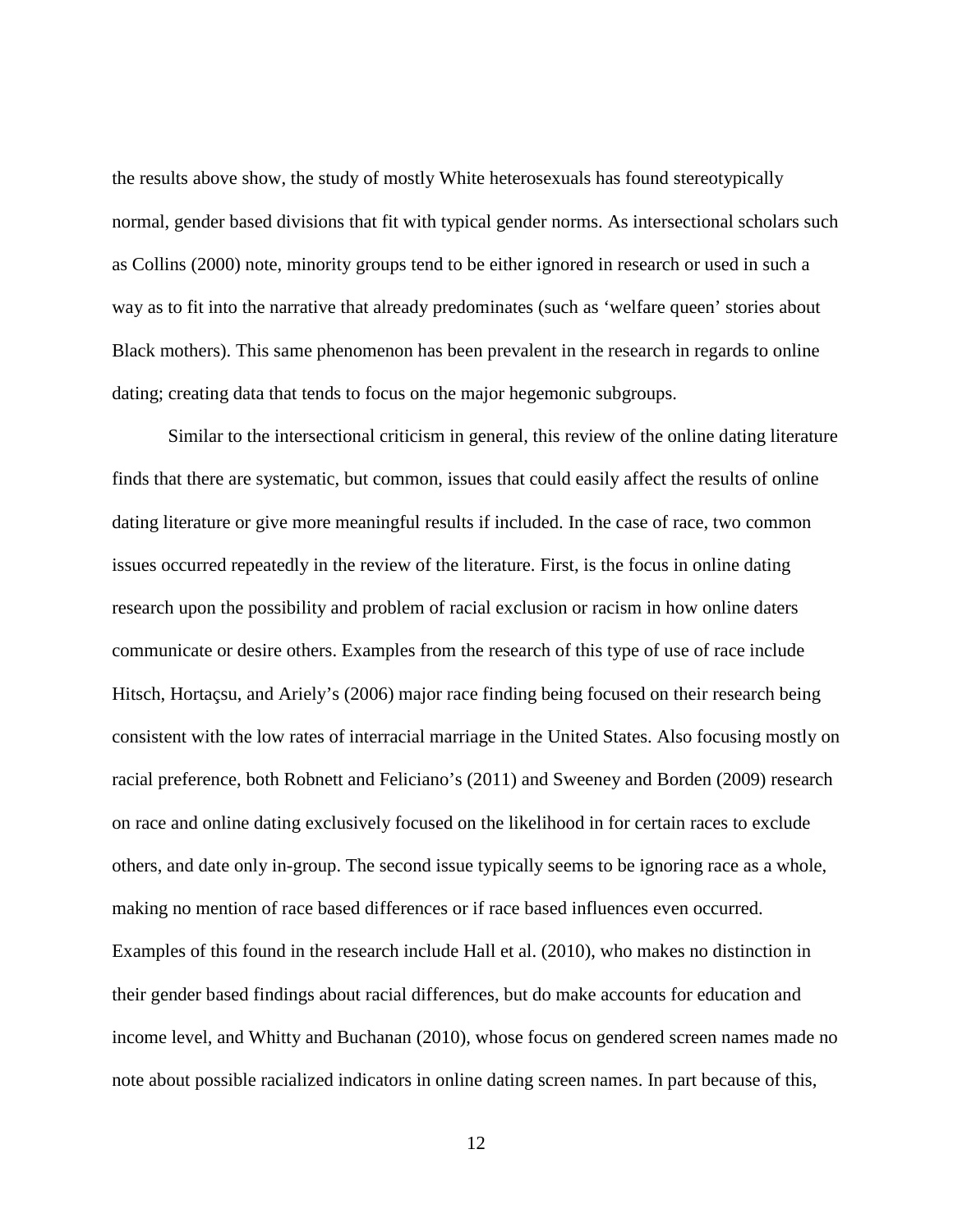this research intends to expand upon these issues with a dataset that looks directly at the impacts of race and gender.

Drawing upon a second intersectional theme, online dating research suffers from a similar generalized lack of discussion about sexuality (Bartholome, Tewksbury, Bruzzone 2000; Latinsky 2012). Part of this derives from an institutional issue: some of the online dating websites have only recently begun to expand into gay and lesbian daters. One of the major American sites, eharmony.com, was sued in 2007 over the lack of a gay and lesbian dating option, and still today directs gay and lesbian users to compatiblepartners.net instead. As the practice of allowing gays and lesbians was more haphazard before this time, and many of the websites are unnamed in the social research, this leads to the first issue of being unable to determine if sexuality was known, or implied to be heterosexual, at the time. For example, Sautter, Tippett, and Morgan's (2010) attempt to gauge the demographics of online daters does not appear to have included sexuality as a variable. An alternate form of this scenario can be seen in Whitty and Buchanan's (2010) paper: it does not explicitly state if their unnamed online dating site included gays and lesbians, but their analyses conjure the language of heterosexual gendered assumptions of attraction. Other researchers, such as Hancock and Toma (2009), explicitly declare a use of heterosexuals. Although some discussion of gays and lesbians in regard to online dating do exist (e.g., Groom and Pennebaker 2005; Lawson and Leck 2006; Reynolds 2008), the literature is overall limited in contrast to the quantity of focus on heterosexuals.

Drawing upon these criticisms found the literature, this research adds to the online dating research discourse by using intersectional ideas to look beyond typical norms of gender based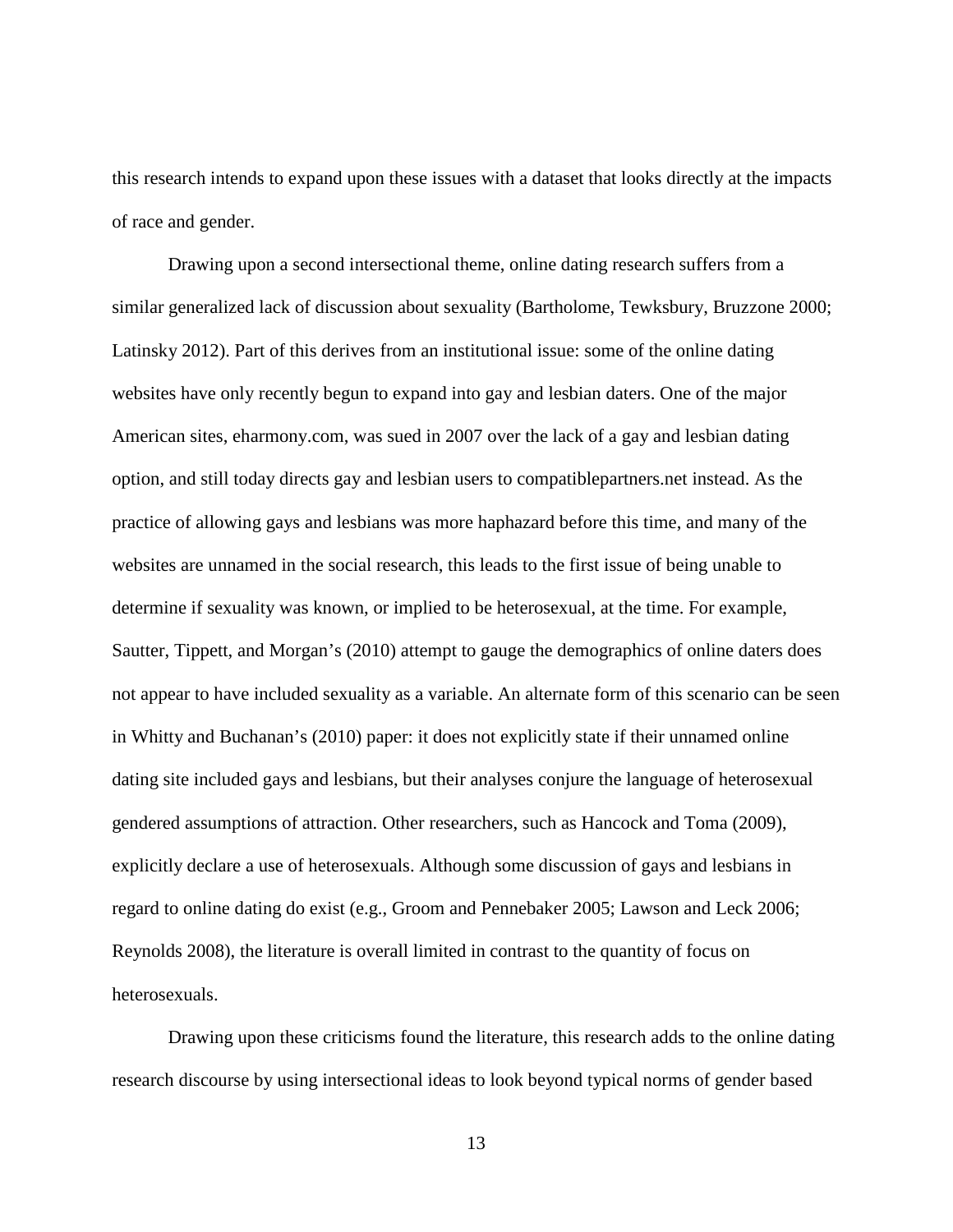differences in online dating. In order to do so, an examination of the criticisms and answers that prior intersectional researchers have performed also allows us to answer similar questions that were raised in regards to impression management for hegemonic groups. Fundamental questions have to be answered to address why we should care about these intersectional divisions: Do we have any reason to believe that the symbols that are used in the impression management of online dating are different based upon race and sexuality? Are there characteristics, stereotypes, backgrounds, or social behaviors that would influence the beliefs and identities of such groups to a degree that gender would not dominate regardless?

#### Gendering Racialized Bodies

<span id="page-19-0"></span>Intersectional scholars have expanded upon the complexities of gendered ideas and identities in intersectionality research, arguing that the actual experiences of minority groups never existed in the idealized, heterosexual, and White hegemonic structure that the best known stereotypes of gender appealed to (Collins 2000). Instead, Black gender identities were defined in the United States by ideas and institutions as old as slavery (Helg 2000; Jackson II 2006; Roberts 1997). Economic incentives during the slavery era compelled dominant social narratives about slave women as sexual beings (Roberts 1997). Fears of uprisings led to the labeling of Black men as an existential threat to Whites (Jackson II 2006), and the idea of Black men as hypersexual, deviant criminals are still present in modern stereotypes from such racialized notions (Helg 2000). Slightly more modern racialized ideas of Black men continued under the guise of a genetic disposition, deeming them inherently 'primitive' and sexual due to traits like facial structure and penis size, standing in contrast to the idea of the 'cultured' and more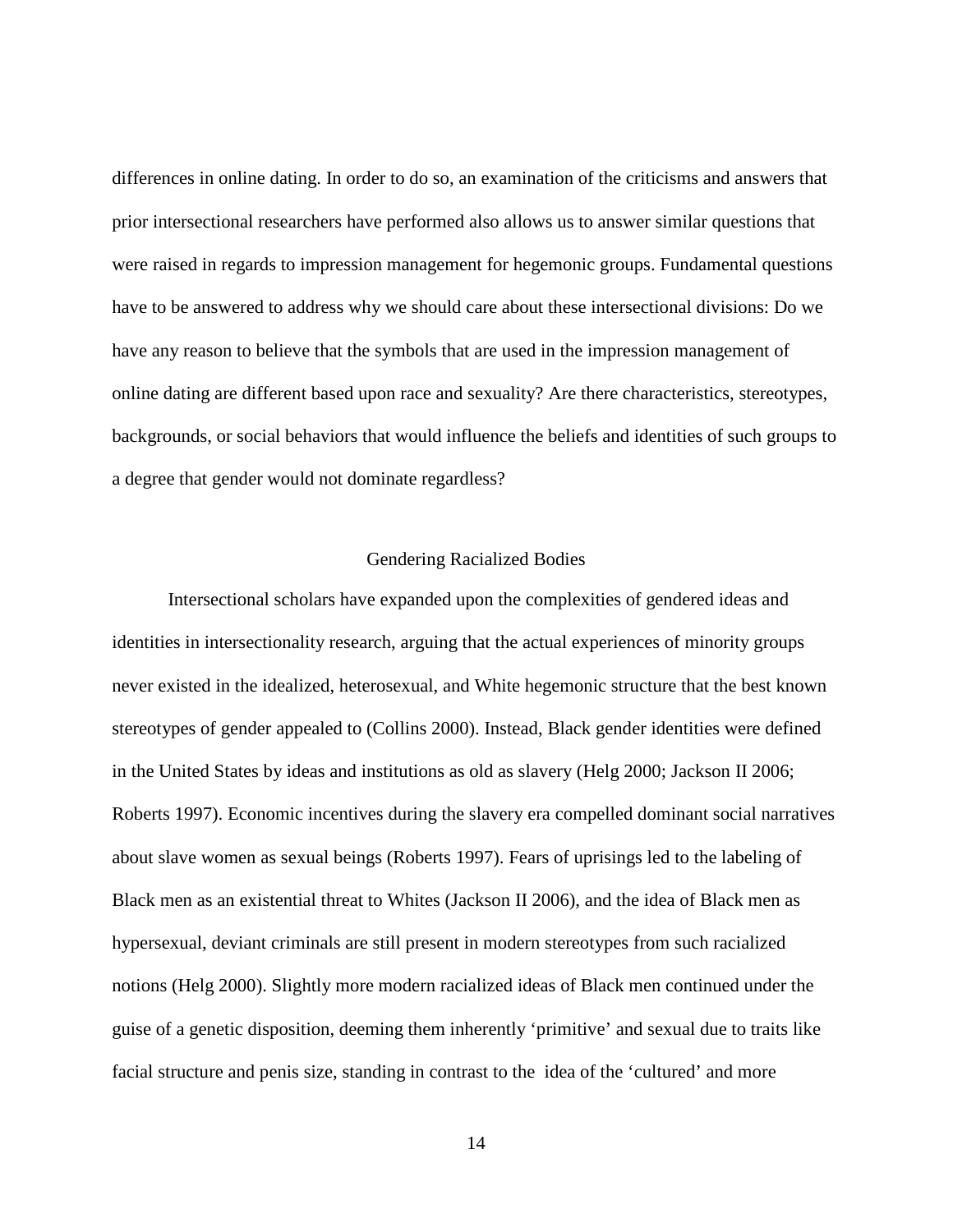educated/intelligent White male (Jackson II 2006). From this Social Darwinist standpoint, Blacks were still a cultural and existential threat, who could out-breed the White race (Roberts 1997). Black women as the model of Welfare Queen and the rise of the inner city criminal as a Black male would follow (Jackson II 2006). These ideas are commonly incorporated or expressed in stereotypes such as the Jezebel or Black Widow for a Black female, who uses inherent notions of Black sexuality to get things they desire (Collins 2008). Black men are given stereotypes that either play to a docile, acceptable stereotype, such as the Uncle Tom, or as an inherently criminal body that threatens White purity, such as the Brute (Helg 2000; Jackson II 2006).

These outside ideas and history bleed into more general identities of ideal gender for Black bodies. Ideal Black female body types pull from ideas of Hotentot Venus of the large butt and curvier body (Collins 2000). In contract, Black male bodies are expected to be hypermasculine, large, imposing, and having embraced the notion of being a 'thug' (Jackson II 2006). Complicated mixes of gendered ideals also uniquely apply to Blacks; Black females have a unique matriarch role, in part due to high rates of single motherhood (Bridges 2011). This is connected to the high incarceration rate of Black males (Bonilla-Silva 2003) and the modern Black male's perceived criminality and likelihood to abandon fatherhood responsibilities (Bogle 1996). This conflicts and causes a described loss of masculinity for the Black male, who attempt to compensate with norms of hypermasculinity (Chun 2011). These notions are also connected to race based ideas such as connections and roles within the Black church, and the need to be 'authentically' Black (Chun 2011; Jackson II 2006).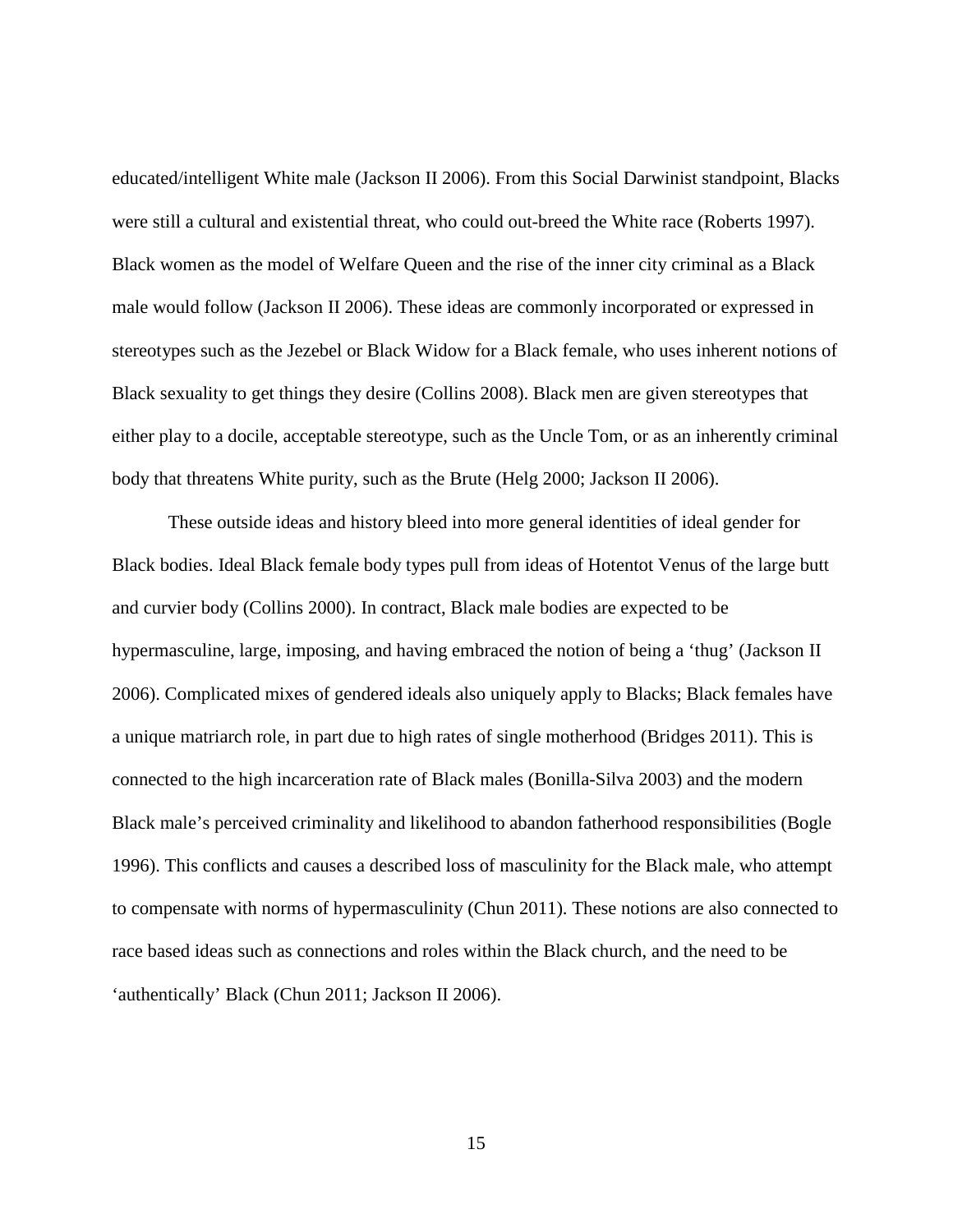#### Gender, Sexuality, and Race

<span id="page-21-0"></span>West and Fenstermaker (1995) have criticized how gender research has a White, middle class bias, in part due to the nature of academia as being a primarily White institution. When we try to expand upon these ideas in intersectional analysis, researchers would ideally focus on such multiple intersections such as race, class, gender, and sexuality all at once (Collins 2000). Actual observation of such a complex intersection is generally limited due to how complex the entangling of minority statuses becomes under such observation. As such, much research tends to focus on only two areas at any given time, such as race and gender, sexuality and race, etc. (Brown 2012). Taking into account these criticisms of gender research and intersectional research, this literature looks at the possible influences and reasons why gender, race, and sexuality combined might have its own unique impact.

For example, a Black lesbian Woman is a unique area of observation compared to the heterosexual Black female (Willingham 2011). One reflection of this is that Black race based stereotypes, such as the Jezebel, Matriarch, Mammy, and Brute (Collins 2000; Jackson II 2006), all come with inherent assumptions of heterosexuality and do not make sense in the context of gay and lesbian Blacks. A gay Brute does not impose an omnipresent existential rape threat to White women (due to attraction to men), and a lesbian Matriarch cannot be emasculating to Black men in the traditional sense because her partnerships are not with men.

Additionally, broader institutional pressures exist that uniquely apply to the intersection of race, sexuality, and gender. Black Americans have a long historical and modern association with the Christian church (Collins 2000), a notably higher level of religiosity and religious fundamentalism, and correspondingly an issue and distrust with homosexuality (Cunningham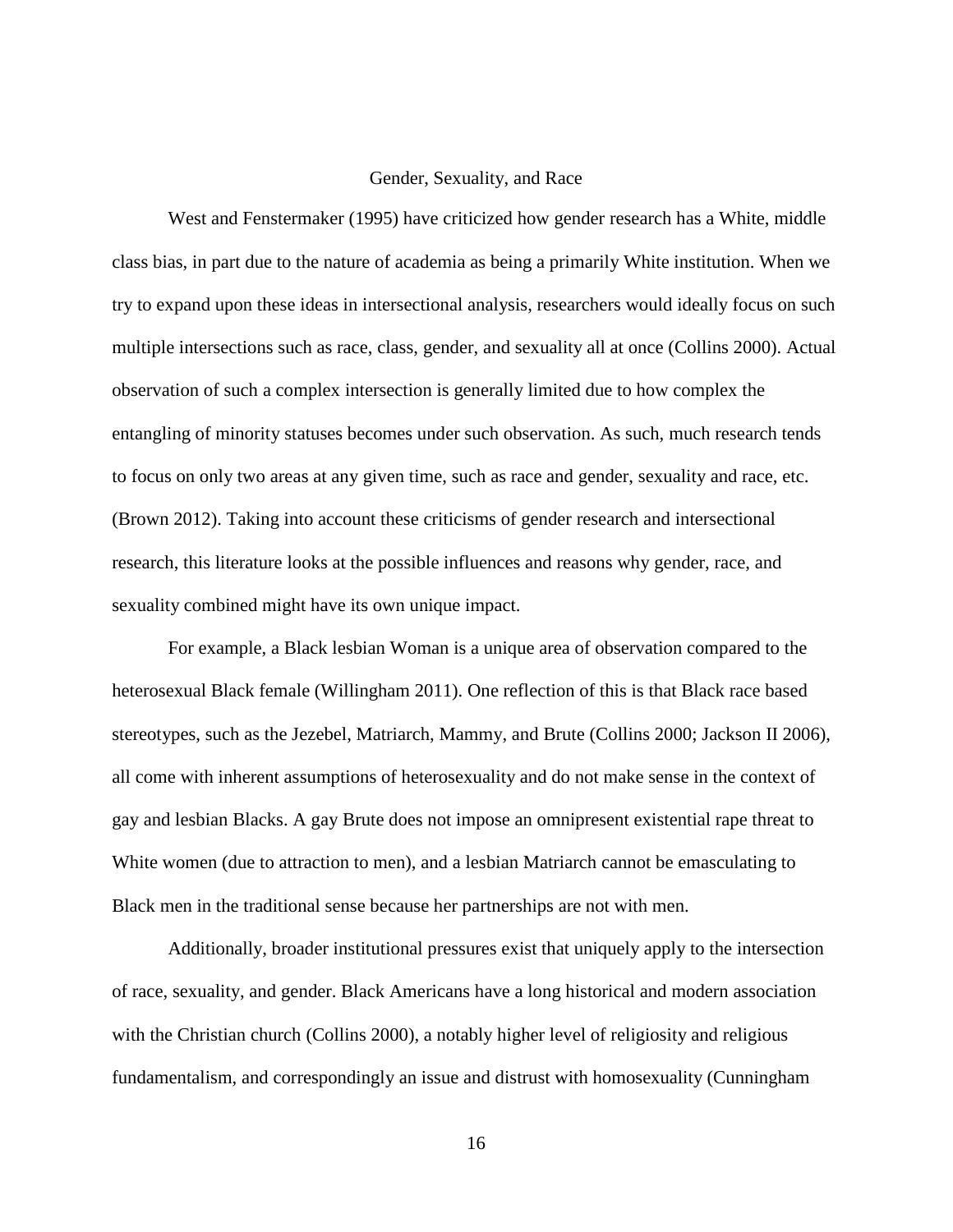2012). This leads to greater Black use of more liberal churches as a means of dealing with connecting to the church as part of race identity (Moore 2011). There are limited, but known differences where the impacts of race and sexuality can be felt on gendered identity, generally focusing on qualitative observations and issues related to the gay and lesbian community. For example, racial identity appears to play a particular role in partner selection, with Black men (Mustanski, Newcomb, Clerkin 2010) and women (Moore 2011) expressing preferences in regards to same race partnerships. Black women (Moore 2011) discuss an attempt to stay true or 'authentic' to their ethnic heritage due to the perceived conflict caused by sexuality.

Additionally, gay men and lesbian women both feel different pressures and reactions in regard to their gendered roles on the public scale. Media tends to overemphasize sexuality as a selling point when focusing on gay men of any race, while lesbian women are comparatively ignored (Sender 2003). In the realm of online dating, Groom and Pennebaker describe a "report" versus "rapport" (2005: 458) style that differentiates gay men from lesbian women in online profiles about themselves. With gay men utilizing masculine ideas of reporting information about themselves, contrasted to the lesbian women's focus of establishing a political or social rapport as expressions of gender in dating. Research also describes dating profiles for gay men having a more varied sexual lexicon and a greater focus on masculine physical appearances than heterosexuals (Bartholome, Tewksbury, Bruzzone 2000; Thorne and Coupland 1998). These highly gendered stereotypes and identities betray the global tendency to lump together gays and lesbians of all races into one homogeneous 'group' and the presence of traditional norms of masculinity and femininity even at this complicated level of intersection.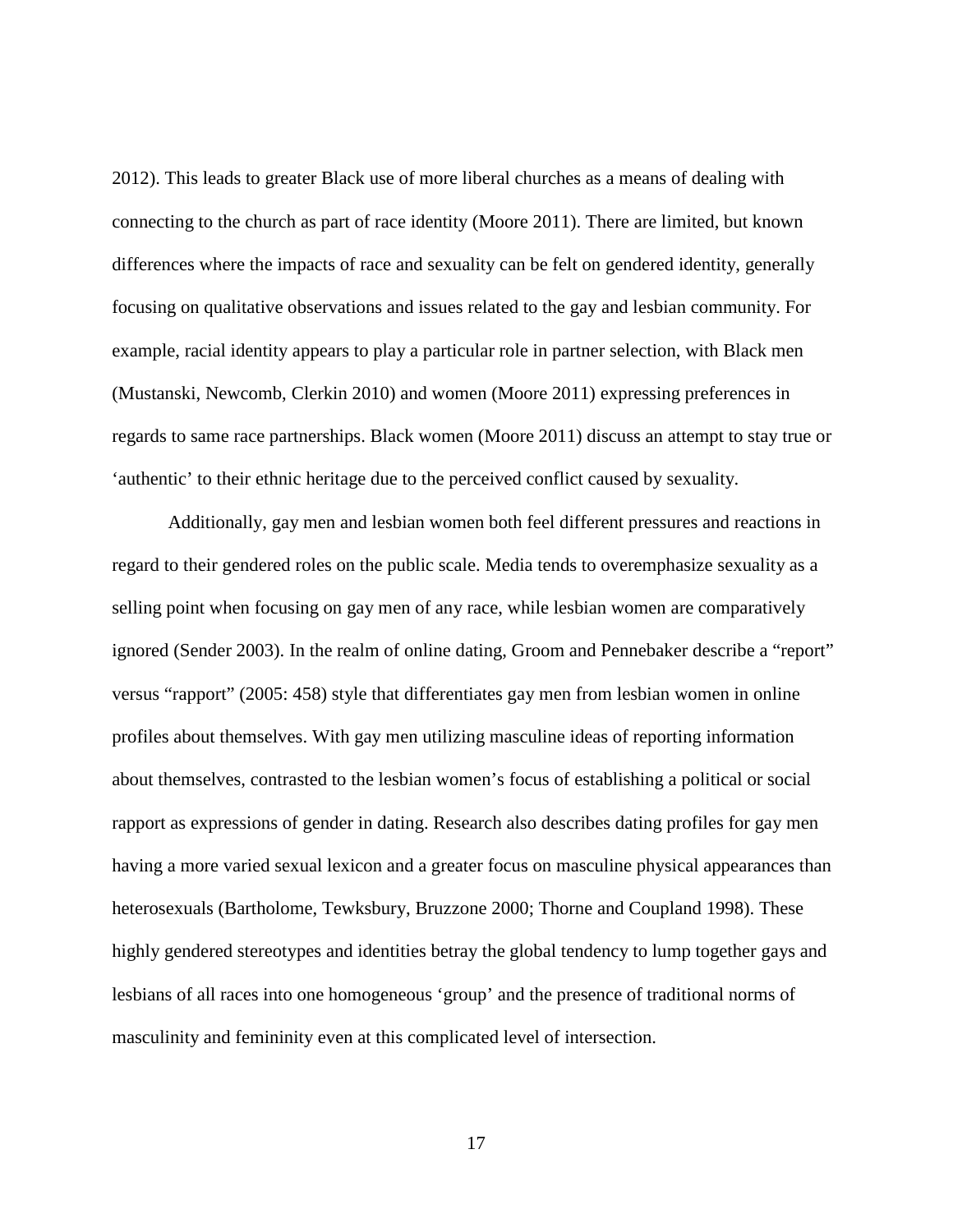In spite of these hegemonic pressures, intersectionality-based ideas allow an area where minorities like gays and lesbians could potentially escape such direct gendering. Intersectional ideas encourage the idea that their lived experiences can act as buffers and creating unique resistances to stereotypical expectations (Collins 2000). Indeed, findings suggest that gays and lesbians deal with greater gender role conflict and may be more tolerant views in regards to gender roles (e.g., Blashill and Hughs 2009; Szymanski and Carr 2008). Even when examining under the conclusion that stereotypical gender role-playing in gay and lesbian relationships does in fact occur, Marecek, Finn, and Cardell (1982) found nonetheless that such stereotypical gender conformity was less common than in heterosexual relationships. In more general terms, Shechory and Ziv (2007) found that same-sex gay and lesbian couples held more liberal and open views on gender roles than heterosexual couples—put in another way, "homosexual males are more tolerant of individuals displaying gender discordant behavior than are heterosexual males*"* (Moulton III and Adams-Price 1997: 448).

However, do these more liberal views continue to hold when the pressures of finding a potential partner via online dating come into play? As impression management ideas point towards, the ways that we present ourselves in the public domain is influenced by the want to be socially desirable and avoid embarrassment (Goffman 1976). As gender research also suggests, regardless of race or sexuality, there are broader norms of 'proper' masculinity and femininity that a person is pushed into as a child (Crawley, Foley, and Shehan 2008) before these other identities take root. As such, is there an argument that, despite these differences, pressures from these generalized social norms might take precedence in the form of public yet personal presentation in online dating.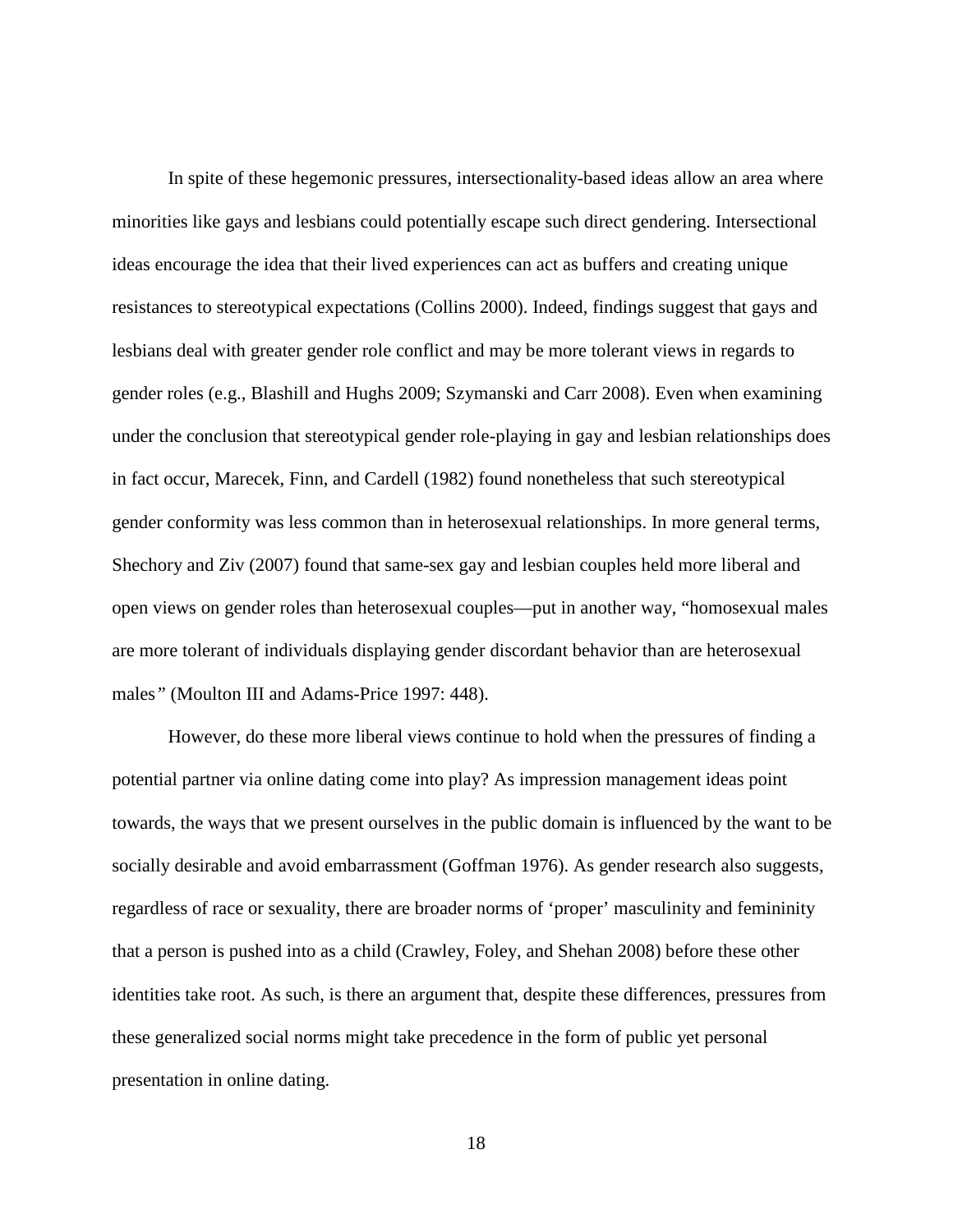#### Conflicts of Interest: Ideal Bodies in White Hegemony

<span id="page-24-0"></span>Although intersectional analysis focuses on lived experiences that inherently defy hegemonic, White, heterosexual norms (Collins 2000), the connections that all racial and political minorities have in the United States are their minority status and definition by the White power structure. Scholars describe issues of colorism and that White ideals of gender norms have powerful influence in perceptions related to what ideal gender bodies should look like (Hunter 2007). Evidence suggests that multiple minority groups, such as Latina, Black, and Asian women, all exist under certain shared pressures of proper femininity and appearance as defined by White standards, such as the proper lip size, nose, and eyelids, as revealed by the "Anglicizing" (Hunter 2005: 60) that racial minorities are performing via plastic surgery. Ideal heterosexual femininity for multiple racial groups are defined by the motherhood role (Collins 2000; Villegas, Lemanski, and Valdéz 2010; Shimizu 2007). The ritual of the beauty pageant is still dominated by White standards and White contestants of what is to be a woman (Banet-Weiser 1999). Less idealized minority women instead deal with consistent hypersexualization (Collins 2000; Villegas, Lemanski, and Valdéz 2010; Shimizu 2007), with Black women and Latina women even described on similar terms in regards to how their bodies represent hypersexualization via large hips and butts. Men deal with standards related to being a 'breadwinner' across multiple races (Jackson II 2006; Stephens 1973).

Even when sexuality is taken into account, White and heteronormative standards inform presentations of gender related to sexuality. Some Black lesbian women describe ideal lesbian relationships between one more masculine, butch partner, and a more feminine partner (Moore 2011). Lesbian women still deal with assumptions of heterosexuality and the heterosexual male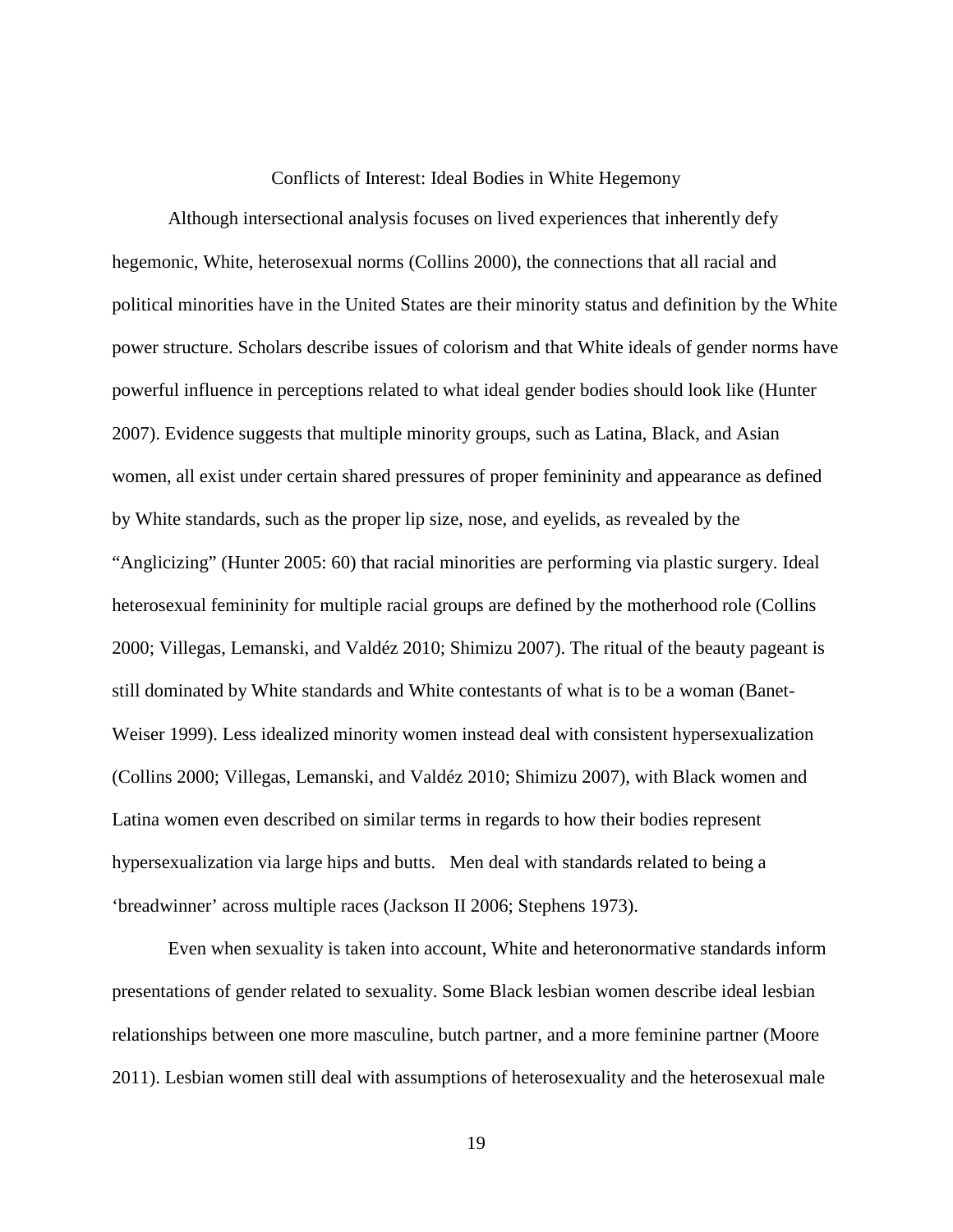gaze while attempting to define their sexuality (Shimizu 2007; Willingham 2011). Both genders suffer from homonormative ideals, generally resulting in idealized hypermasculinity for gay men and a more mixed picture for lesbian women (Rosenfield 2009). As such, one purpose of this research is to untangle these mixed pressures in the realm of online dating and see, with a greater level of certainty, if we can find if or where the gender, racial, and sexuality based lines either draw upon these hegemonic notions, or intersectional differences.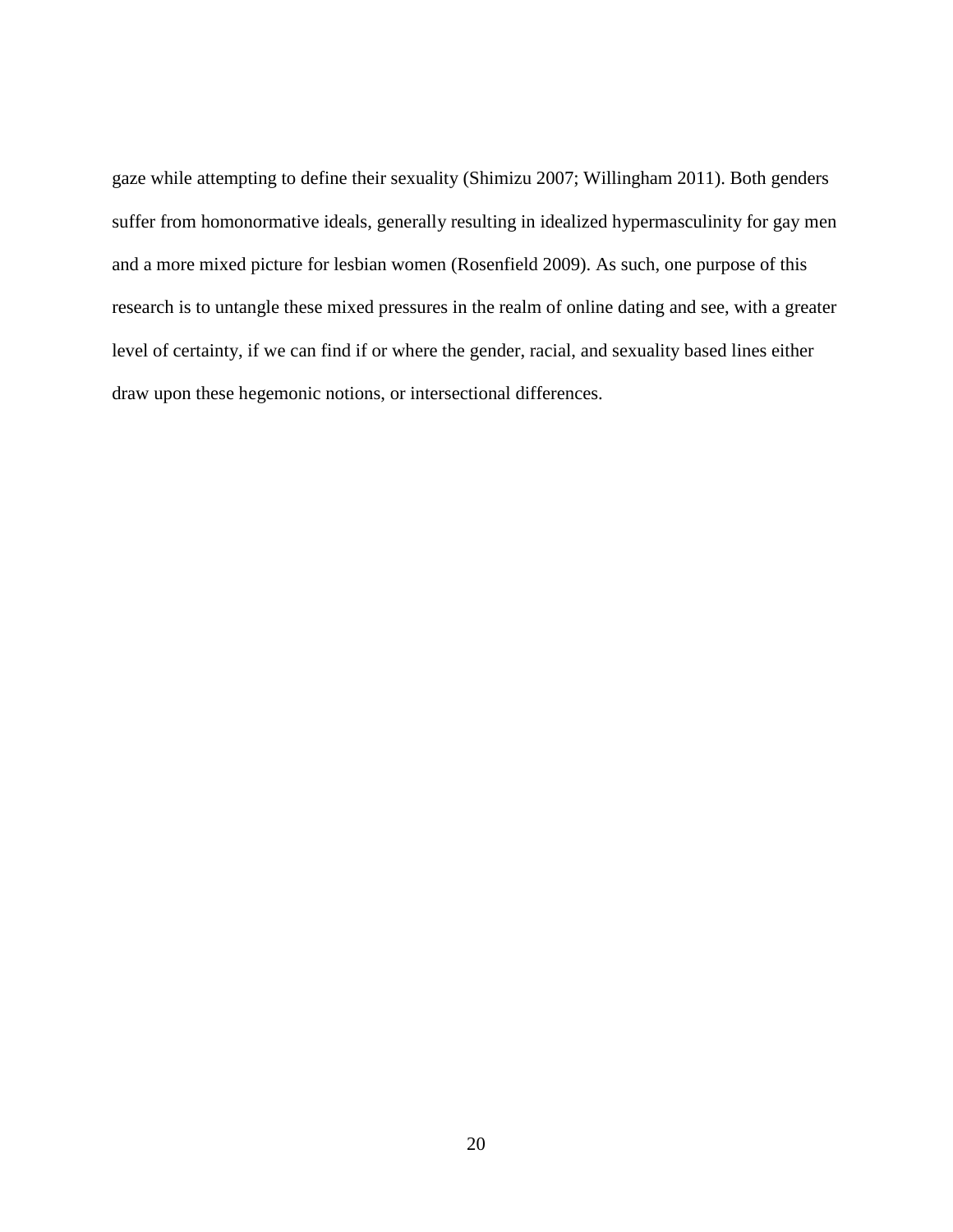## **CHAPTER 3: METHODOLOGY**

#### Research Question

<span id="page-26-1"></span><span id="page-26-0"></span>In examining the online dating and impression management research, one of the central themes is the importance of authenticity about oneself, particularly in regards to ideas of an authentic perception of one's body. Impression management work, even in the era before Photoshop, described the need for commercial authenticity in how bodies were presented in advertising (Goffman 1976) and how bodies become a reflection of beliefs about the proper appearance and role of gender (Goffman 1977; Crawley, Foley, and Shehan 2008). Online dating research has also focused on forms of bodily deceptions with the rise of the profile picture (Hancock and Toma 2009) and issues such as those regarding weight (Hall et al. 2010). In addition, online dating allows a unique opportunity in regards to impression management. Although such features as online profile pictures exist, the descriptions of self are primarily controlled by the creator of the profile (such as what profile picture to use). As online dating "provide[s] a rare opportunity to examine people's stated preferences in a real-life situation" (Robnett and Feliciano 2011: 807) where active competition for ideal dates occurs, it also provides a unique opportunity to answer questions related to perceptions of idealized selves in an arena with high tension and incentive for impression management strategies.

Pulling from these ideas and intersectionality research questions, this paper asks: What is the impact of multiple intersecting identities (race, sexuality, and gender) on the self-described public presentations of bodies used in online dating? Are gender body type ideals the primary determinant of impression management strategies (e.g., athletic men and slender women)? Or instead, do intersectional combinations such as race and gender literatures better predict how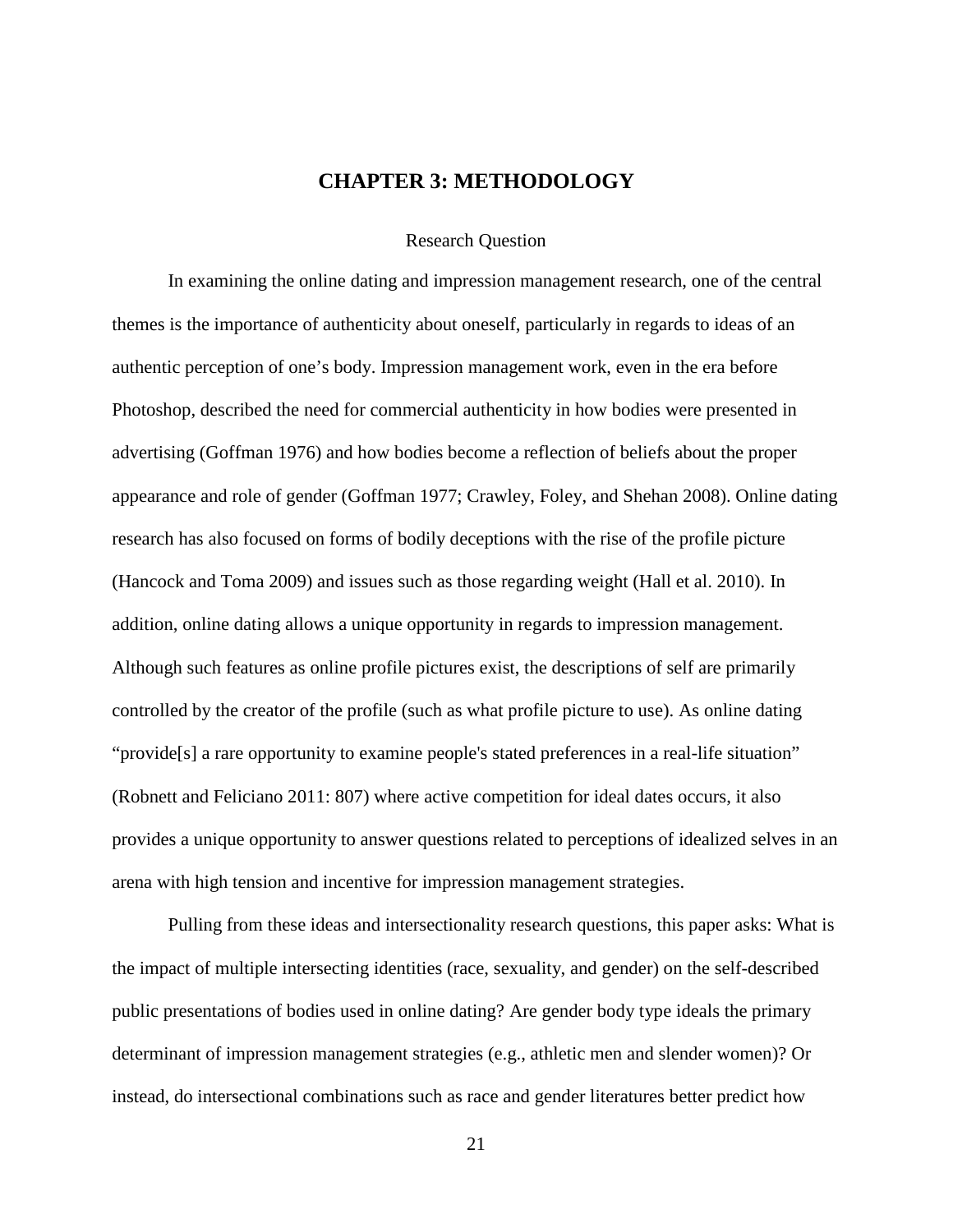impression management is performed (e.g., hypermasculine black men and hypersexual black women compared to white counterparts)? As a corollary, online dating is like most social interactions, not a one sided exercise. Online daters typically engage in stating what they desire in their potential date, and draw upon their personal ideas of attractiveness when conjuring the idea of their ideal date's body. As such, one can ask, how do these same intersecting identities influence what bodies' online daters' desire?

#### Data Collection and Sample

<span id="page-27-0"></span>This research performs an analysis of 892 public dating profiles selected from the online dating website Match.com. All profiles collected were gathered by selecting the website's visibility option to "off." This renders the profile used to observe other online daters completely invisible to other users who search profiles, and makes users unaware if their profile is being observed. Under normal online dating circumstances, this fairly standard privacy feature would be crippling because it eliminates all ability for a possible date to interact with the user. For the purposes of this paper, it instead ensures that the full ability to search is enabled on the profiles, and no interaction with those being observed occurs during the collection.

At the time of data collection, posting an online profile is free; however, full functionality—such as the ability to send and receive messages with other members—requires a paid subscription (a common model in modern online dating). Match.com's unique selling point is its size, having acquired many other fairly large online dating competitors, including Chemistry.com and Yahoo Personals, and transforming them into one huge standardized pool of daters, which as of 2009 consisted of over 1.3 million paying subscribers and 20 million users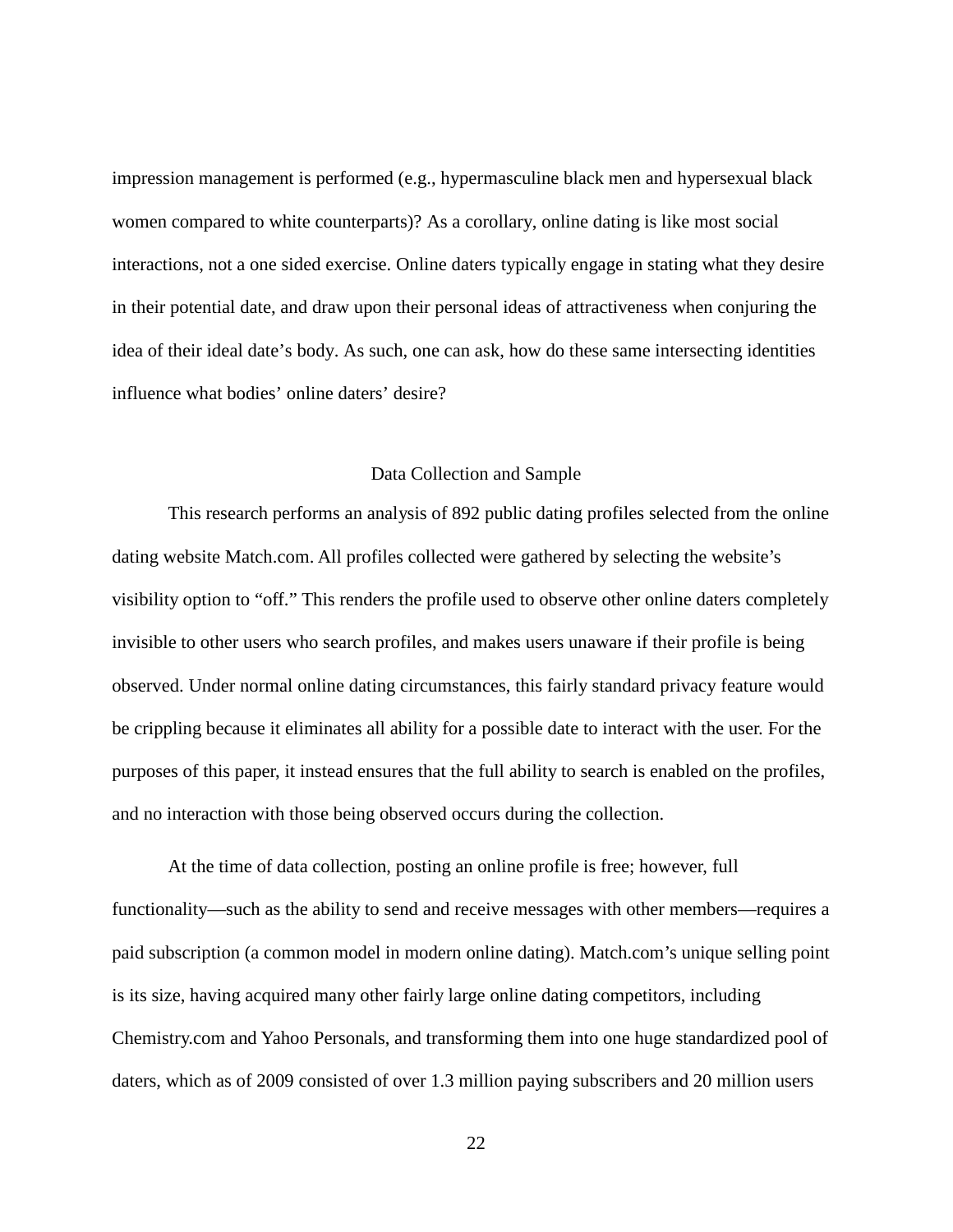(Match.com form 10-K 2010). As such, Match.com (2010) claims to be responsible for starting more dates, relationships, and marriages than any other online dating website, representing nearly a fifth of the total market.

The sample of online daters was collected using the internal search engine for Match.com. Minimum requirements for performing a search include: stating a gender, the gender of a preferred date, an ideal age range, and a zip code. Gender based search options as such result in: male seeking male, male seeking female, female seeking male, and female seeking female. This option was used to determine the sexuality of a participant. For example, a search conducted using the male seeking male selections would give a list of gay men who are also seeking men, while claiming to be a female seeking male would result in a list of heterosexual males profiles. The minimum searchable age of the website is 18 years old (the minimum age required to create a profile), and goes as high as 100+. To limit outliers due to age, the age range was restricted to a maximum of 50. The zip code used for each city was chosen for its proximity to the geographic center of the city, and restricted to a 50 mile radius using advanced options. The following zip codes were used for each city: Los Angeles (90012), New York (10025), Chicago (60608), and Atlanta (30303).

Advanced search allows for restrictions on the profiles being viewed based upon any of the demographic data that a user is allowed to put about themselves, for example, users without photos could be excluded; only people with conservative political backgrounds could be selected, smokers vs. non-smokers, etc. This was used in order to restrict the race variable (this is called ethnicity in the Match.com search engine).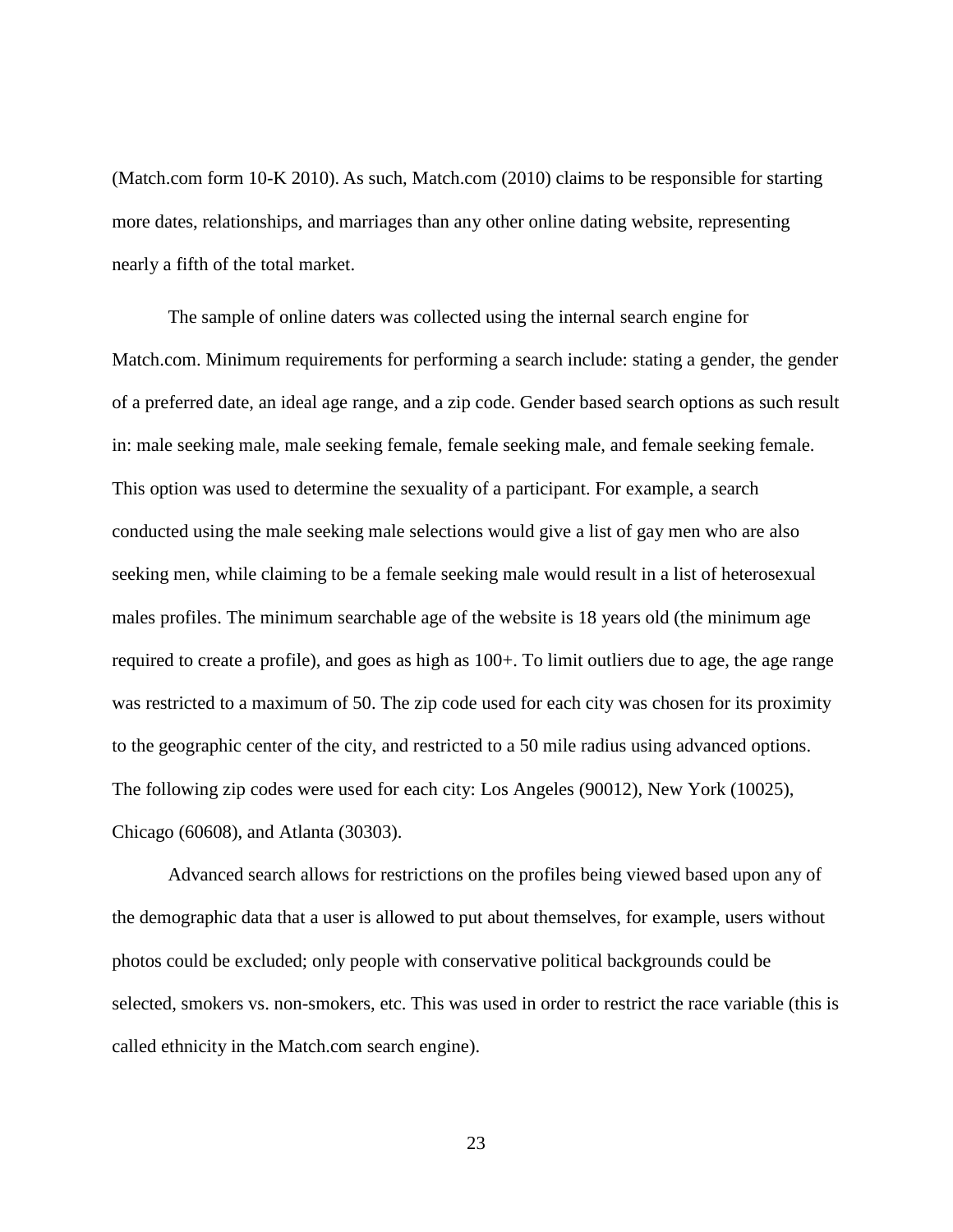As an example, in order to retrieve the black, female, heterosexual portion of the sample, the following search would be conducted: male seeking female (retrieves heterosexual females), age 18-50, within 50 miles of zip code 90012, and restricted to the users who select Black/African descent ethnicity. Match.com will then return up to the first 2000 users who meet those criteria, or less if less than 2000 meet the specifications. This is presented as a 6x3 grid of profiles per page spanning up to 112 pages of users. Each profile in the grid will use approximately half the space to display the users picture (if they have one), with the other half showcasing the users' username, age, location (city), how many photos the user has in their profile, and how recently they were last active. By default, the order of the profiles is given by a criterion called 'match picks'. In order to remove the risk of an abandoned profile, this order was instead changed at this point to 'activity date', which instead sorts profiles by how recently the user was active (with those who are currently online having the greatest priority). Starting with page one, and thus the most recently active users, each user's full profile profile could be examined in more detail by clicking on their username. It is in these full profiles where detailed information for each profile could be collected.

Upon entering the full profile, the first variable examined is the users claimed ethnicity(ies). Because the search engine does not distinguish between those who claim more than one ethnicity, it is at this point that the race of a user can be confirmed. Because of the risk of a user who claimed multiple ethnicities ending up in both the black and white sample, all multi-ethnic users would be passed over, and the next user would be examined in a similar manner. This resulted in users who only claimed one ethnicity being used as this studies' race variable. Upon confirming this status, the collection itself could begin. This would be repeated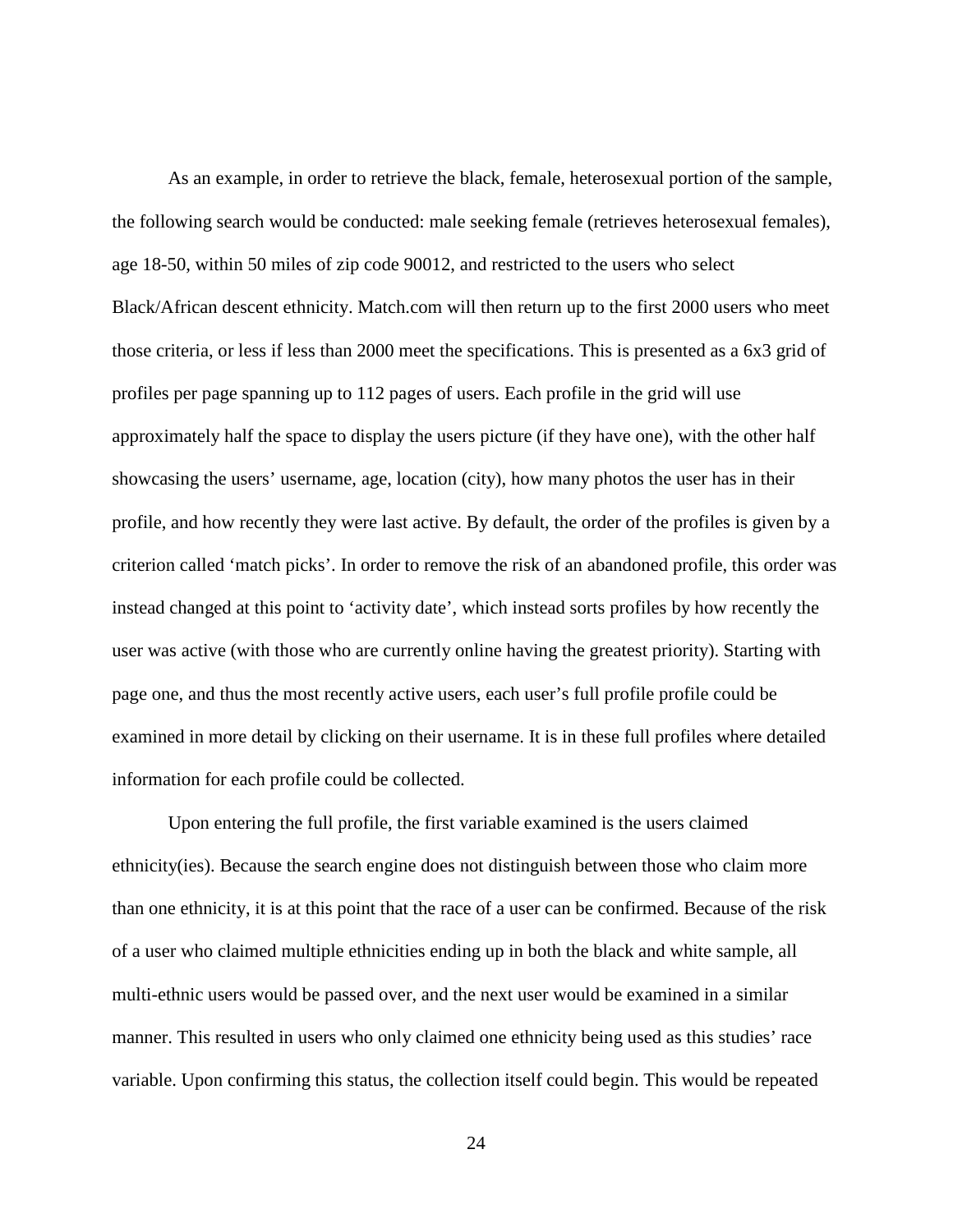until approximately twenty-five users for the particular zip code were collected, who met the single race criterion. These series of observations would then be repeated and recorded for each of the four cities by repeating the search criterion, but with a new zip code for a different city.

On each profile, posters selected demographic information from checklists about themselves, such as age, education level, ethnicity, religion, etc. In order to create a profile, potential users are required to provide their age, height, and gender. All other options, both about oneself and a potential date, are optional on the profile. Each characteristic a poster may give about themselves can also be selected about their ideal date. However, instead of being restricted to one choice, they also may choose, from a checklist, any or none of the possible options listed. All of this information is posted on the full profile, allowing other people to see information about the poster and their preferences in a potential date or contact. Choosing no option from the checklist is often a choice, and results in default answers of either 'I'll tell you later' if about the poster of the profile, or 'No Preference' if about a potential date. For example, in the category of Education posters selected from these six choices to describe their academic achievement: High School, Some College, Associates Degree, Bachelor's Degree, Graduate Degree, and PhD/Post-Doctoral. Using this, posters could either designate a personal education level or refuse to answer ("I'll tell you later"), both of which show up under the "ME" section of the profile. For date preferences, posters could select any number of options (including all six at once) or none at all ("No Preference"), which show up under the "MY DATE" section for education. For this paper, many of these categories are simplified or collapsed based on various conditions. For example, Education is grouped into five major categories for presentation: No Answer  $= 0$ , High School Education = 1, Some College = 2, College Graduate = 3, and Post-College education = 4. This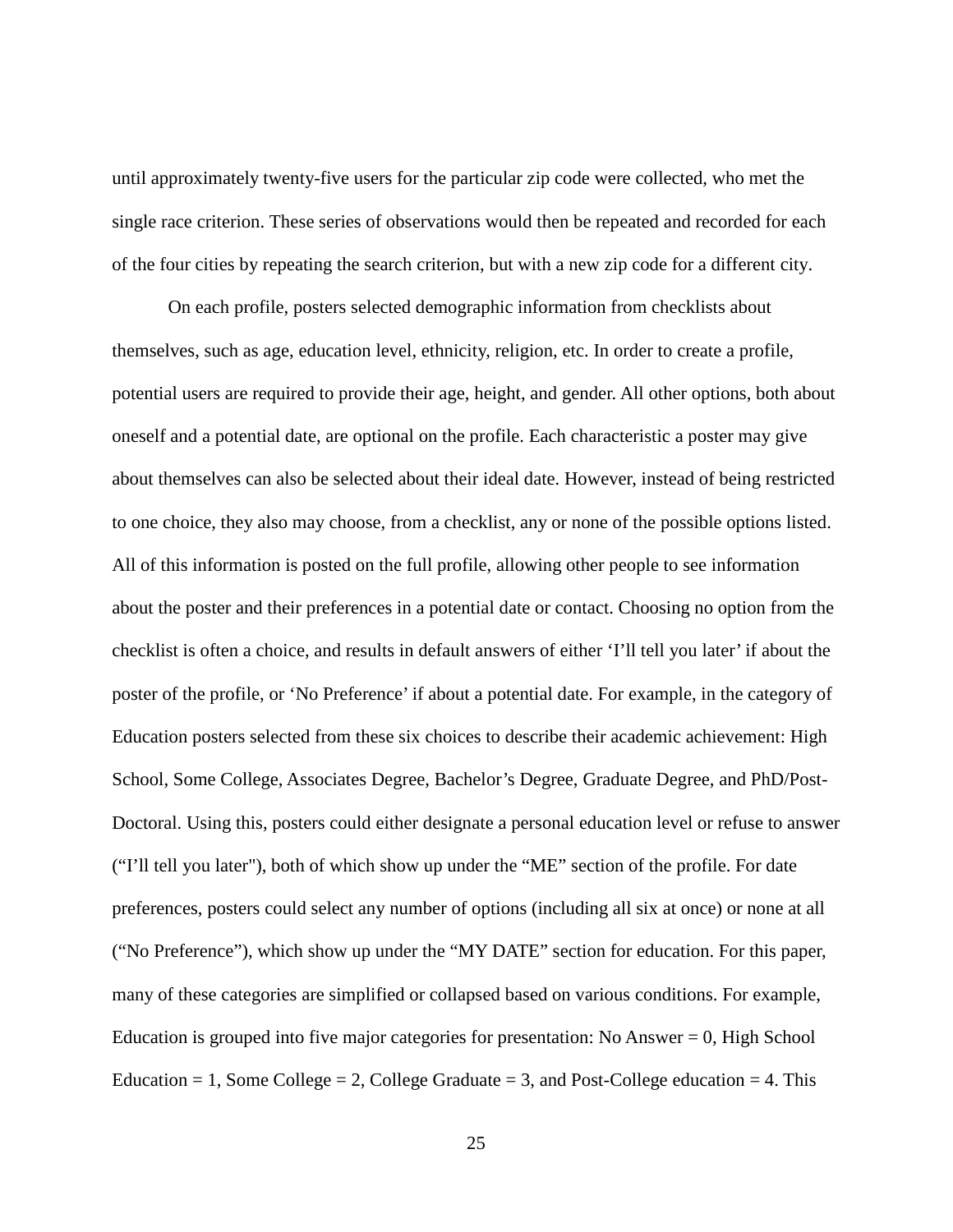collapses the redundancy found in an associate's degree and some college. A full list of the data collection coding structure can be found in Appendix A.

Although the analysis focuses on poster body type and date body type claims, various variables were also collected for demographic purposes, but are not analyzed in this paper. These variables provide some level of insight into the possible attributes of the sample. In addition, these allow a form of baseline that allow us to know how much information people tend to be giving about themselves on their online dating profile. For each user, demographic variables included the posters' stated education, religious views, and political ideology.

#### Variables

<span id="page-31-0"></span>Body type options taken from the Match.com site for posters are collected as given by the dating website, with a total of six choices for men and nine choices for women's body types. Taken directly from Match.com, men (and all male ideal dates) are given the following body type descriptions as choices: Athletic and Toned, Slender, Average, Stocky, A few Extra Pounds, and Heavyset. Females (and female ideal dates) are given the same six options, but with 3 female specific bodily options: Big and Beautiful, Curvy, and Full Figured. Preferred date body types are given similar consideration, accounting for the fact a poster can choose multiple options.

Height was measured in centimeters, converted from the foot and inch height given by the poster, for ease of recording as an interval variable. Age is determined by giving a birthdate to the website upon account creation, listed in years, with a minimum required age of 18 to use the website. Ethnicity in this study examines posters who claim only a White/Caucasian  $= 0$  or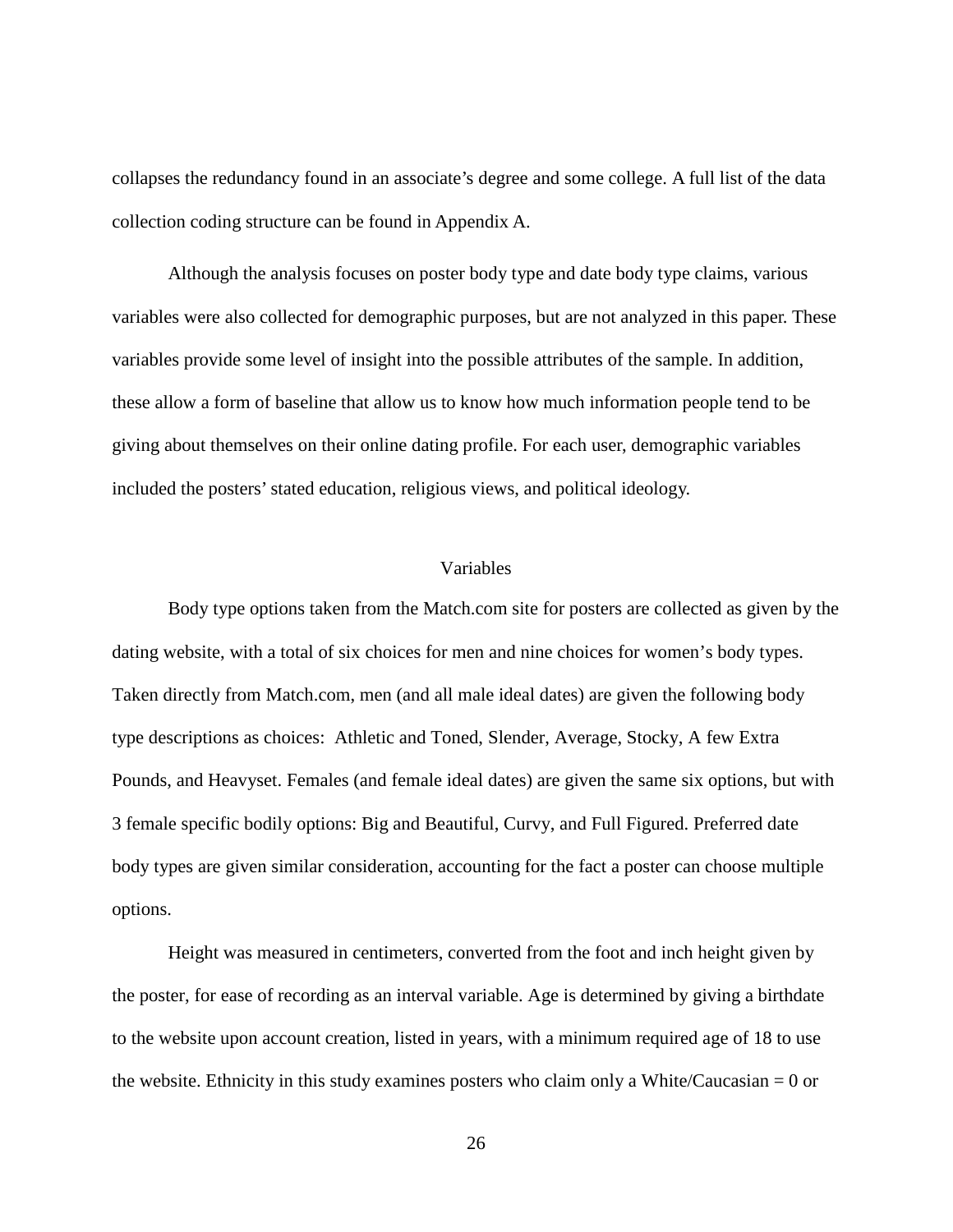Black/African American = 1 ethnicity. Although a poster can list multiple ethnicities, only those who listed a single ethnicity category were collected in order to eliminate the chance of a poster being listed in both the White/Caucasian and Black/African American sample. Religion of the poster was simplified into those who gave no answer  $= 0$ , Any Jewish or Christian denomination  $= 1$ , spiritual but not religious  $= 2$ , and all others (including atheism and agnosticism)  $= 3$ . Political affiliation was simplified into those who gave no answer  $= 0$ , independent  $= 1$  (any answer that did not explicitly state a liberal or conservative leaning, such as middle of the road or non-conventional), liberal or extremely liberal  $= 2$ , and conservative or ultra conservative  $= 3$ .

#### Methods/Analysis

<span id="page-32-0"></span>For the purposes of simplifying the initial categorical impression management analysis, the poster's body type variables were first grouped into collections of the multiple body types, standard  $= 0$  and overweight  $= 1$ . Standard body (0) descriptions in this paper consist of the Athletic and Toned, Average, and Slender option for both males and females. These were chosen because average implies a 'normal' body type regardless of gender, athleticism biases towards male stereotypical ideal bodies, and slender biases towards stereotypes of female stereotypical bodies. This is contrasted to the overweight (1) body type descriptions which consist of all other options, including the three female specific choices. Although Stocky is arguably biased towards an ideal of athleticism, conjuring a strong build, its popularity as an option was much more consistent with each of the other overweight choices. Each of these overweight choices, using average as a reference point, implies an idea of a weight that is greater than this defined average, although with terms that vary in perceives positive and negative feelings. As a percentage, this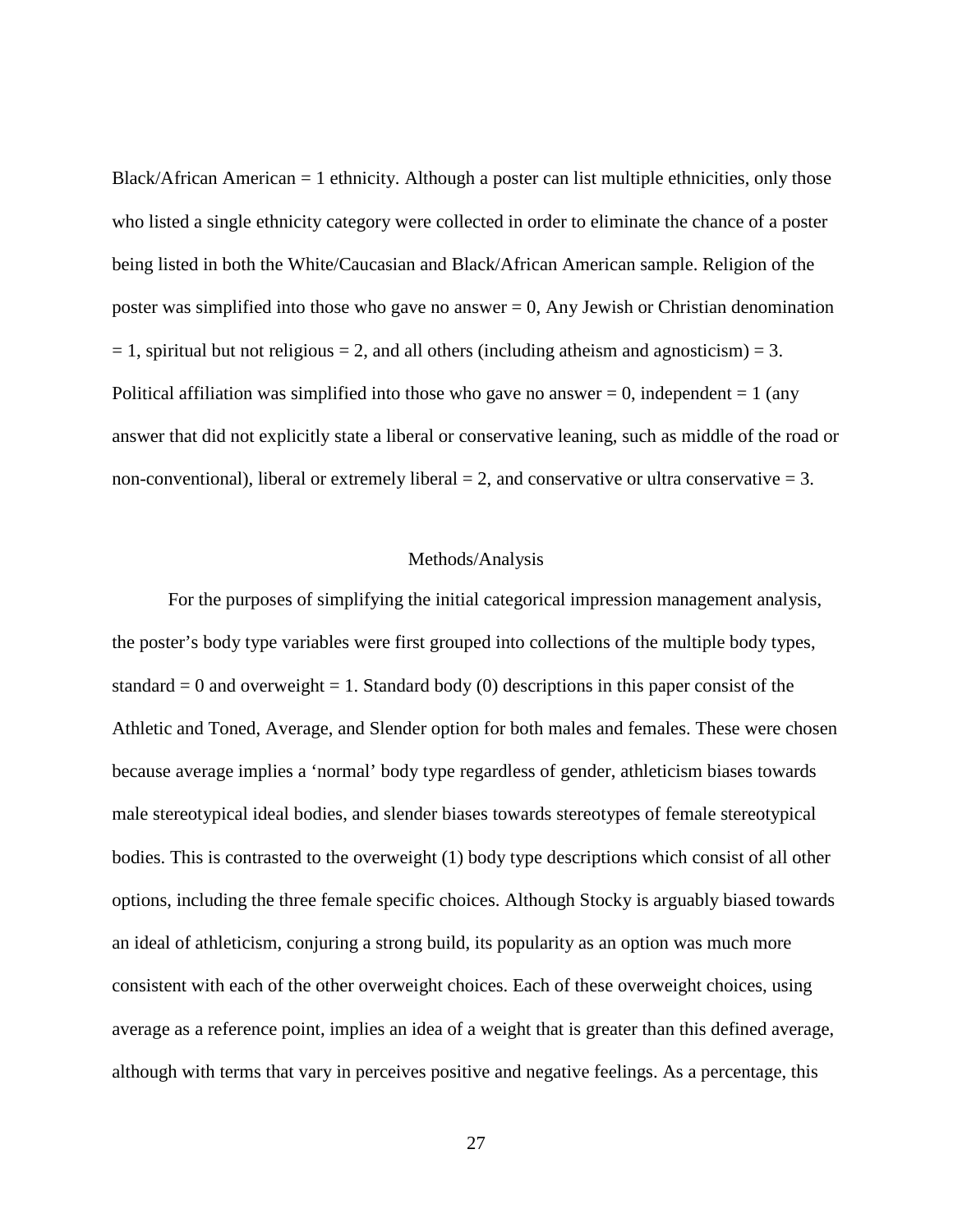allows testing of the popularity of conventionally attractive norms of body type. This variable will also be examined as an odds ratio looking at possible significant differences between the individual variables of gender, race, and sexuality.

Additional analysis of the categorical variables related to body type will be performed using chi-squared tests. Resulting in tables where each category lists the observed, with an unstandardized residual in parenthesis underneath. These residuals are calculated by (Observed - Expected), with the expected value being a weighted average of the category that would be predicted if choices were made randomly. By moving from the binary standard body variable, a more in-depth examination of specific body type representations and preferences can occur using these categorical variables. This analysis collapses the poster body type variable on the following lines: Athletic and Toned  $= 1$  (the only 'masculine' body type option), Average/Slender  $= 2$  (the 'feminine' body type option), General Overweight = 3 (the three overweight categories that include any gender), and Female Specific Overweight  $= 4$  (the three overweight categories specific to females). This analysis eliminates the 13 users who do not claim any body type. Similar chi-squared analysis is performed in regards to the stated preferences in a date's body type. However, because users could answer more than one option in this category, the groupings needed to account for multiple answers. This results in the following categories used for analysis: Default/'no preference' = 0 (those who give no answer for a date body type preference), Athletic and Toned only  $= 1$  (only select Athletic and Toned), Average/Slender only  $= 2$  (Selects average, slender, or both), Standard Bodies = 3 (selects Athletic and Toned and Average and/or Slender), and those who overtly selected from Standard Bodies and the Overweight category = 5.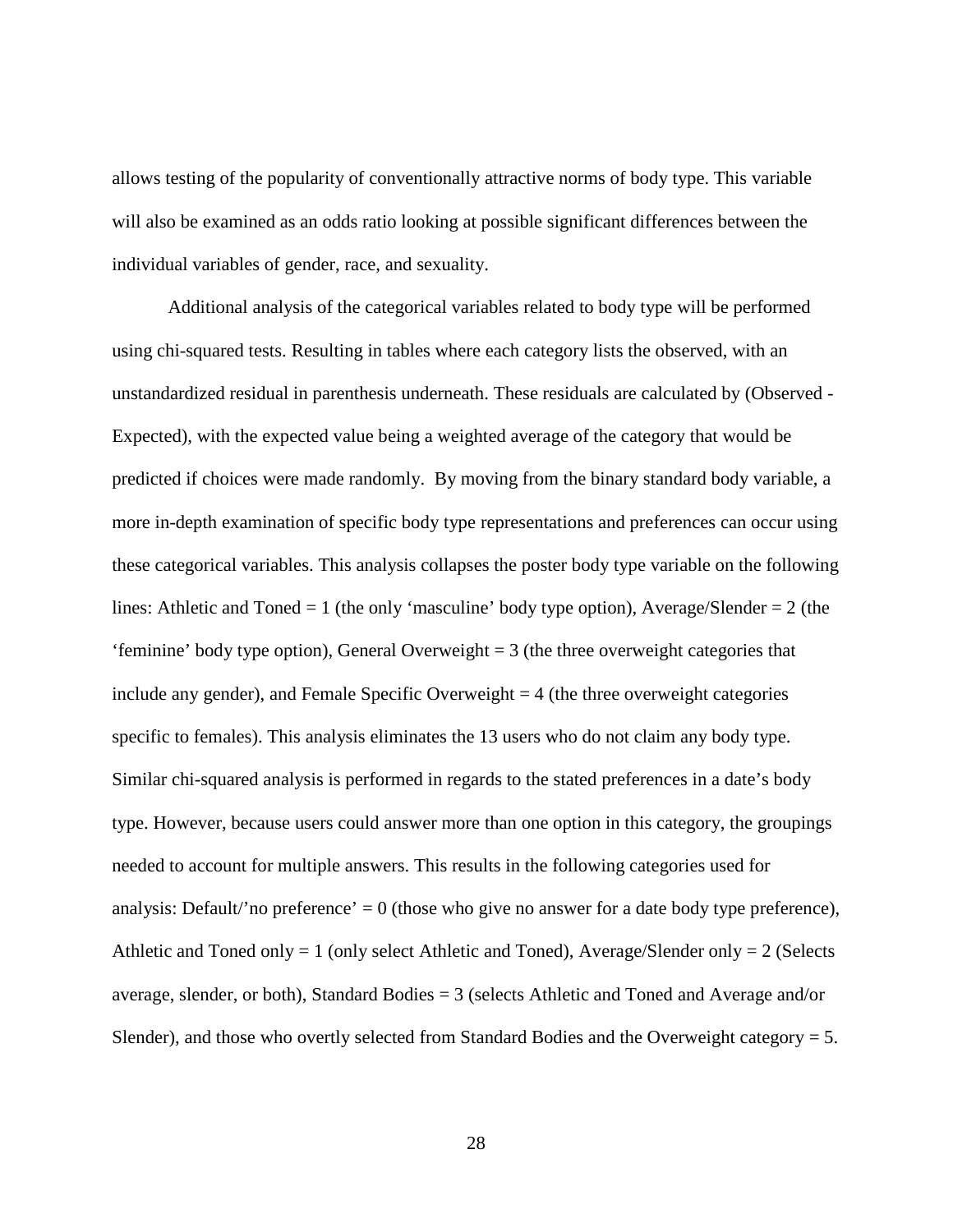The overweight only category and any single group combination were removed from analysis due to the lack of responses.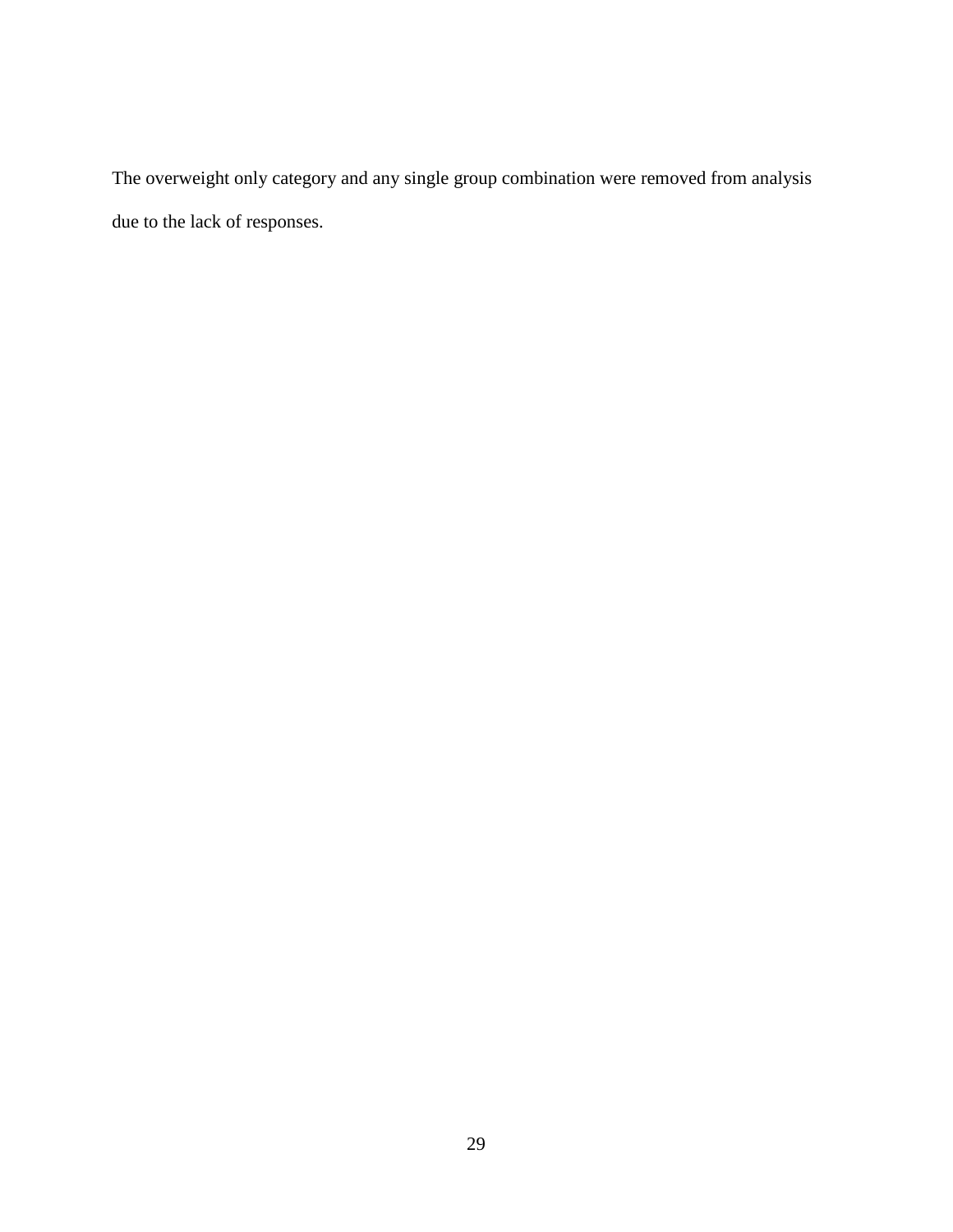## **CHAPTER 4: HYPOTHESES**

<span id="page-35-0"></span>Hypothesis 1: Impression Management:

Drawing upon Goffman's (1976) ideas related to mutual monitoring and symbolic interactions, online dating presents a controlled "scene" (1976: 22) where an exaggerated form of impression management takes place. Due to incentives to maximize the potential for an ideal date (Hitsch, Hortaçsu and Ariely 2010), and known biases in positive self-representation (Hancock and Toma 2009), this research proposes that conventional norms of attractiveness will be a powerful force in poster and date body type selections no matter the gender, race, and/or sexuality. In online dating, this is particularly tied to the profile picture (Hancock and Toma 2009) and stereotypical norms of the fit and slender body as being ideal compared to overweight bodies (Crawley, Foley, and Shehan 2008). These result in the following hypotheses:

1a: Online dating profiles, regardless of gender, race, and sexuality, will utilize impression management and report extremely positive-biased overall body types. This will be represented by selecting from the standard body descriptions for self-claimed body type. 1b: Posters as a whole, regardless of gender, race, and sexuality, will seek ideal dates that fit stereotypically attractive body types. This will be represented by choosing standard body type descriptions for their ideal date.

#### Hypothesis 2: Gendered Impression Management:

Stereotypes about bodies are influenced by social factors, with social notions about masculinity and femininity influencing how people perform impression management (Goffman 1977). Men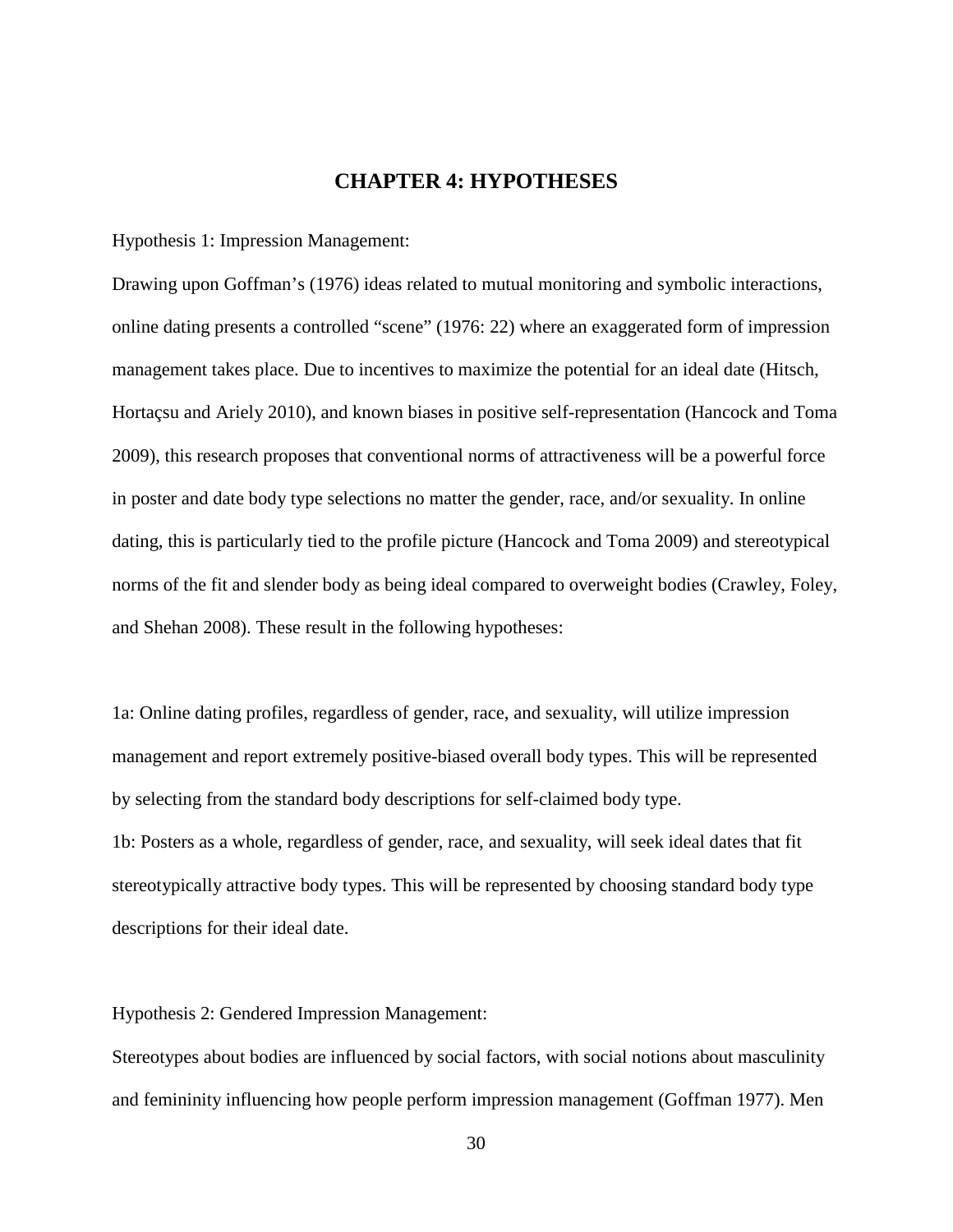are expected to have athletic, muscular bodies, while women are expected to have lithe, skinny bodies that are not muscular (Crawley, Foley, and Shehan 2008). Consistent with known biases in reporting in online dating (e.g., Hancock and Toma 2009; Hall et al. 2010), the following gender biases are expected in self-reports:

2a: Male posters will be more likely to state that their body is athletic compared to female posters.

2b. Female posters will be more likely to state that their body type is slender or standard compared to male posters.

2c. Female posters will be more likely to state that their body type is average or slender compared to male posters.

Hypothesis 3: Racialized Gender Norms

Hypersexualized notions of the Black female body, such as large hips and butts (Collins 2000; Hunter 2005), and hypermasculine racialized ideals of the 'brute' for normative Black male will act as racial influence in presentations of self; used for impression management (e.g., Helg 2000; Jackson II 2006; Roberts 1997). Because the racialized norms occur during development, under assumptions of heterosexual norms (Willingham 2011), this will be seen regardless of sexuality.

3a: Black males will be more likely to claim athletic bodies compared to their White counterparts.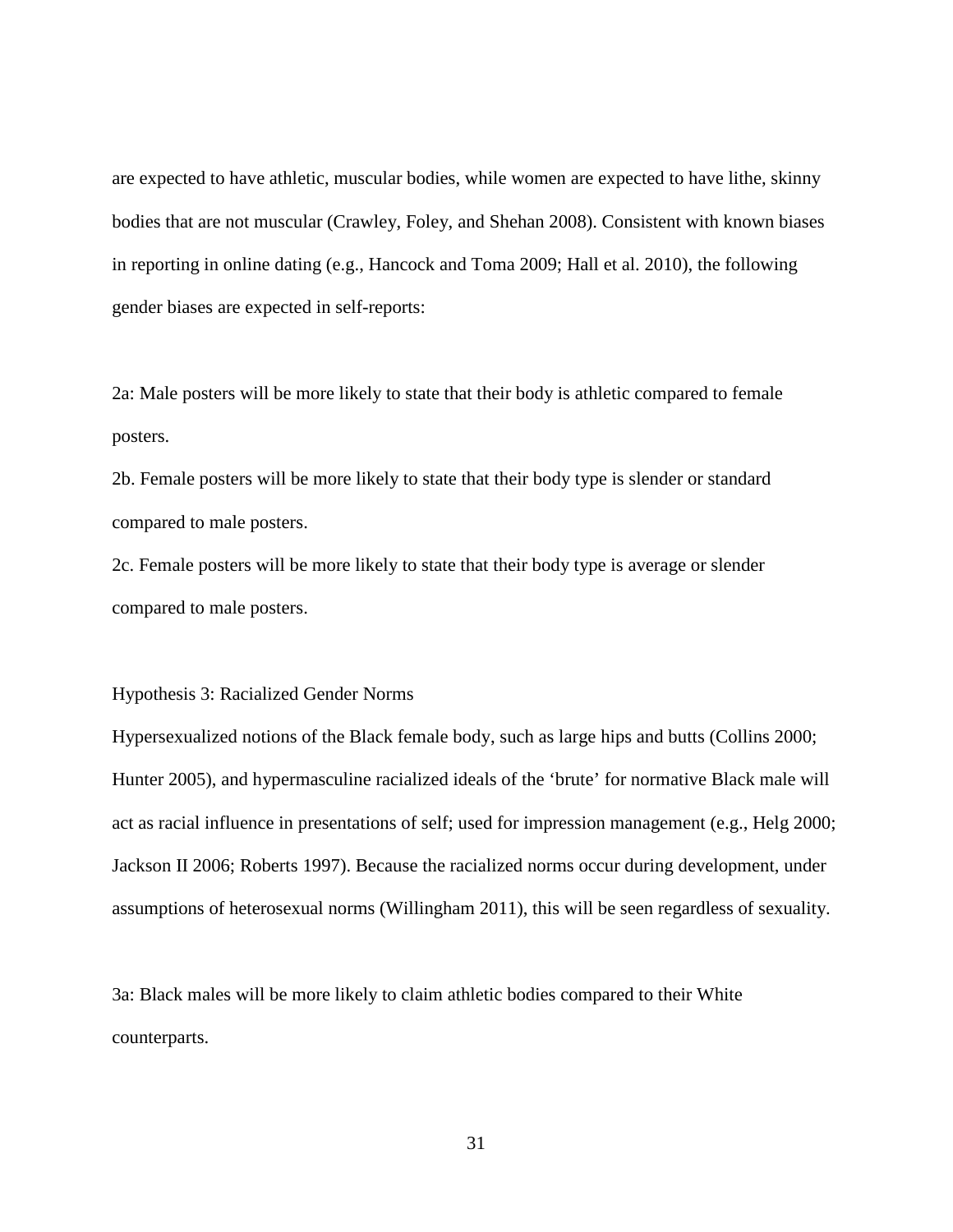3b: Black females will be more likely to claim curvaceous bodies (overweight category) compared to their White counterparts.

Hypothesis 4: Sexuality and Impression Management

Representations of gay white men in media showcase a combination of hypermasculinity and hypersexuality compared to lesbian white women (Oakenfull 2007). Although literature is limited on gay black men, stereotypes while developing gender norms tend to be influenced by the assumptions about heterosexuals of the same gender (Willingham 2011). This allows for the possibility that ideals of hypermasculinity and hypersexuality for gay white men also showcase themselves for gay black men. In addition, identities such as 'butch' (athletic/masculine) lesbian women are unique to influences of sexuality (Moore 2011).

4a. Hypermasculine and hypersexual influences on gay white men will result in an increase in both the likelihood of stating having an athletic body, and to desire an athletic body on an ideal date compared to heterosexual white men.

4b. Because of intersectional influences on heterosexual men (e.g., Jackson II 2006), Black gay men will display this hypermasculine effect more powerfully than White gay men; resulting in an even greater number of athletic and toned body types for Black gay men.

4c. Unique gender identities such as the butch lesbian female will express themselves as an increase in lesbian women who state their bodies as athletic and toned compared to heterosexual women.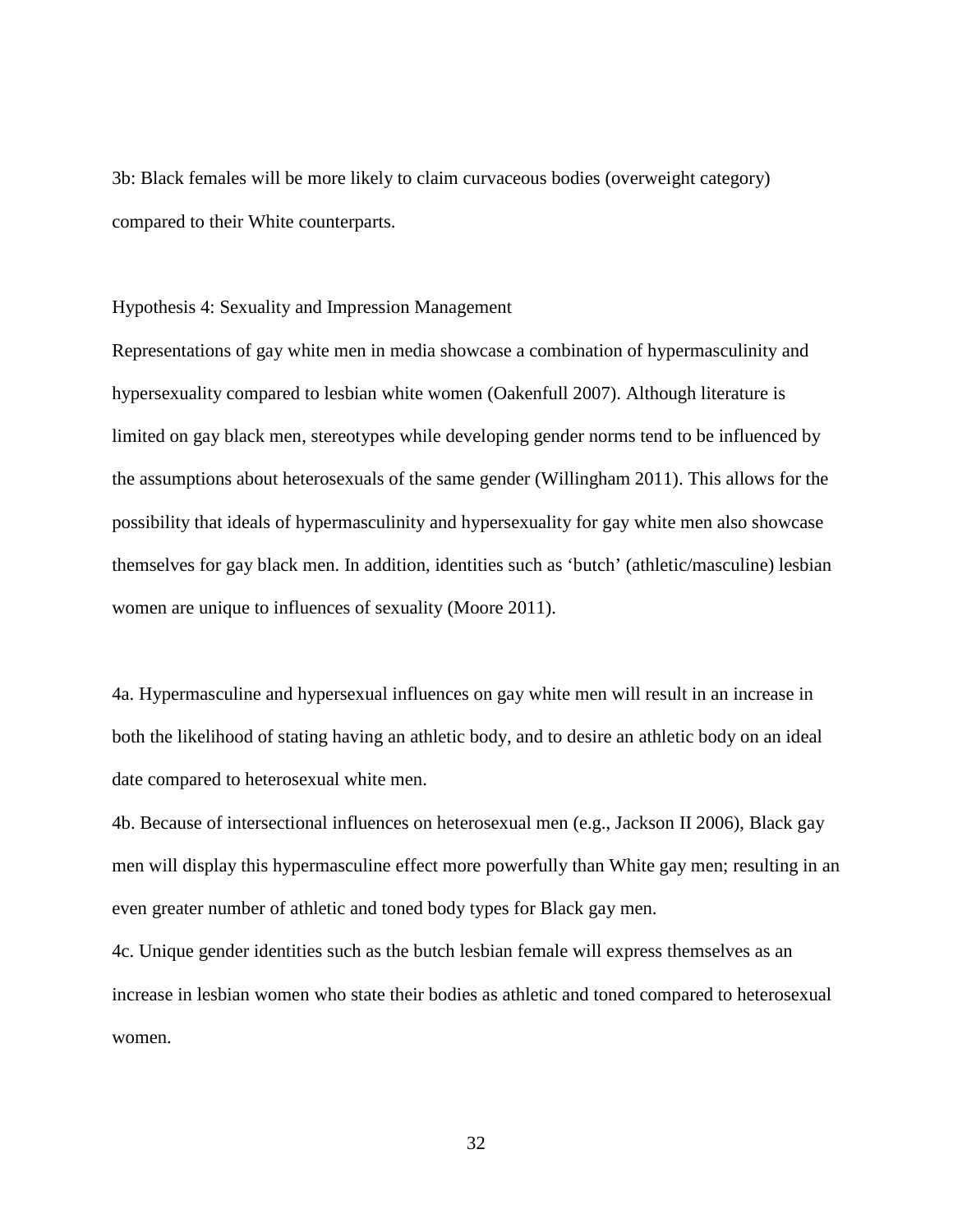## **CHAPTER 5: RESULTS**

<span id="page-38-0"></span>Table 1 details the demographic information about the sample of online daters as a whole: the stated age, height, education level, religious views, and political leanings taken from the online daters' profiles. In addition, for comparison to the major variables under examination in this analysis, the percentages of those who state their own body type is also listed. Of the variables listed, age and height are required upon account creation, while the poster's selfreported body type, education, religion, and political affinity are optional, and thus not required to create the account.

Overall, the sample averages age 37 regardless of gender, with a gendered height difference of 5' 11" for the male portion of the sample, and 5' 5.5" for the female sample. The sample is intentionally overrepresented in regards to gays and lesbians, with 46% of the population being gay or lesbian, and 54% of the population as heterosexuals. Overall, people appear to be invested in their profiles to some degree, with all of the optional statements about themselves being regularly answered. The least likely attribute to be answered is religious affiliation, with only 86% of the sample giving an answer beyond the default. Political affiliation and education level are answered about 95% of the time in contrast. By far the most likely to be answered is the poster's description of their body type, with 98.5% of all respondents; this is consistent with prior research, such as Hall et al's (2010) discussion of the profile picture and the appearance of a date having a particular importance in the arena of online dating.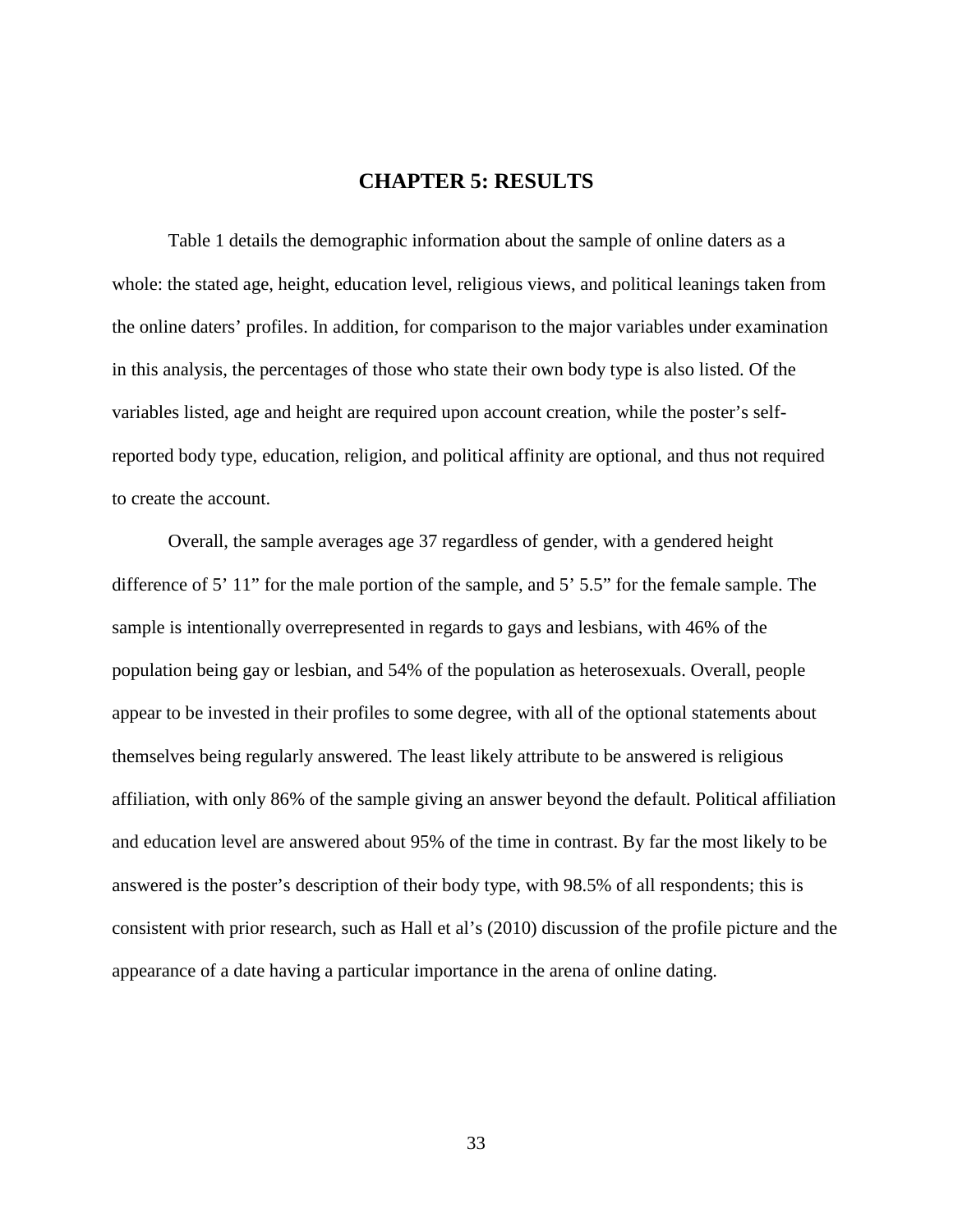|                                     | <b>Male</b>    | <b>Female</b>        |
|-------------------------------------|----------------|----------------------|
| <b>Average Age</b>                  | 37             | 37                   |
| <b>Average Height</b>               | 180cm (5' 11") | 166cm $(5'5.5'')$    |
| <b>Total Sample</b>                 |                | <b>Percentage of</b> |
| <b>Sexuality</b>                    | <b>Totals</b>  | <b>Total</b>         |
| Gay or Lesbian (0)                  | 407            | 46%                  |
| Heterosexual (1)                    | 485            | 54%                  |
| <b>Education</b>                    |                |                      |
| No Answer $(0)$                     | 53             | 6%                   |
| High School (1)                     | 26             | 3%                   |
| Some College (2)                    | 225            | 25%                  |
| College Graduate (3)                | 374            | 42%                  |
| Post College (4)                    | 214            | 24%                  |
| <b>Religious Views</b>              |                |                      |
| No Answer $(0)$                     | 126            | 14%                  |
| Judeo-Christian Denomination (1)    | 481            | 42%                  |
| Spiritual but Not Religious (2)     | 223            | 25%                  |
| Other $(3)$                         | 62             | 7%                   |
| <b>Political Ideology</b>           |                |                      |
| No Answer $(0)$                     | 43             | 5%                   |
| Middle of the Road/Independent (1)  | 529            | 59%                  |
| Liberal/Very Liberal (2)            | 271            | 30%                  |
| Conservative/Ultra Conservative (3) | 49             | 6%                   |
| <b>Poster Body Type</b>             |                |                      |
| No Answer $(0)$                     | 13             | 1.5%                 |
| Answer $(1)$                        | 879            | 98.5%                |

<span id="page-39-0"></span>Table 1: Demographics of Online Daters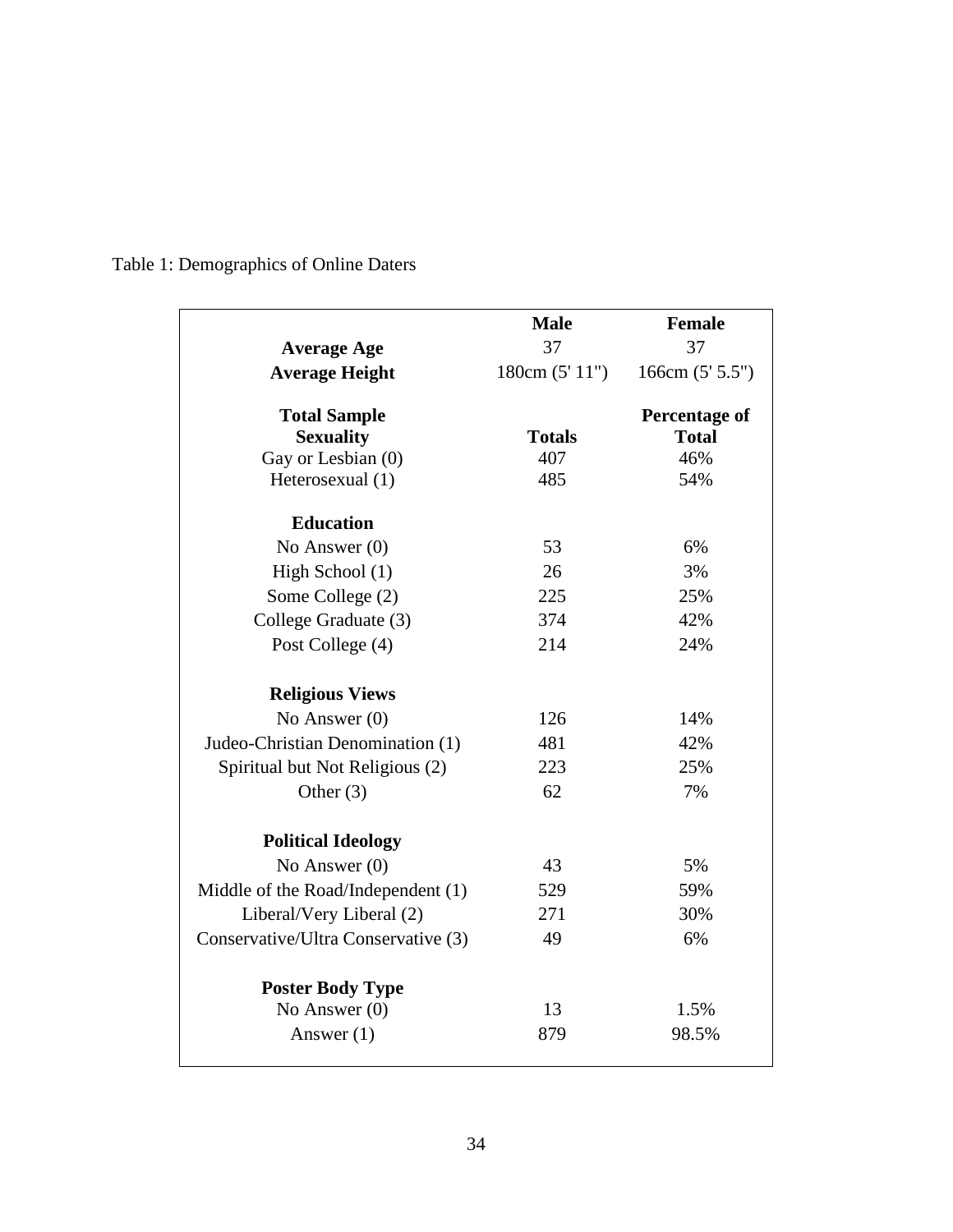As a whole, the sample's description of themselves is highly educated compared to the average in the United States, which only has approximately 20% of the population holding a bachelor's degree or greater (U.S. Bureau of the Census 2010). This sample instead has a majority of people holding a bachelor's degree or greater and only 3% having gone only as far as finishing high school. Of those that answer the religious affiliation variable, the largest group affiliates itself with Judeo-Christian denominations (42%), followed by those who state they are spiritual but not religious (25%), and a small portion that choose another option (7%). Politically, the sample appears to have an independent-liberal leaning bias, with 59% of the sample declaring non-liberal and non-conservative answers, followed by 30% who claim to be liberal or very liberal, and only 6% who claim to be conservative or ultra conservative.

Within this relatively liberal, highly educated, and sexually diverse sample, how impactful could one expect the effects of impression management to be? Table 2 presents a comparison of the number of posters who claim a standard body type (athletic, slender, or average), compared to the overweight options (any of the 3 general options, and the 3 female specific body options). All those who gave no answer were removed from this analysis of poster body types, due to inability to accurately predict a body type claim.

| <b>Variable</b><br>Sample                 | <b>Standard Body (0)</b><br>739 (84%) | <b>Overweight Body (1)</b><br>140 (16%) | <b>Total</b><br>879 | <b>Odds Ratio</b> |
|-------------------------------------------|---------------------------------------|-----------------------------------------|---------------------|-------------------|
| <b>Gender</b><br>Male $(0)$<br>Female (1) | 418 (95%)<br>321 (74%)                | 24 (5%)<br>116 (26%)                    | 442<br>437          | $6.294**$         |
| * $p < .05$                               | ** $p < .01$                          |                                         |                     |                   |

<span id="page-40-0"></span>

|  | Table 2: Proportion of Sample Which Claims a Standard Body Type (Gender) |  |
|--|--------------------------------------------------------------------------|--|
|  |                                                                          |  |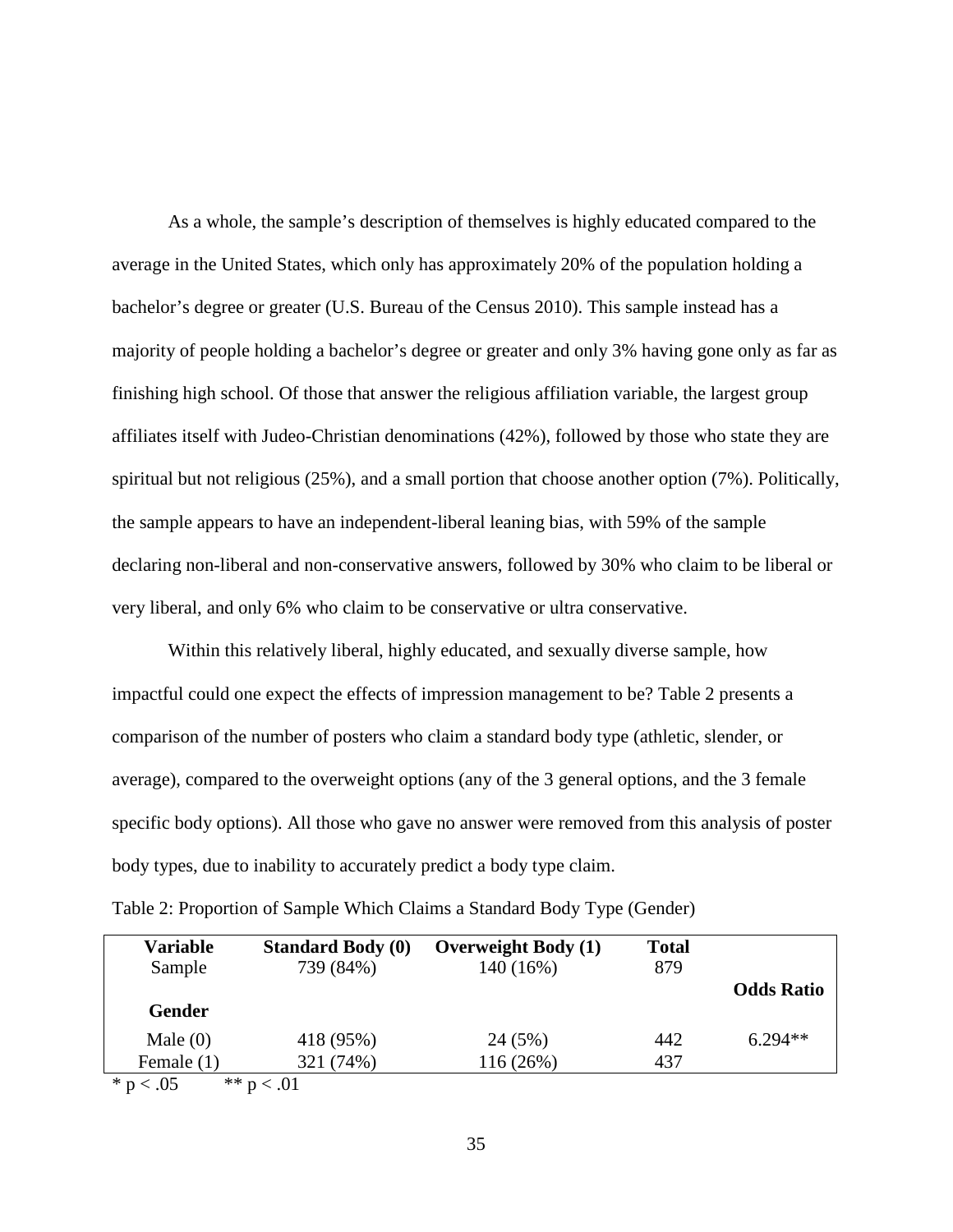Table 2 shows that of the 879 members of the total sample who give a body type description, only 140 (16%) are willing to choose an overweight body type as their selfdescription to the online dating audience. As a point of comparison, in a survey during 2012 Gallup reports that 35% of American men and 42% of women surveyed are overweight or obese (Callahan 2013). These results are consistent with the arguments in impression management about the impacts of public presentation and staging in how we present ourselves to others (Goffman 1976). Thus supporting hypothesis 1a about poster impression management, as a large majority of the sample shows a bias towards positive public presentations of self, utilizing a form of self-serving bias. In comparison to the known rates of overweight obesity in the US population, there appears to be relatively few overweight people in the online dating realm.

However, as discussed in the literature, there are gender biased attitudes in how people's bodies are expected to be maintained (Crawley, Foley, and Shehan 2008), and a known tendency for women to misrepresent their appearance in online dating photos to be appear more slender and to deceive more often about their weight than men (Hall et al. 2010). This begs the question of if there is a gendered difference, with females refusing to accept statements of having overweight bodies due to gender specific social pressures. Table 2 also presents the results of a logistic regression based on gender, represented as an odds ratio because of the fact that no other variables were used. The regression shows a statistically significant difference in the likelihood to choose an overweight body compared to a standard body based on gender is found at the .01 level. However, this difference appears to vehemently disagree with the standard gendered notion of females stating only slender bodies. Females are instead about 6.3 times more likely to choose one of the overweight options compared to their male counterparts. In contrast to the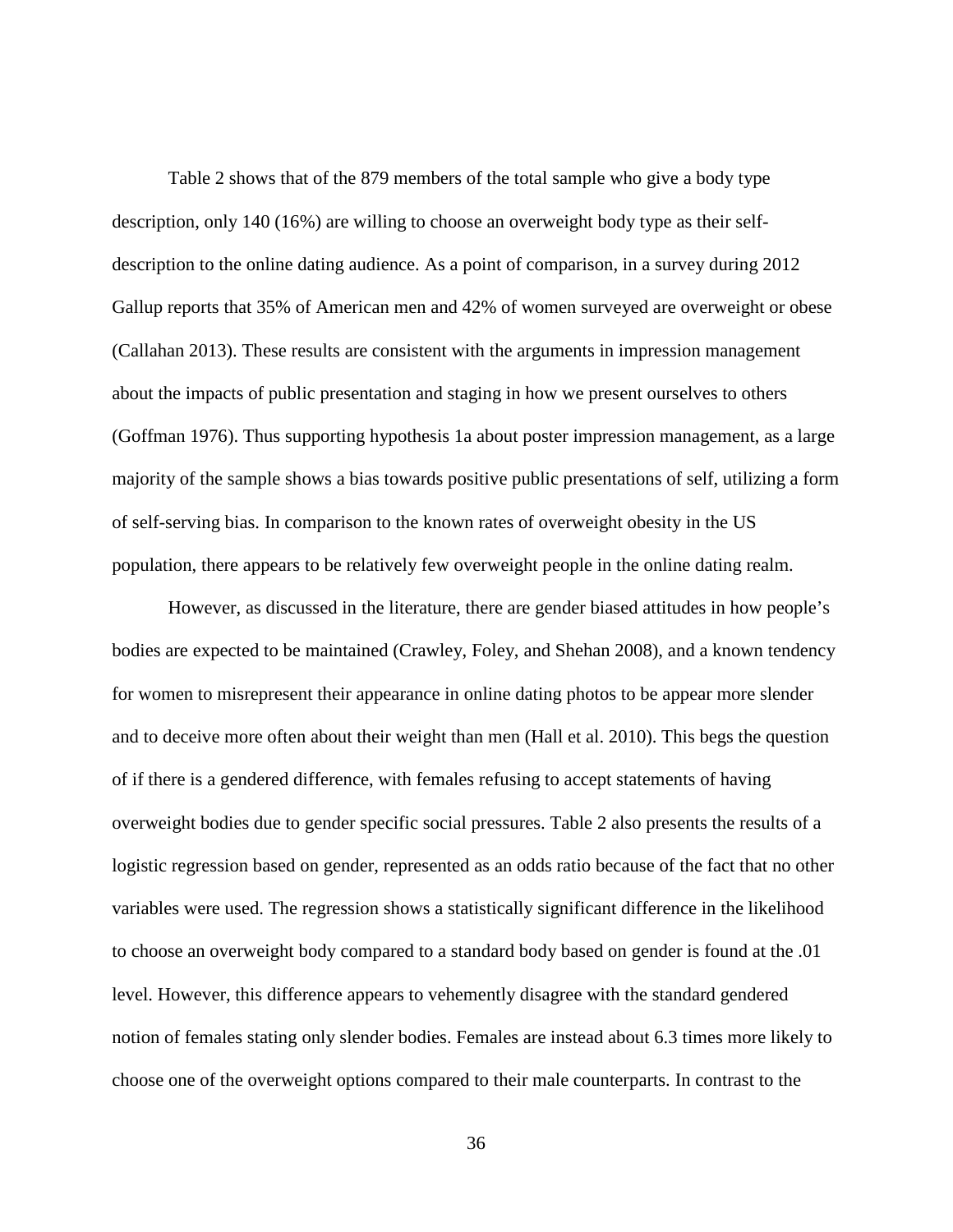prior research and standard ideas about stereotypical ideal female body biases, women appear to embrace more diverse terms for their bodies compared to men. This does not lend support to the hypothesis that women would be more likely to embrace standard body type descriptions than men, and as such, hypothesis 2b is rejected by this finding.

| <b>Variable</b>           | <b>Standard Body (0)</b> | <b>Overweight Body (1)</b> | <b>Total</b> | <b>Odds Ratio</b> |
|---------------------------|--------------------------|----------------------------|--------------|-------------------|
| Race                      |                          |                            |              |                   |
| White $(0)$               | 386 (88%)                | 53 (12%)                   | 440          | $1.795**$         |
| Black $(1)$               | 353 (80%)                | 87 (20%)                   | 439          |                   |
| <b>Sexuality</b>          |                          |                            |              |                   |
| Gay or Lesbian (0)        | 337 (84%)                | 63 (16%)                   | 400          | 1.025             |
| Heterosexual (1)          | 402 (84%)                | 77 (16%)                   | 479          |                   |
| ** $n < 01$<br>$* n < 05$ |                          |                            |              |                   |

<span id="page-42-0"></span>Table 3: Proportion of Sample Which Claims a Standard Body Type (Race and Sexuality)

 $p < .05$  \*\*  $p < .01$ 

Another known potential bias occurs on racial lines, as discussed in the literature; gendered norms about Blacks differ from those of Whites. The literature shows that stereotypes for Black men involve a stronger emphasis and assumption of hypermasculinity (e.g., Jackson II 2006, Helg 2000), while curvaceous bodies are expected of Black women (e.g, Collins 2000). Might race, particularly for Black women, instead be the underlying bias that explains the subset that chooses overweight bodies? Table three presents the results of a logistic regression based only on racial lines, represented as an odds ratio because of the fact that no other variables were used. The odds ratio shows statistically significant differences between blacks and whites at the .01 alpha level, with Blacks as a whole being about 1.8 times more likely to choose overweight categories than Whites. Showing that even if each of the 87 Blacks on table 3 who choose the overweight options were assumed to be female, this would not fully explain the findings about females in general as discussed in table 2.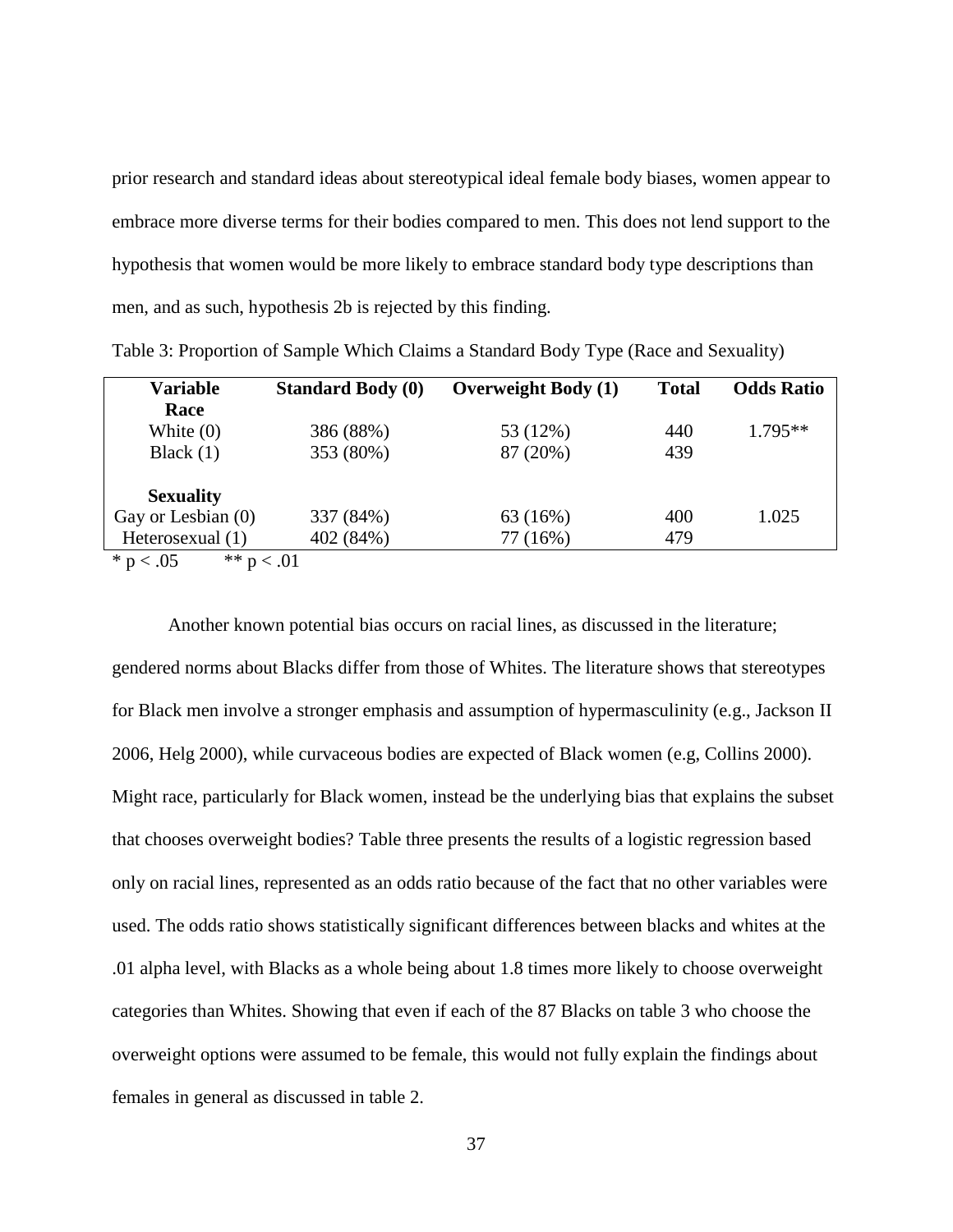Another possible area of difference can be in the historical perception of body norm violations and gender bending symbols in the case of gay and lesbian drag kings and queens (Blashill and Hughs 2009; Szymanski and Carr 2008). Although the literature is mixed on this question, with stereotypes of butch and feminine lesbians being ideal pairs (Moore 2011) contrasted against claims of the comparative normativity and hypermasculine sexuality of gay Whites (Oakenfull 2007), these bodily norms may be impacting impression management. Might the 'lifestyle' of gays and lesbians still show a discernible difference in how they present themselves in the realm of online dating? On only sexuality lines, this does not appear to be the case, with table 3 showing no statistically significant difference between the sample of gays and lesbians compared to their heterosexual counterparts as a whole.

Taken separately, these results lead to some level of notable differences, but not ones that explain much when restricted so far to single variables. An easy criticism for the male/female comparison in table 2 would consist of the fact that three out of six (50%) body type options are considered overweight for men, while women have six out of nine (66.6%) of their options deemed overweight. If gendered stereotypes about weight are indeed based on racial lines, to what degree does this hold true? Is sexuality skewing the results when mixed with gendered ideas, with the stereotype of the butch (masculine) lesbian and the fairy (feminine) gay male causing some sort of similarity with heterosexuals? In order to examine these ideas, a more intersectional approach that looks deeper into the specifics of the data is required, that can remove some of the inherent issues of single variable analysis.

Drawing upon the criticism about differences in gendered body type options, and the questions raised by the prior table, breaking down groups based on gendered lines and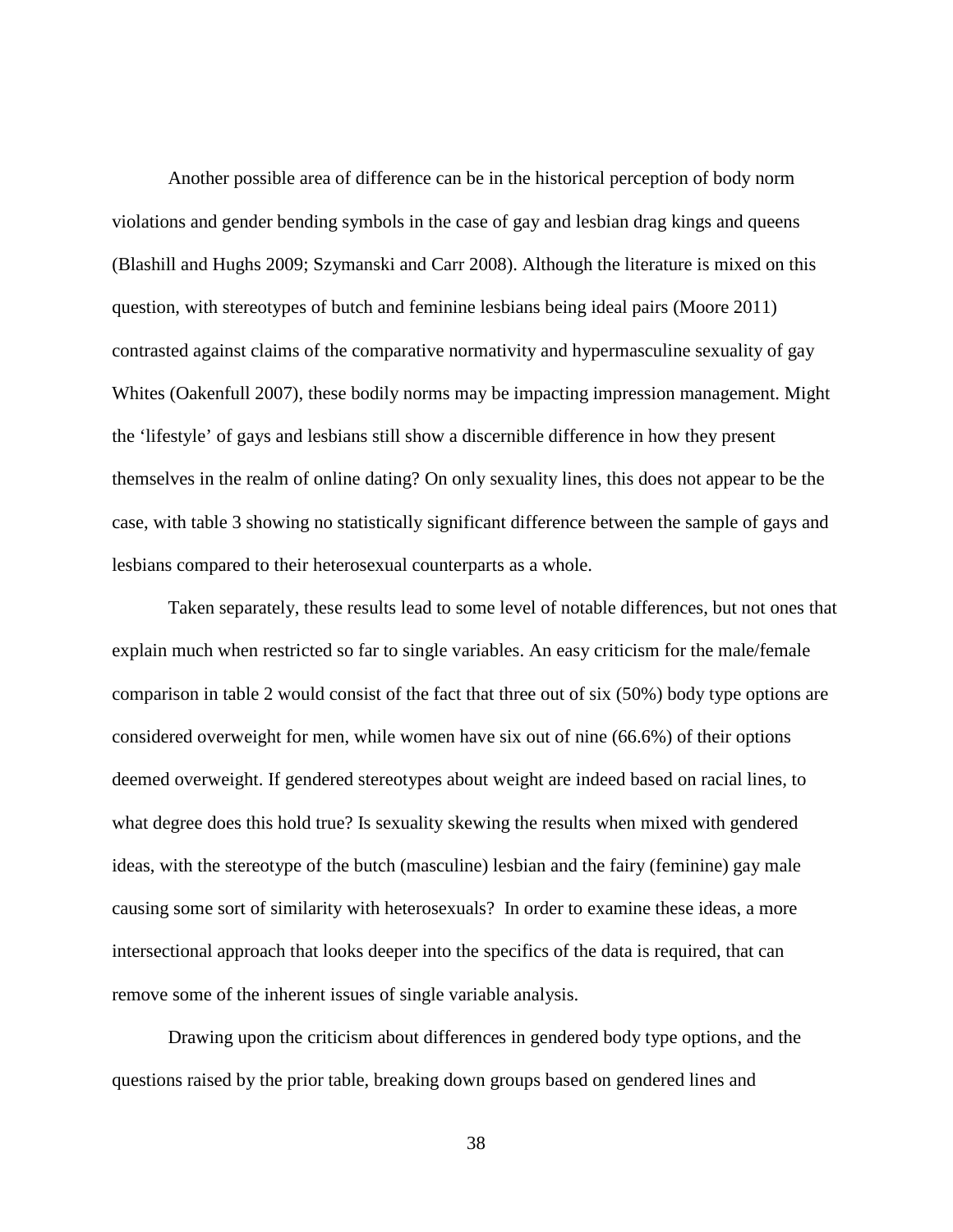incorporating the possible influences of race and sexuality allows a deeper examination of what underlying roles these characteristics may be performing. In order to do so, the standard bodies are once again split, so that athletic bodies  $= 1$ , and slender or average bodies  $= 2$ . Overweight categories are split into general overweight  $= 3$  (those three categories both men and women can choose), and female only overweight  $= 4$  (female specific overweight categories). Beginning with females, Table 4 presents a chi-squared analysis of the female sub-sample's body type selections, broken down on both racial and sexuality based lines.

|              | Athletic and | Slender/Average | General    | Female Only | Total |
|--------------|--------------|-----------------|------------|-------------|-------|
|              | Toned $(1)$  | (2)             | Overweight | Overweight  |       |
|              |              |                 | (3)        | (4)         |       |
| White        | 32           | 67              |            | 20          |       |
| Heterosexual | (2.3)        | (8.5)           | $(-9.7)$   | $(-1.1)$    | 120   |
| White        | 33           | 48              | 12         |             |       |
| Lesbian      | (8.3)        | $(-.7)$         | (3.1)      | $(-10.6)$   | 100   |
| <b>Black</b> | 22           | 45              | 9          | 42          |       |
| Heterosexual | $(-7.2)$     | $(-12.5)$       | $(-1.5)$   | (21.2)      | 118   |
| <b>Black</b> | 21           | 53              | 25         | 8           |       |
| Lesbian      | $(-3.5)$     | (4.7)           | (8.2)      | $(-9.4)$    | 99    |
| Total        | 108          | 213             | 39         | 77          |       |
| (Percentage) | (24%)        | (48%)           | $(9\%)$    | (17%)       | 437** |

<span id="page-44-0"></span>Table 4: Chi Squared Analysis: Intersectional Breakdown of Poster Body Type [Female Sub-Sample]

Note: Results are given as frequencies, with unstandardized residuals (observed minus expected) given underneath in parenthesis. \* p < .05  $*$  \* p < .01

Overall, the chi-squared analysis presented in table 4 shows statistically significant differences between the four female groups at an alpha level of .01. The most popular choice for females were average/slender body types, consisting of 48% of the female sub-sample. This is consistent with the literature that argues about the norms of female bodies being slender, and thus partially supports hypothesis 2c about female body norms. When compared to men in table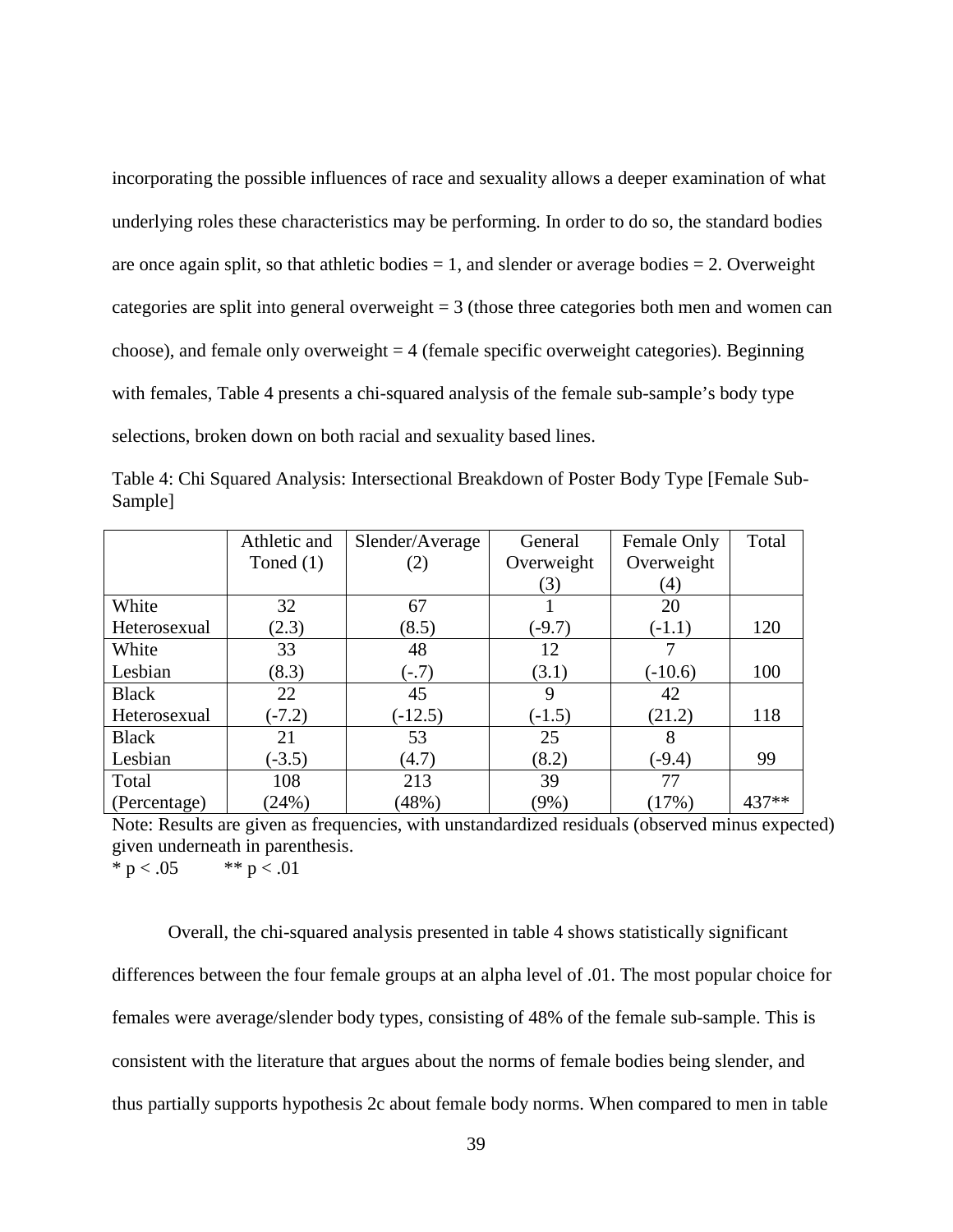5 though, the support only stays partial, with 48% of women compared to 43% of men choosing this category. This is followed by women who describe their bodies as athletic and toned, at 24%, the three female-only options at 17%, and, lastly, the non-gender-specific overweight category with 9% of the total.

Upon observing residuals in table 4, notable race and sexuality based differences begin to appear. The choice of athletic bodies appears to be racially biased, with positive residuals on both White groups, and negative residuals on both Black groups. The particularly strong positive residual on white lesbian women (8.3), lends partial support to hypothesis 4c about the athletic 'butch lesbian' stereotype. However, when taken into account with the negative residual for black lesbian women, an overall failure to find support for hypothesis 4c's notion about 'butch' lesbian women is observed. In contrast to the race difference of athleticism, the choice of an overweight subtype appears to be biased based on mostly sexuality lines. Heterosexuals, both Black and White, choose from the female specific overweight options, such as curvy and big and beautiful, with a particular racial bias in regards to Black women. The residual shows particularly strongly that Black heterosexual women (21.1) choose the female only overweight options nearly twice as much as the mean of all women. Lesbians, on the other hand, have positive residuals for the general overweight choices, heavyset and full figured, contrasted to the heterosexual's negative residuals. Black heterosexual woman's large positive residual in female only overweight categories and a correspondingly large negative residual in the slender/average choices are consistent with the expectations of hypothesis 3b predicting more use of overweight bodies compared to their white counterparts due to social norms of curvaceous black women.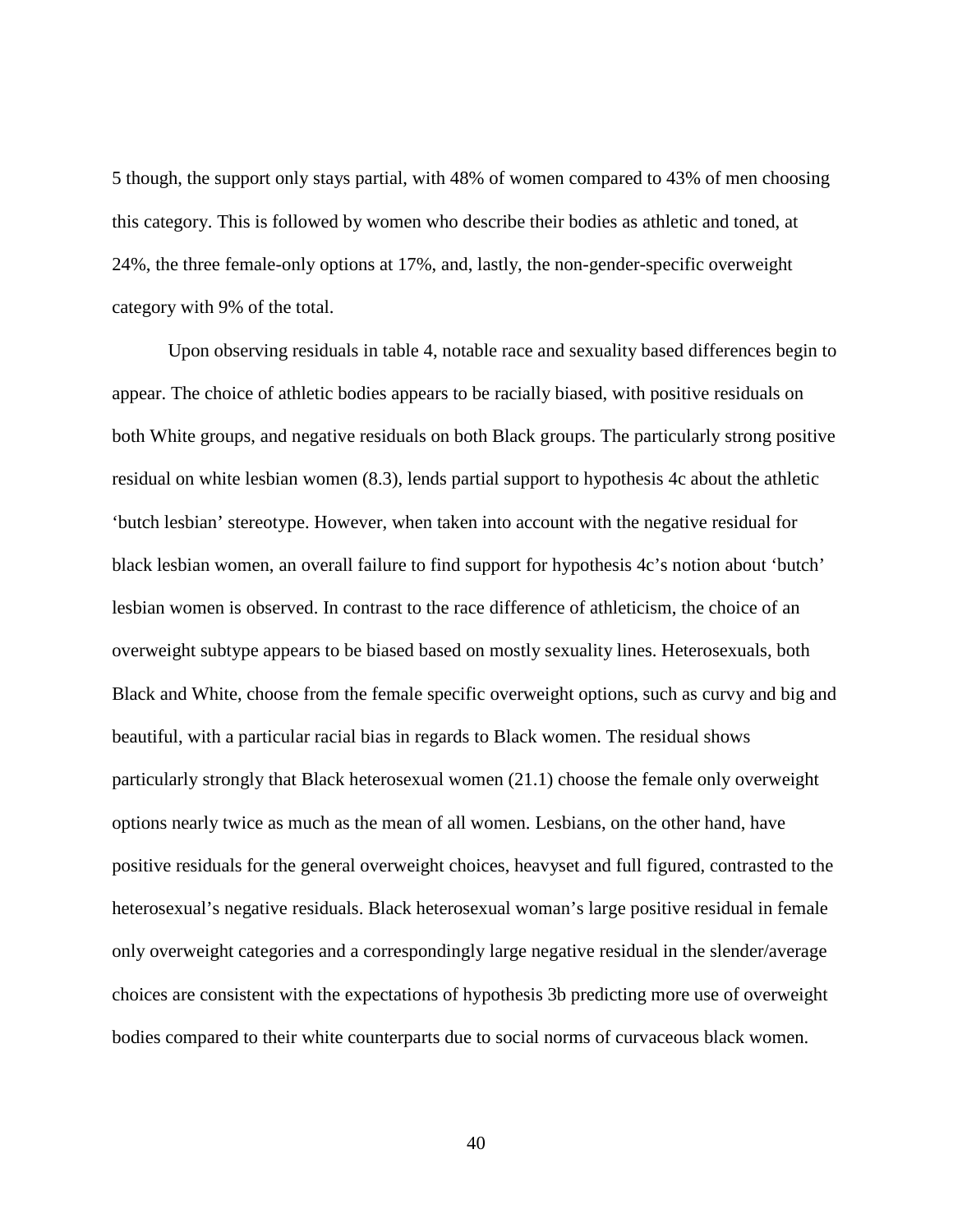However, when combined with sexuality, a different form of observation is made. Table 4 shows that Black heterosexual women choose to express overweight body type with different terms than their lesbian counterparts, with heterosexuals choosing terms such as curvy/big and beautiful, while lesbians prefer full figured/heavyset. Similarly, although not in as extreme a manner, Whites perform the exact same difference when choosing these overweight categories. This suggests that the terminology that is considered self-serving/proper impression management about overweight bodies has a sexuality based difference, combined with the additional intersectional racial elements for women as a whole.

With these sorts of mixed race and sexuality differences found in women, how do men compare? Table 5 presents a similar chi-squared analysis of the 442 male sub-sample's body type selections. Differences between the four groups as a whole were found to be statistically significant at a .01 alpha level.

|                           | Athletic and | Average           | General        |       |
|---------------------------|--------------|-------------------|----------------|-------|
|                           | Toned $(1)$  | $/$ Slender $(2)$ | Overweight (3) | Total |
|                           | 62           | 53                | 3              |       |
| White Heterosexual        | (1.1)        | (3.2)             | $(-3.4)$       | 118   |
|                           | 44           | 47                | 10             |       |
| White Gay                 | $(-8.1)$     | (3.6)             | (4.5)          | 101   |
|                           | 80           | 41                | 2              |       |
| <b>Black Heterosexual</b> | (16.6)       | $(-11.9)$         | $(-4.7)$       | 123   |
|                           | 42           | 49                | 9              |       |
| <b>Black Gay</b>          | $(-9.6)$     | (6.0)             | (3.6)          | 100   |
|                           | 228          | 190               | 24             |       |
| Total                     | (51%)        | (43%)             | (5%)           | 442** |

<span id="page-46-0"></span>Table 5: Chi Squared Analysis: Intersectional Breakdown of Poster Body Type [Male Sub-Sample]

Note: Results are given as frequencies, with unstandardized residuals (observed minus expected) given underneath in parenthesis.

\* p < .05  $*$  \* p < .01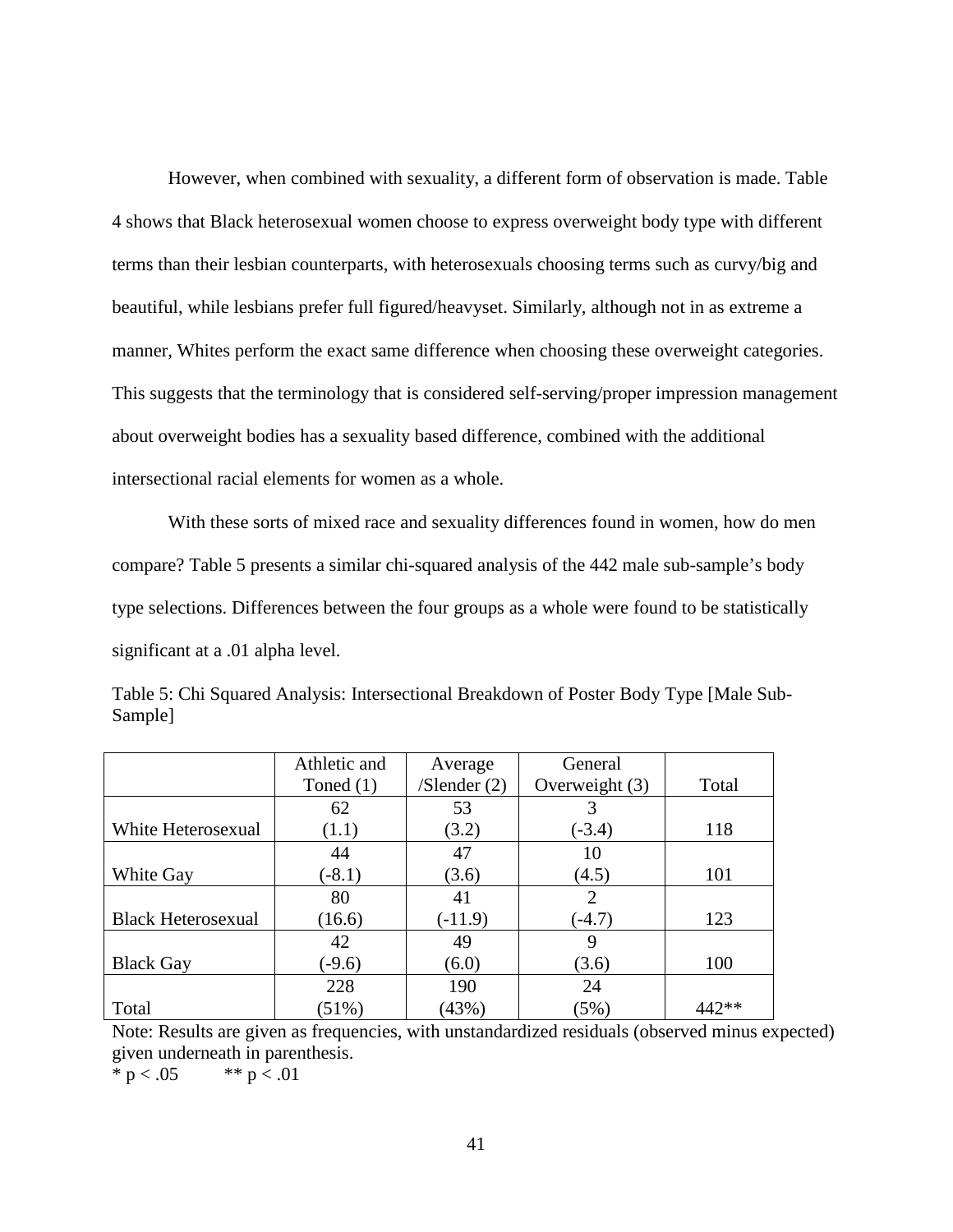As expected from the prior results of table 2, the overweight category for men is the smallest of the three groups, consisting of only 5% of the total sample. Consistent with literature on masculinity, the athletic and toned category was the most popular with men, with over twice as many men choosing it (51%) compared to women (24%). As such, table 5 supports hypothesis 2a which predicted a greater number of men compared to women utilizing athletic categories due to masculine gender norms. With slightly less popularity is the remaining average/slender option, with 43% of all male answers. Overall, directly race based differences appear to be minimal in this comparison. However, among the most notable residuals includes a race and sexuality intersection, with Black heterosexual men having the highest positive residual on athletic and toned bodies (16.6). This supports hypothesis 3a, suggesting that black males would bias towards claims of athletic bodies compared to whites; however, in contrast, the gay Black counterparts have the largest negative residual (-9.6), showcasing that the hypermasculine 'brute' of the race literature (e.g., Helg 2000) is connected in the pressures of impression management to a particular sexuality. This is consistent if taken into account with prior criticism of heterosexual focus in race and gender research (Brown 2012). The athleticism/hypermasculine bias appears as such to only show in heterosexual black men, lending in total partial support for 3a. Other notable differences found in table 5 fall on sexuality based lines, with gay Blacks and Whites having positive residuals on the overweight category compared to their heterosexual counterparts. This, combined with the largest negative residuals on the athletic category for gay men, suggests a willingness to break from the athletic only norm of masculinity, undermining the hypothesis of universal hypermasculinity for gay men compared to heterosexuals proposed by hypothesis 4a.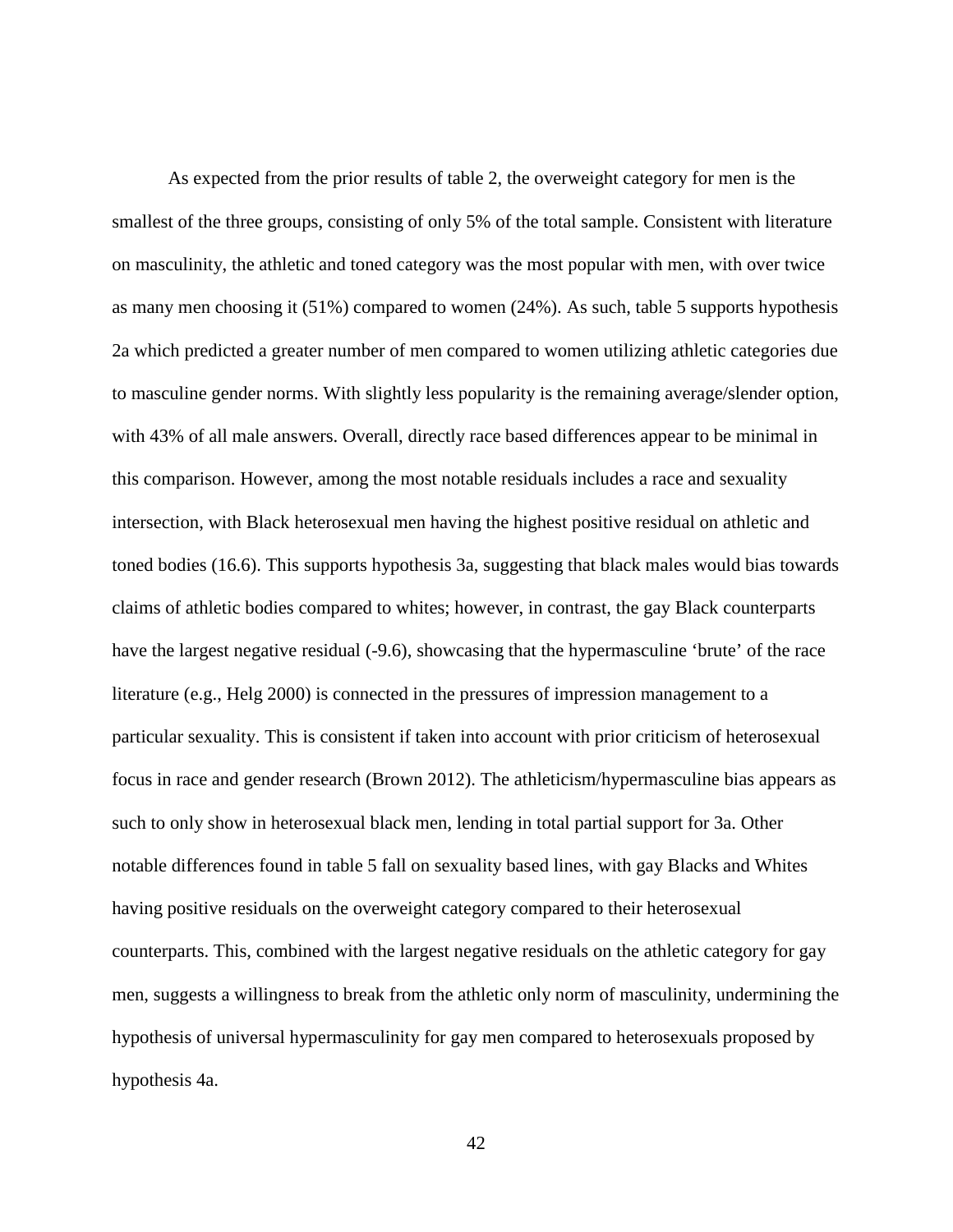Having looked in depth at the manners in which race, gender, and sexuality all play a combination of intersecting and separate roles, the general proposition still remains. Impression management strategies appear to have impacts on the way that people present themselves online, creating a sample of people who claim unusually high numbers of non-overweight bodies. In this environment of positive self-selection bias for posters, what impact is there upon the types of bodies that these highly educated, attractive posters state they are willing to accept in an ideal date? Particularly because conjuring the ideal date's body draws upon these same stereotypical assumptions of what is idealized in the culture. Furthermore, similar to posters self-body type descriptions, are there notable differences in what ways different races, non-normative sexualities, and their intersections might be reflected in the idealized date's body?

In order to answer these questions, table 6 presents the result of a chi squared analysis of the most popular stated ideal date body types that had over 5% of the sample. This caused the elimination of two groups, which both had under 2% of the total sample, online daters who selected only overweight categories for their ideal date, and those who selected from one of the two standard categories, and the overweight category.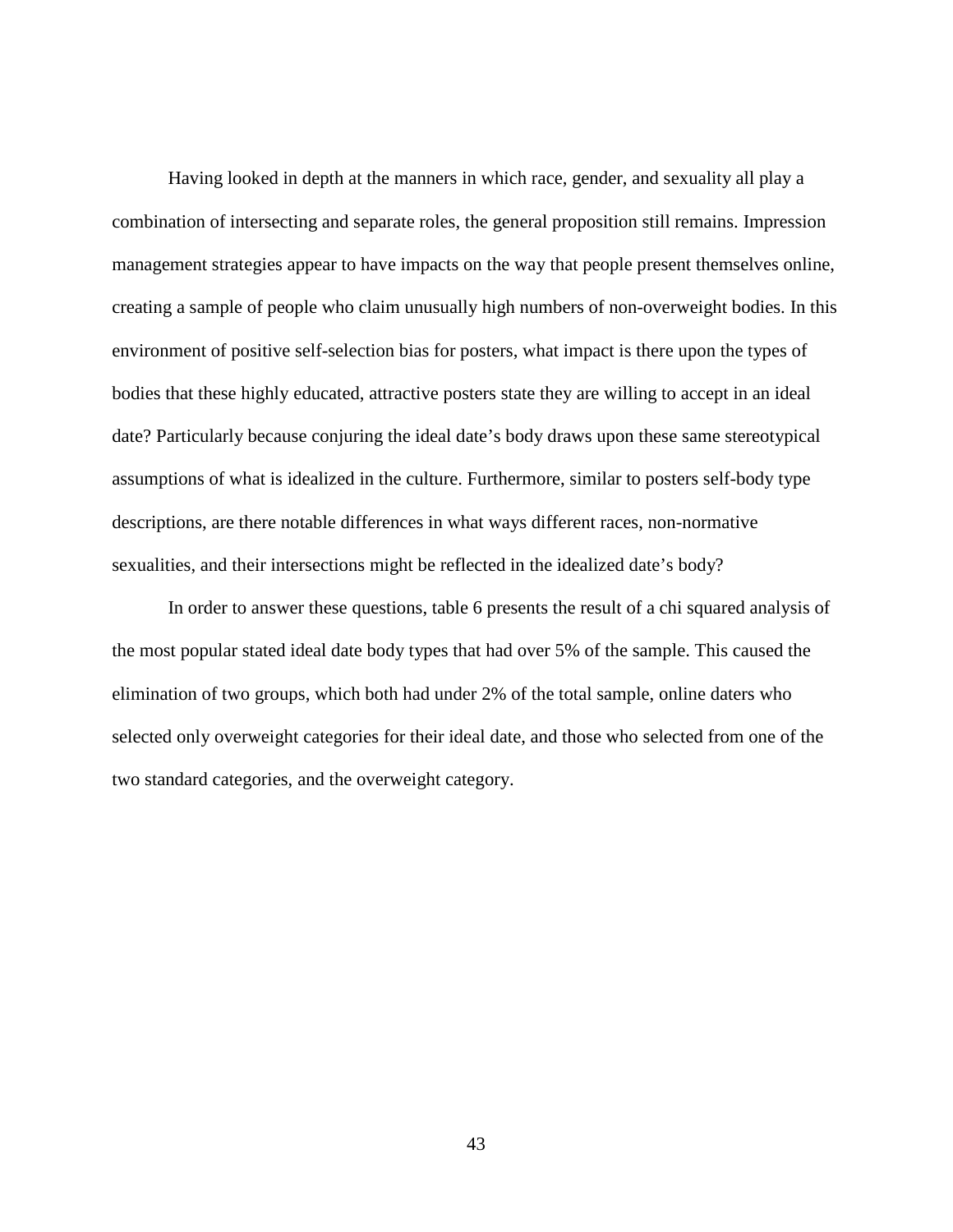|                             |                   | Athletic and |                 |                        | Athletic,        |       |
|-----------------------------|-------------------|--------------|-----------------|------------------------|------------------|-------|
|                             | Default/"No       | Toned Only   | Average/Slender | <b>Standard Bodies</b> | Slender/Average, |       |
|                             | preference" $(0)$ | (1)          | Only $(2)$      | [Both $1&2$ ]          | and Overweight   | Total |
| White Heterosexual          | 18                |              | 3               | 84                     | 13               |       |
| Male                        | $(-6.8)$          | $(-8)$       | $(-5.3)$        | (22.9)                 | $(-2.9)$         | 119   |
|                             | 31                |              | 6               | 52                     | 3                |       |
| White Gay Male              | (10.1)            | $(-.5)$      | $(-1)$          | (7)                    | $(-9.3)$         | 100   |
| White Heterosexual          | 19                | 10           | 9               | 59                     | 18               |       |
| Female                      | $(-5)$            | (1.3)        | (1)             | (0)                    | (2.7)            | 115   |
|                             | 20                | 3            | $\overline{2}$  | 57                     | 18               |       |
| <b>White Lesbian Female</b> | $(-.9)$           | $(-4.5)$     | $(-5)$          | (5.7)                  | (4.7)            | 100   |
| <b>Black Heterosexual</b>   | 19                |              | 10              | 68                     | 22               |       |
| Male                        | $(-6)$            | $(-8)$       | (1.7)           | (6.4)                  | (6.0)            | 120   |
|                             | 22                | 23           | 10              | 37                     | 6                |       |
| <b>Black Gay Male</b>       | (1.6)             | (15.6)       | (3.2)           | $(-13.3)$              | $(-7.1)$         | 98    |
| <b>Black Heterosexual</b>   | 19                | 19           | 8               | 51                     | 18               |       |
| Female                      | $(-5)$            | (10.3)       | (0)             | $(-8)$                 | (2.7)            | 115   |
|                             | 32                |              | 12              | 35                     | 16               |       |
| <b>Black Lesbian Female</b> | (12)              | $(-6.2)$     | (5.3)           | $(-14.3)$              | (3.2)            | 96    |
| Total                       | 180               | 65           | 60              | 443                    | 115              |       |
| (Percentage of Total)       | 21%               | 8%           | 7%              | 51%                    | 13%              | 863** |

Table 6: Results of Chi-Squared Analysis on Body Type of Preferred Date

<span id="page-49-0"></span>Note: Results are given as frequencies, with unstandardized residuals (observed minus expected) given underneath in parenthesis.<br>\*  $p < .05$ 

\*\*  $p < .01$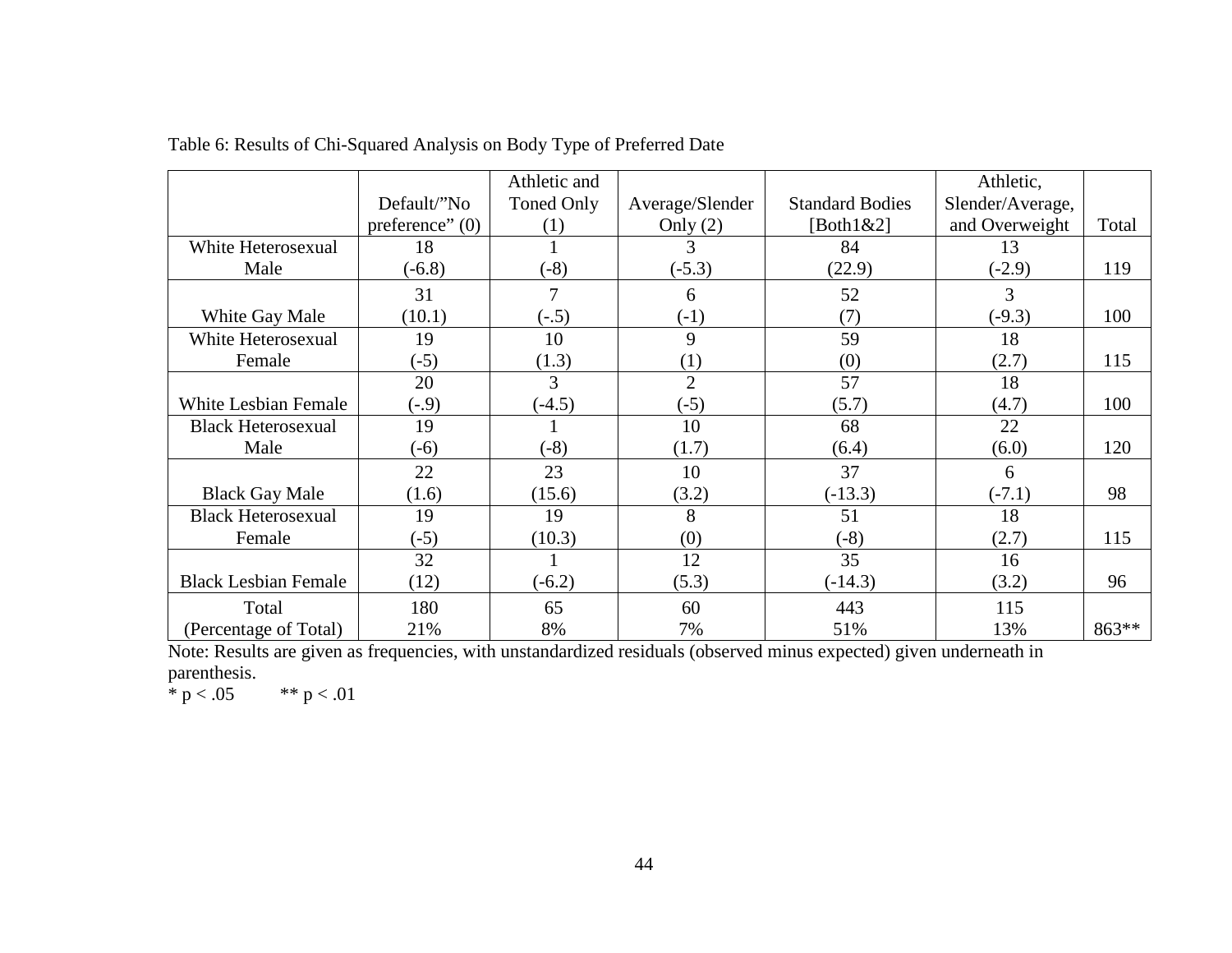Overall, the chi-squared analysis finds a statistically significant difference between the eight intersectional groups at an alpha level of .01. Consistent with the expectations of hypothesis 1b regarding bodily norms of attraction, standard bodies (those who choose athletic and toned, and average/slender) make up the most popular category, with 51% of the total sample. The next most popular group were those who selected the default option of not choosing any of the selections for a date body, listed on the profile as no preference, with 21% of the total sample. The third most popular category for an ideal date is for a poster to choose selections from both the standard bodies categorization, and the overweight bodies categorization, at 13%. These two categories potentially represent a greater diversity of bodily selections for idealized dates compared to poster bodies, as 34% of posters are willing to accept a date with more body types than the standard type (contrasted to 16% of posters who are willing to state it about themselves). The next two groups consist of daters who only accept either athletic and toned bodies (8%), or only accept average/slender bodies (7%), and represent small but significant number who only accept a more restricted type of body than the slight broadening offered by the standard body ideal.

Starting with the most popular category, acceptance of ideal dates with standard bodies, the residuals tell of an interesting difference based on racial and sexuality based lines. White heterosexual men are by far the most likely to choose the standard body type, consisting of about 70% of the group, and with a residual of 22.9. In contrast, Black gays and lesbians are the least likely to have selections from this category for an ideal date, consisting of about a third of their total selections, and the largest negative residuals of -14.3 for lesbians, and -13.3 for gay men. With only Black heterosexual males being the only Black subgroup with a positive residual, and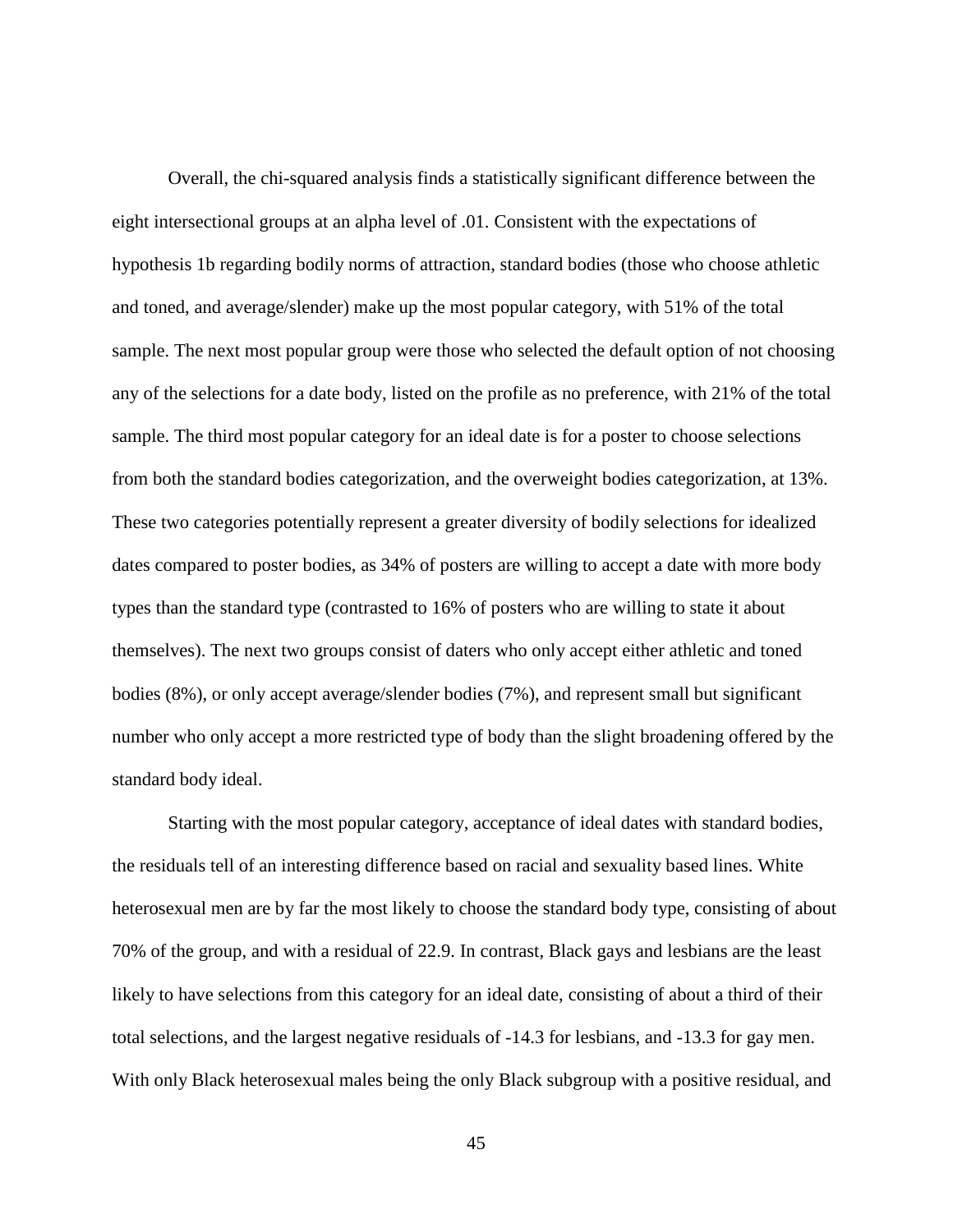much lower positive residuals on the other White subgroups, this suggests that standard body types in an ideal body type are tied to standards of privilege in society. The most socially privileged hegemonic group, White heterosexual males, desire the idealized standard body more in a potential date, while the lower the level of privilege appears to predict a some level of shunning these stereotyped body type ideals.

Moving to the second most popular group, those who chose 'no preference' (the default option), the analysis shows residuals that point towards a sexuality based bias in the selection for an ideal date. With the exception of White lesbians (-.9 residual), all of the residuals break down on lines where heterosexuals have negative residuals, and gays and lesbians have positive residuals. The largest group differences are found in the lower likelihood of selection for White heterosexual men (-6.8), and the higher likelihood for Black lesbians (12) and White gay men (10.1). Two possible suggestions from these observations are that either gays and lesbians are more accepting of diverse body types, thus using the no preference as a form of active acknowledgement of diversity, or that gays and lesbians are less willing to state any form of preference overall for some reason.

One way to attempt to test this moves to the next least popular category, those who select from both standard and overweight categories. Drawing upon the previous results from no preference, do the same differences on sexuality lines appear to hold? The answer appears to be no, until examined based on the intersectional lines of gender and sexuality. Black and White gay men both have the lowest likelihood of selecting from all the categories, with the strongest negative residuals of -7.3 and -9.3 respectively. In contrast, lesbian women of both races have positive residuals on this variable. This shows that at least for lesbian women, there is a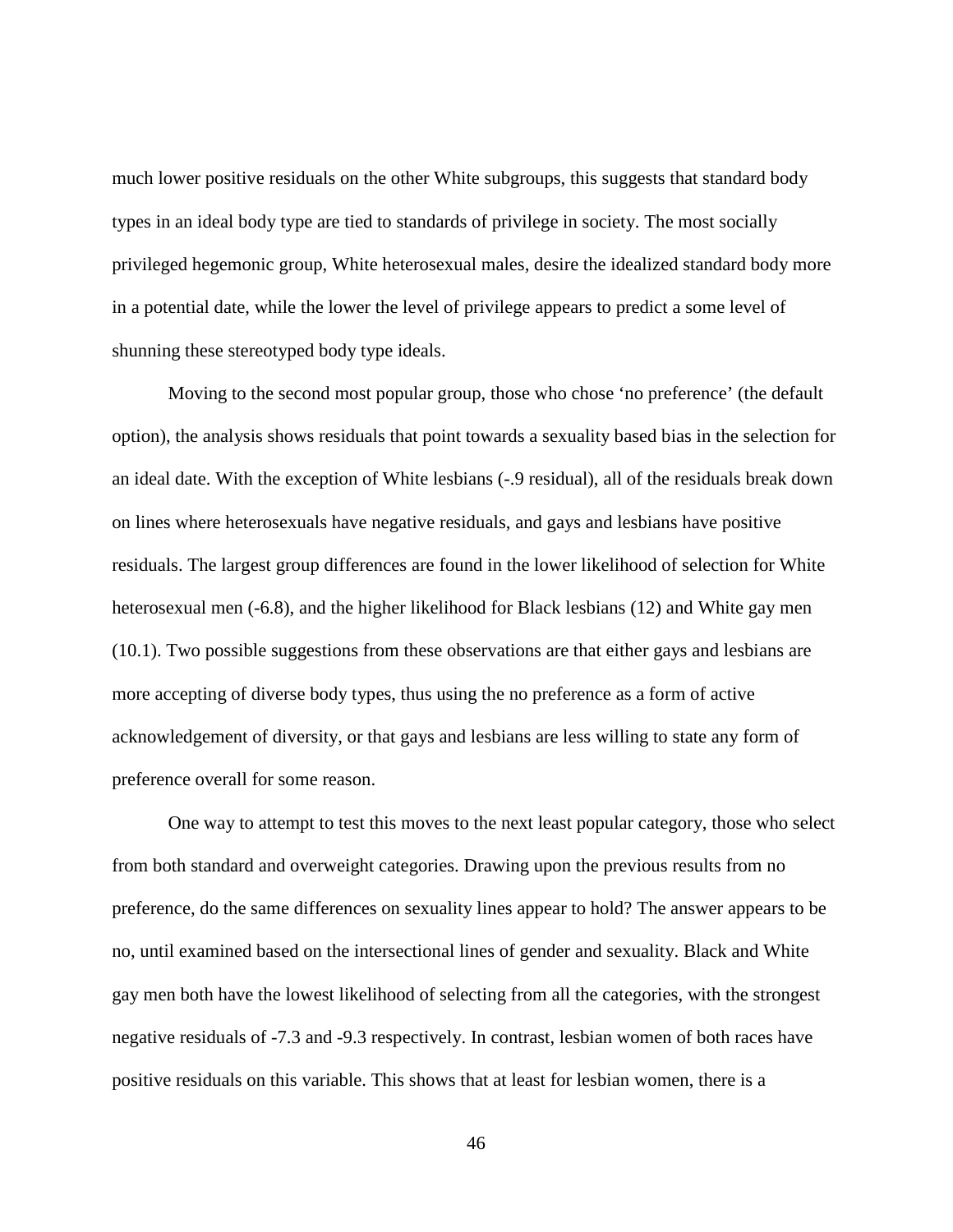combination of lower acceptance of standard bodies with greater acceptance of more inclusive categories. This allows acceptance of the broader proposition that lesbian females find more diverse body types acceptable, compared to the uncertain showings of their gay male counterparts. These analyses as a result suggest intersectional differences in ideal date bodies that are explained only when each of the three of gender, race, and sexuality are taken into account.

When we move to the more restrictive, less popular, single body choice categories, the residuals once again tell a story of difference about the ideas of ideal bodies in the minds of online daters, but this time along racialized and gender lines. In the case of athletic and toned, the highest positive residuals are found in the groups of Black gay men (15.6) and Black heterosexual women (10.3). This similarity would inherently seem strange, until one recalls hypothesis 3a, and the notion of hypermasculine Black bodies being idealized/stereotyped. These two groups are both most likely envisioning an ideal date that is a Black male, and their high residuals in this category suggest two things: First, that if one is going to accept one and only one body type for an ideal Black male date, it is going to be one that is considered athletic and toned. Second, that the reductions in accepting a standard body on racialized lines are in fact because slender or average bodies are a less acceptable substitute, thus driving ideal Black male dates into a smaller set of acceptable options.

This similar narrowing of acceptable date bodies can be found in the same category when one compares the residuals of White heterosexual men (-8) and White lesbian women (-4.5), who have high negative residuals and this lowered likelihoods of accepting athletic only bodies. Instead of the case of Black males, these two groups are envisioning White females as their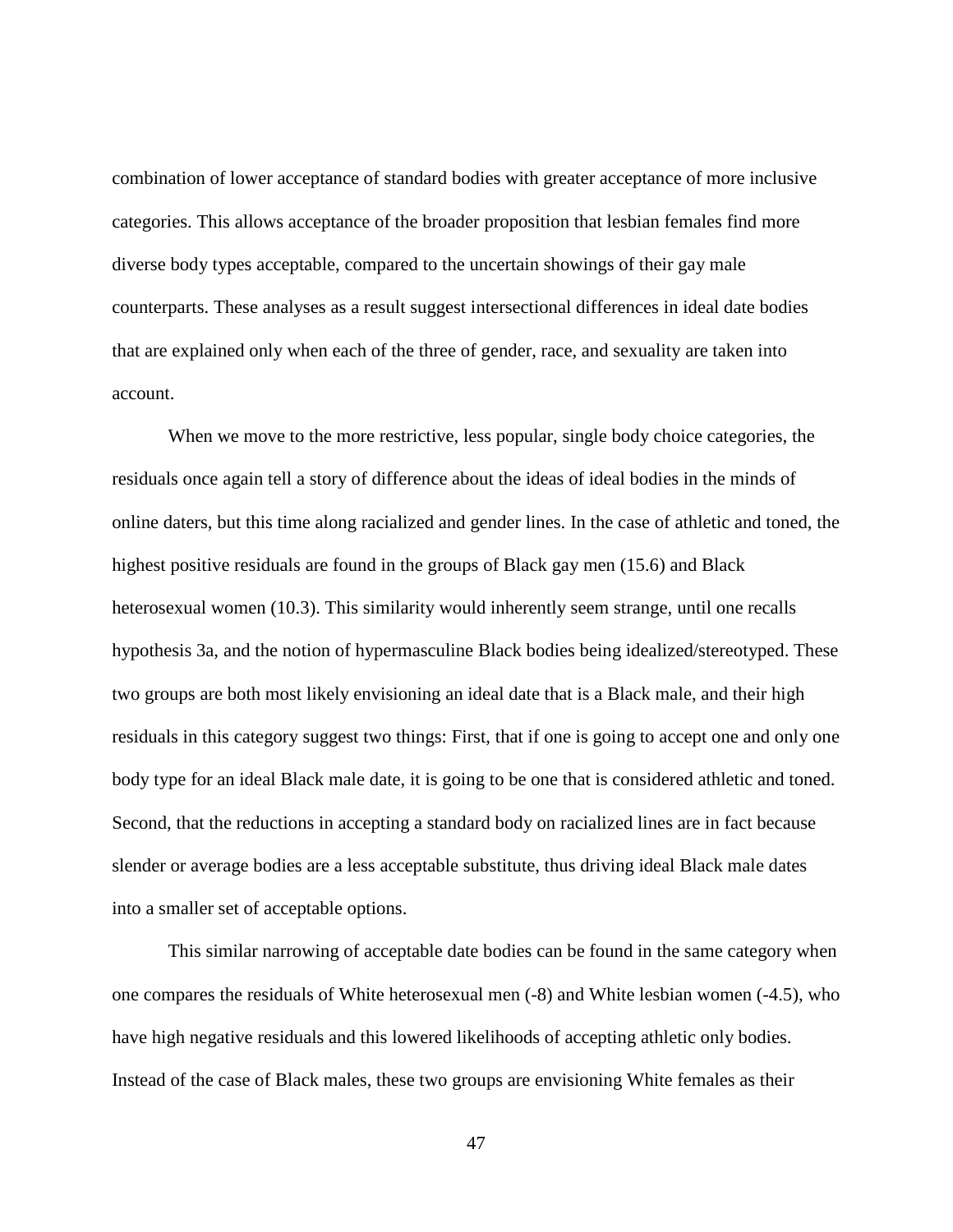normative ideal date, and rejecting that this athletic and thus 'masculine' body is ideal for a female date. The same can be found with Black heterosexual men (-8) and Black lesbian women (-6.2), who are envisioning female bodies as their ideal date also.

In contrast to these larger residuals based more extreme results in the athletic and toned only selection for an ideal date, the residuals for those that only selected average or slender are generally smaller. The exceptions are found with increased likelihood of selection by Black lesbian females (5.3), and decreased likelihood for White heterosexual men (-5.3), and lesbian women (-5).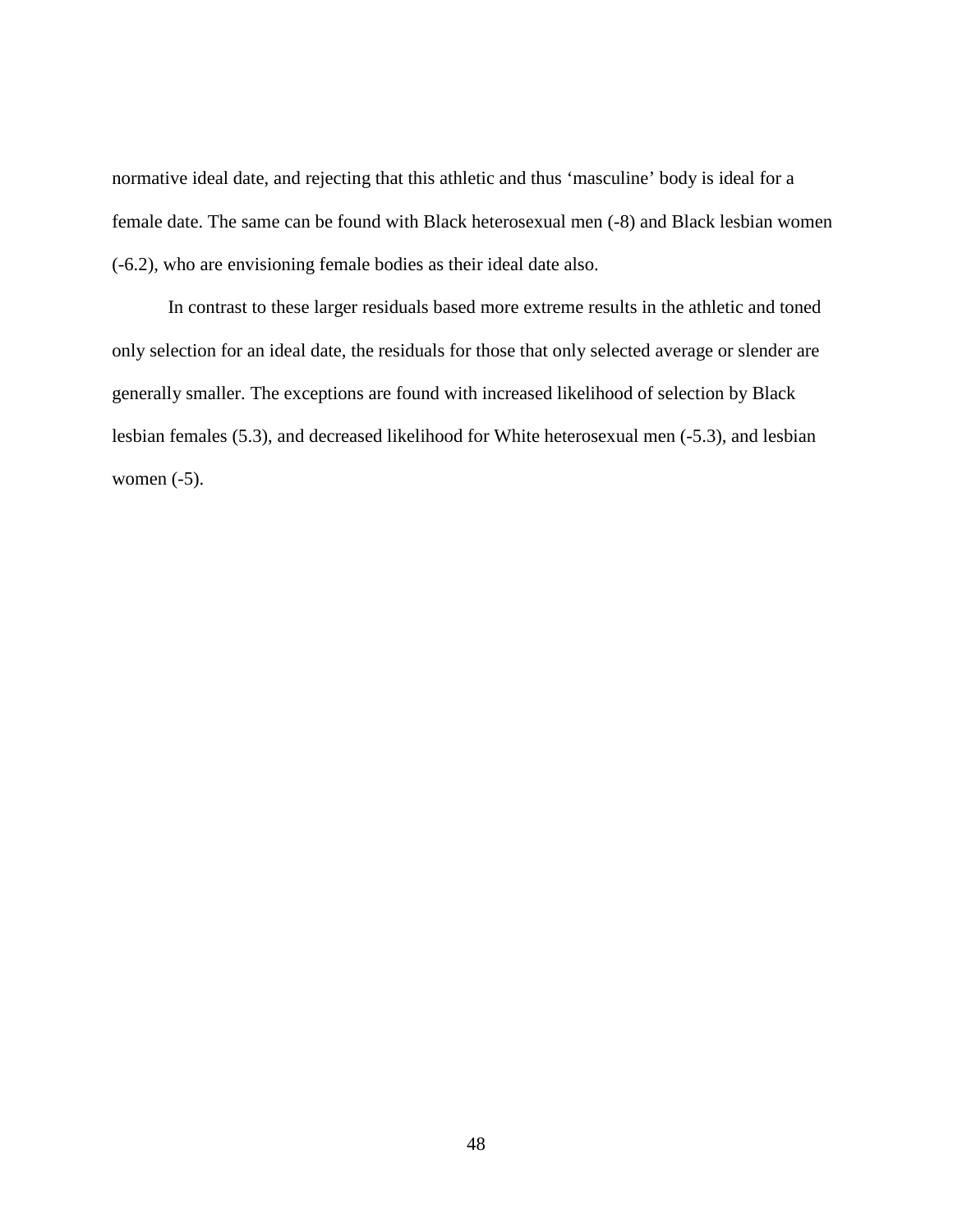## **CHAPTER 6: CONCLUSIONS**

<span id="page-54-0"></span>Overall, these results show that as a whole, this sample is fairly consistent with many of the general findings one would expect of previous online dating research, taking into account impression management incentives, and gender/race bodily norm research. Although consisting of half or more of all possible body type descriptions, athletic, standard, and slender bodies are by far more popular than those that even slightly hint at the risk of being overweight, even when framed in positive or neutral terms (such as stocky, or big and beautiful/curvy). As such, these general showings of attractiveness are consistent with the incentives noted when compared to the types of control in bodily presentation found in advertising (Goffman 1976), the restrictive ways in which bodies are controlled in gendering (Crawley, Foley, and Shehan 2008), and known tendencies to lie in the realm of online dating (Hall et al 2010; Hancock and Toma 2009). Even in the bodies of ideal dates, the results show that just over half of online daters similarly only chose standard body types as their ideal potential date.

However, to stop at this level of analysis would be to continue to exhibit biases that reproduce assumptions based on heterosexual white gender differences alone. As outlined previously, prior online research has a tendency to examine gender based differences, on presumed or explicitly heterosexual groups, with the concept or possibility of more complex intersectional differences either unexamined, or unexplained as a possibility in the results. This leads to a series of papers that, to give an example, treat as universal within their samples that female online daters are more deceptive about their appearance and weight (Hall et al 2010; Hancock and Toma 2009), with more focus on such controls as education and income level, while nearly ignoring issues such as race or sexuality. Instead, this sample comes to the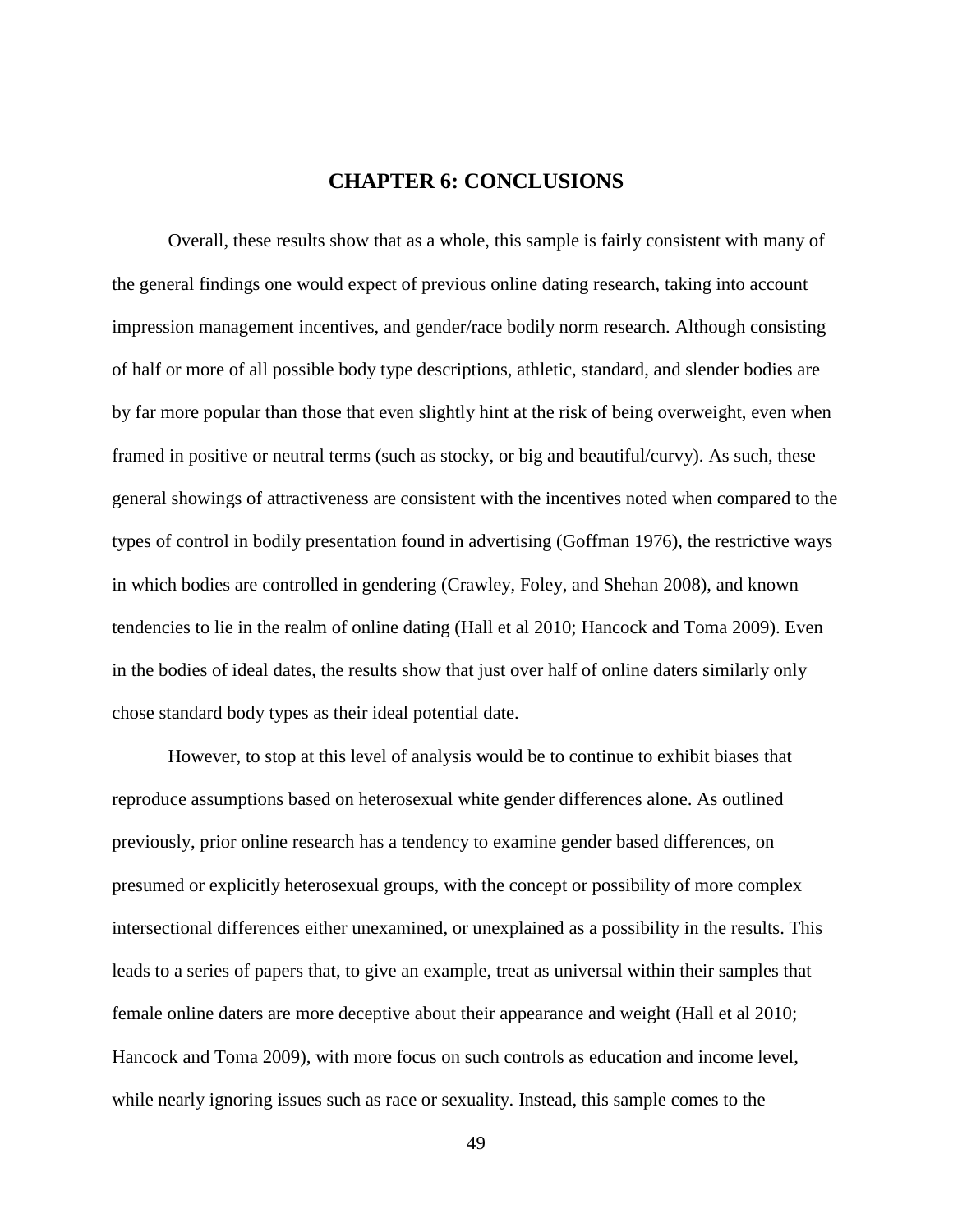conclusion that females are about six times more likely than their male counterparts to be willing to state that their body exists in a category that would be potentially perceived as overweight. Even when race and sexuality are accounted for, females are more likely overall to choose from the overweight categories. When even further restricted to only the general overweight category, only White heterosexual females choose overweight options at a lower rate than any of the male groups, regardless of race or sexuality. These results stand in stark contrast to both general gendered assumptions, and previous online dating research on gender based differences in impression management.

These sort of findings opens up to other findings within this paper that showcase that although the sample as a whole does subscribe to very normal, attractive biases, there are many interesting details, differences, and possible influences to be found when bodily notions are examined on gender, sexuality, and race based lines. For example, as mentioned before, most prior online dating literature suggests that all females deceive about their bodies to appear more slender (e.g., Hall et al 2010; Hancock and Toma 2009). However, consistent with intersectional research scholars who examine differing norms and pressures on Black women (e.g., Collins 2000; Jackson II 2006), this sample finds that Black heterosexual women are more likely to choose terms about themselves that imply the Hotentot Venus ideal for Black women, such as curvy. Interestingly though, when the differences in category selection are made even more explicit, there is a notable difference based on sexuality lines in what terms are being used within these overweight subcategories. Lesbian women of both races were more likely to choose the non-gender-specific overweight categories, despite their more direct or negative weight connotations. In contrast, heterosexual women of both races were more likely to choose the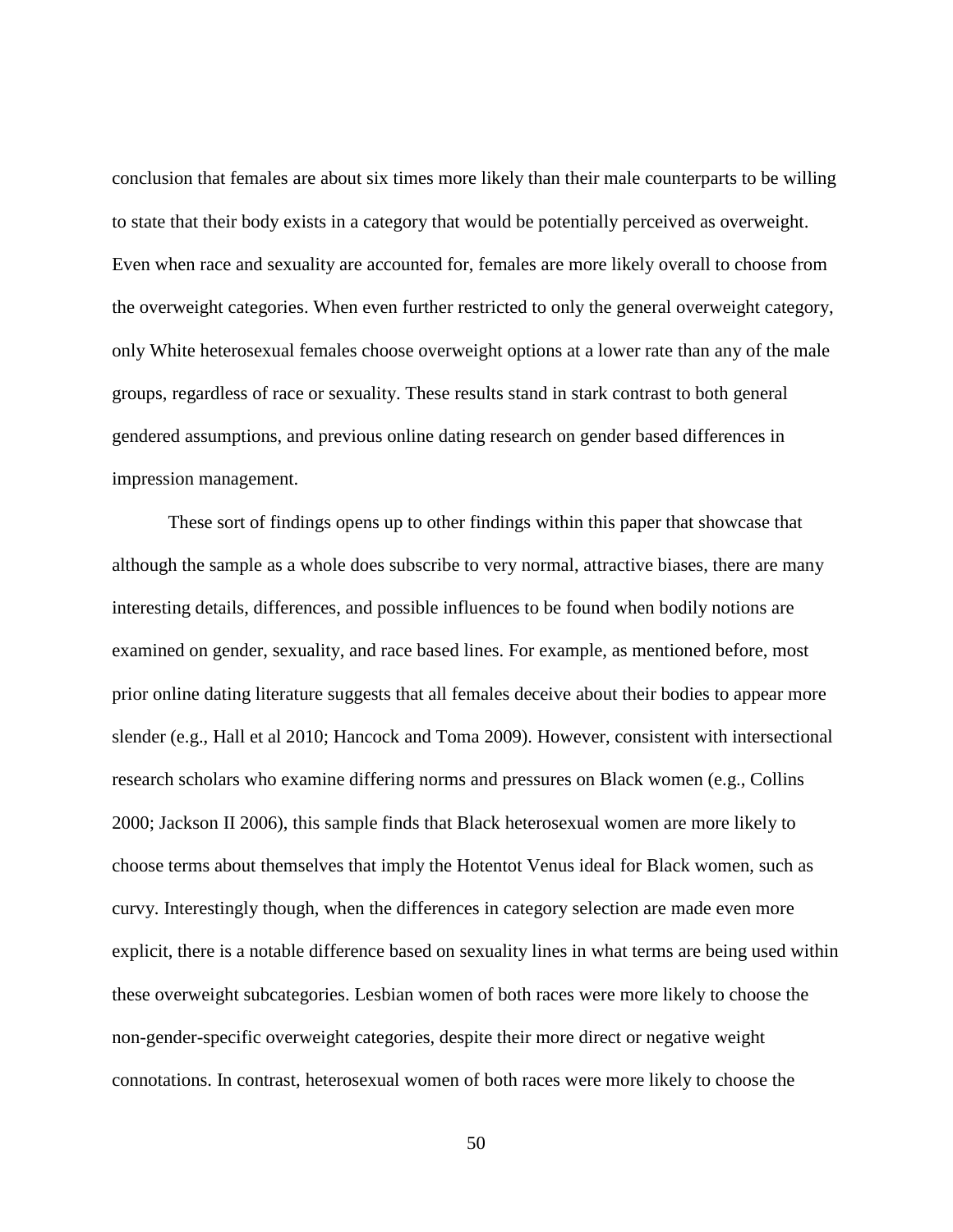female-specific overweight categories. This suggests that based on sexuality lines, the language of impression management in regards to ideal bodies may be different for women based on norms more powerfully selected by sexuality based experiences or norms.

For men, the online dating research tends to focus less on bodily deception, then on deception in such manners as perceived income level (e.g., Hall et al 2010). This combined with only one real choice that fell under conventional norms of athletic masculinity (Crawley, Foley, and Shehan 2008), limits the examination of differences grants less to compare to prior literature. However, differences were found once again consistent with the predictions of race and gender literature about racialized differences about bodies for Black men (e.g., Helg 2000). Consistent with the hypermasculine stereotype for Black men, Black heterosexual men were the most likely to state they had an athletic and toned body. Further confirming this, the groups most likely to be drawing upon an ideal date that is conceived of as a Black male (gay Black men and heterosexual Black women) were notable in being the most likely to choose only the athletic and toned category as an acceptable ideal date body type. This leads to a strange contrast though on sexuality based lines, while heterosexual Black men were the most likely to state an athletic body type for themselves, gay Black men were the least likely to state such. However, as noted before, gay Black men were the most likely to only accept athletic and toned bodies for an ideal date. Considering the pressures of impression management and the desire to find a date are consistent between both groups, this leads to the greatest mismatch between the bodily ideology and the biased reality that people are claiming about their own body types in the entire sample. Whereas most of the sample overall claims to be standard bodies seeking others with such standard bodies, both Black and White gay men instead end up with more average and overweight bodies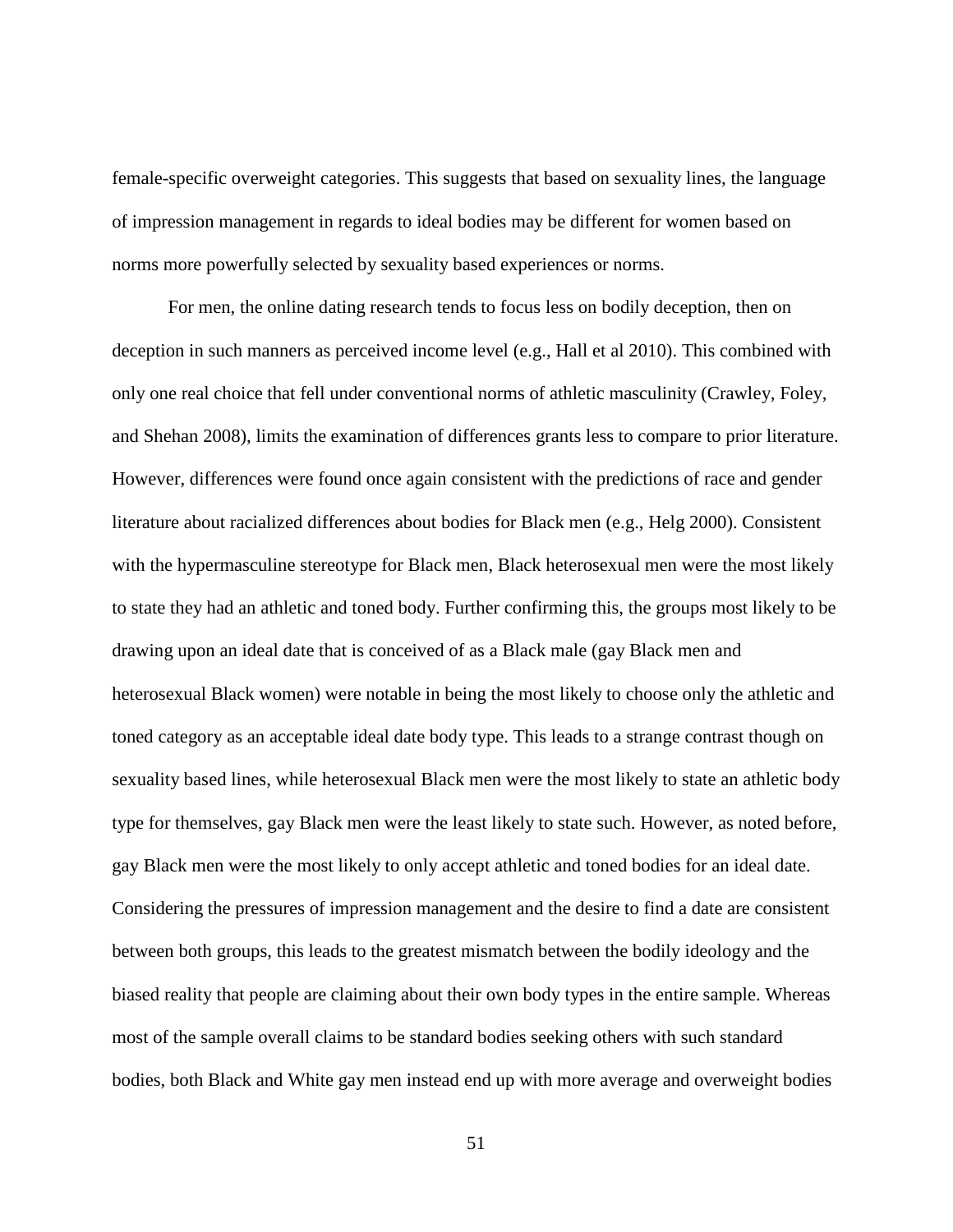of the male groups, with lower desire for these types of bodies. This is particularly confusing because of a slight expectation for gay men of both races overall to showcase more hypermasculinity, as Oakenfull (2007) notes about the hypersexualized norms surrounding gay men. However, without further immediate avenues of examination, it is impossible to say what causes this particularly large disconnect.

As a whole, these results about the online daters' self-stated body types show interesting intersectional differences based on sexuality and gender, and confirm suspicions about race based gender differences being a possible issue that previous research has been overlooking. However, this does little to answer the bigger question of why these differences, particularly the gender and sexuality based differences are in fact occurring. In a single word, the concept that results seem to indicate would be: power, or hegemony. As intersectional race scholars like Collins (2000) and Jackman (1994) argue, there is an incentive for those at the center of power in society to hold onto their power in how they construct and accept certain norms. If the examination begins with White heterosexual men, those who hold the greatest social power in the United States, we find that this group has among the least selections of overweight bodies of all eight groups, and the highest positive residual in accepting standard body types as their ideal date. Using this group as a baseline, what the results show is that those groups who have the closest ties to ideal social power based upon race and sexuality, are the groups most likely to be consistent with the standard model of impression management and gender norms research that were conducted of the prior literature. Indeed, Black heterosexual males (the closest to the social center of the racial minority groups) are more like their White counterparts than any of the other Black racial groups in their low selections of overweight bodies as descriptions of self, and their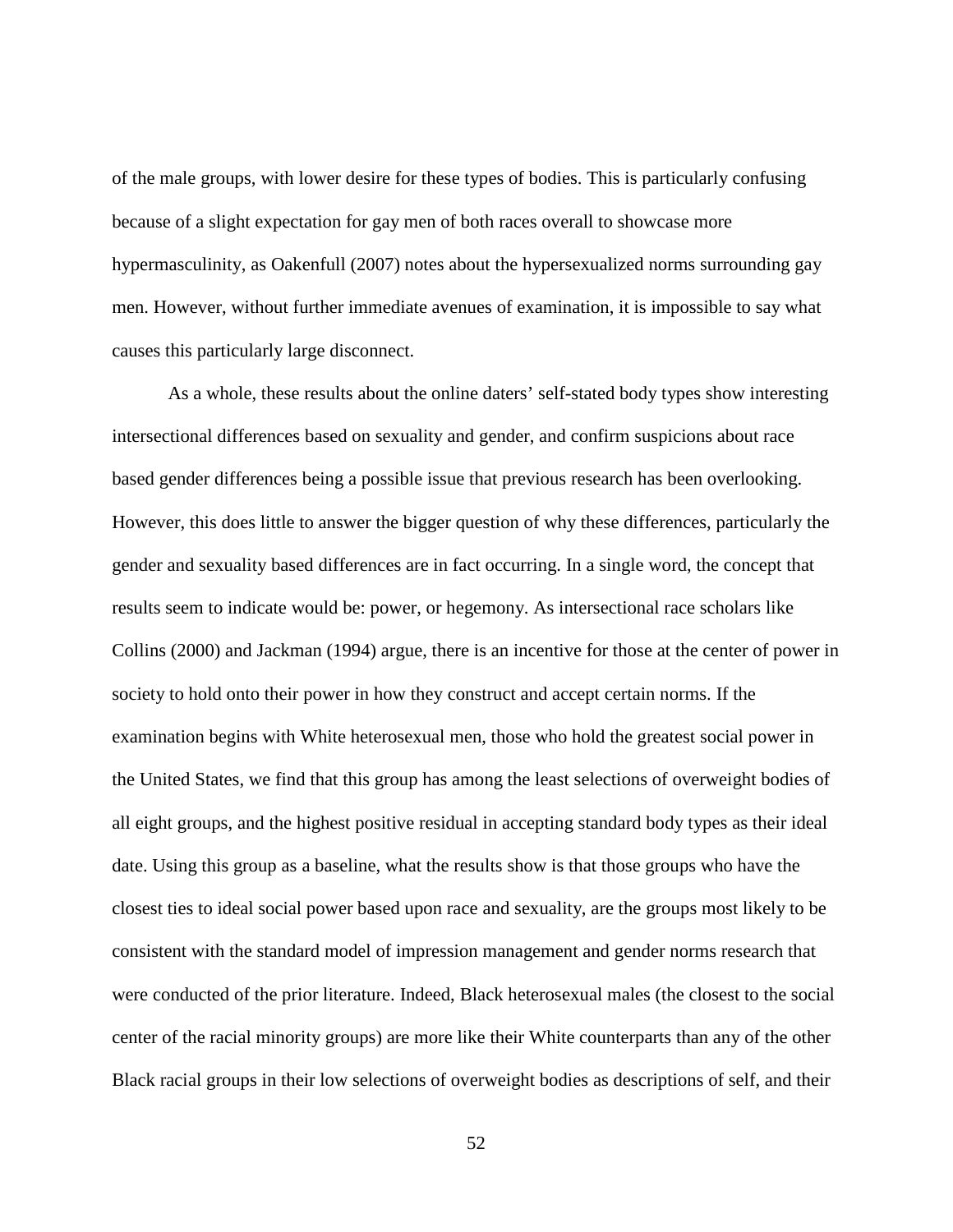high selection of their ideal date having a standard body type. White heterosexual women are the female group with the highest frequency and positive residual for the slender and average body type. Of the gay and lesbian groups, only whites showcase positive residuals in regards to the standard body type for an ideal date.

All of these observations point in a direction that leads to social attributes such as heteronormative power, sexuality, gender, and race as variables that influence norms of impression management, and even how people appear to use different words to define their norm of attractiveness. This at least in part could explain how this particular sample is so out of line with the generalized online presentation findings that women have more incentive to deceive about weight than men (e.g., Hall et al 2010; Hancock and Toma 2009; Haferkamp et al. 2012). If the samples in previous research consist of mostly heterosexual white women, then this appears to be the portion of the sample that cares the most about using this particular bodily idea for itself. In contrast, these intersectional analyses allows a degree of separation from the broad variables of gender, and instead finds that race, sexuality, and gender all play roles in the selfpresentation.

### Limitations

<span id="page-58-0"></span>Inherent to the lack of contact with the participant in secondary analysis, there is an inability to confirm various assumptions made in this paper. Although impression management is cited as the reason for the high use of standard bodies for both posters and their ideal dates, it is possible that falsification via impression management is not what is actually occurring. The sample as collected is highly educated and urban, both of which make it possible that the high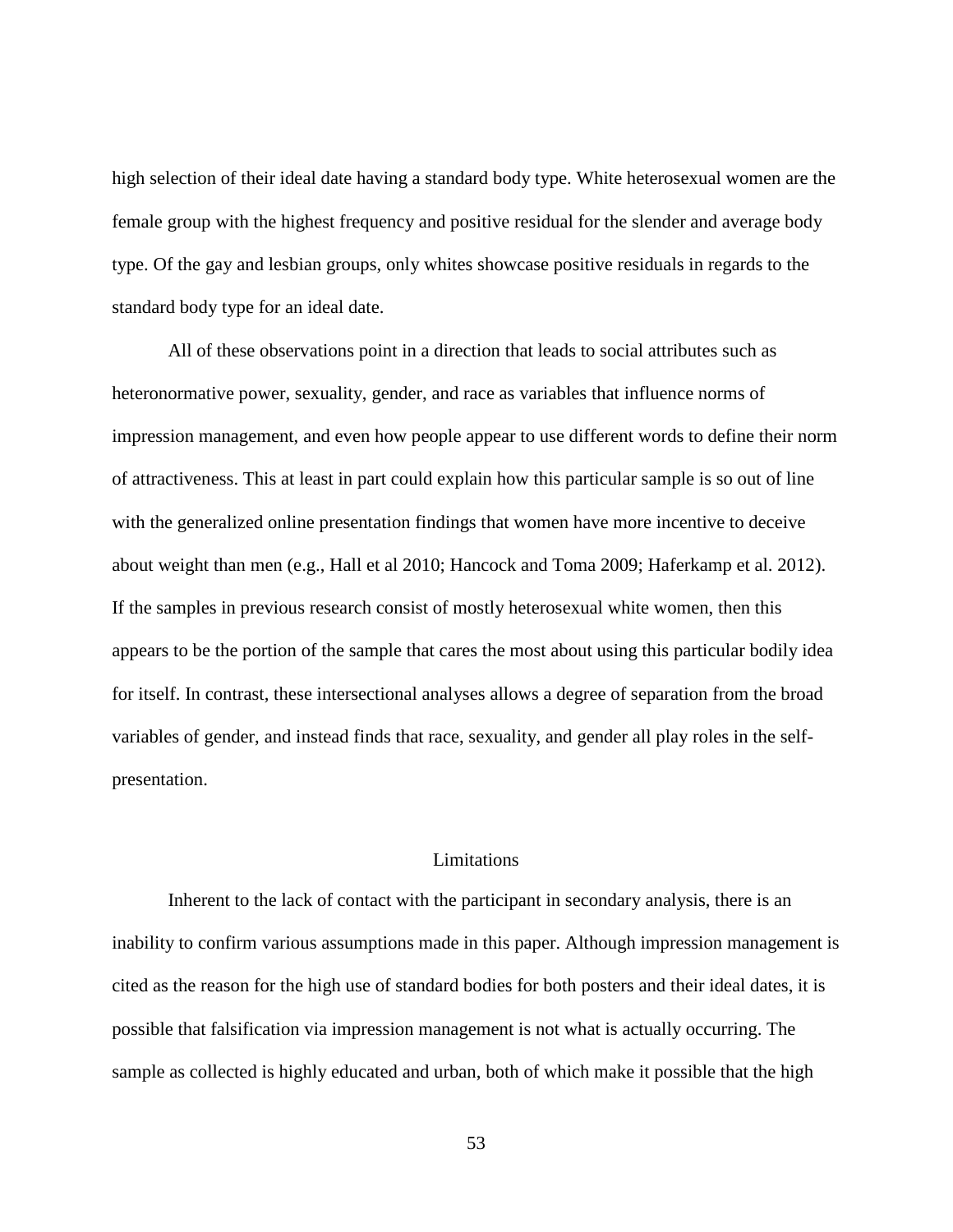claim of standard bodies is because in fact, their bodies are not overweight compared to the overall US population. In addition, the lack of direct contact with participants leaves this research unable to examine what their perception of overweight actually is, since the use of BMI may be the technical definition of overweight, but not the social definition. Although terms such as 'a few extra pounds' and 'stocky' do leave avenues to express a smaller level of being overweight, the inability to conduct a follow-up without disrupting the anonymity and confidentiality of secondary research leaves this explanation a possibility.

Tied to this issue is a fundamental questions that plagues the realm of online dating, are the presentations that people give in online dating really accurate? Research into online dating has both noted that participants are concerned about deception, and findings that support this notion (Hall et al 2010; Hancock and Toma 2009). Indeed, drawing upon the ideas of impression management itself presupposes entering the analysis a certain level of deception is occurring in the results. However, this same focus on impression management also describes why in this study, the issue is a relatively minor one. Because these uses of impression management are a strategy, deception is indeed to be expected, and a major part of this research is to instead discern what ways race, sexuality, and gender intersections are influencing the ways that people deceive in their presentation. Certainly, it would be more powerful to establish a 'factual' comparison group that these claimed body types could be tested against. This falls outside the scope of this particular project, particularly as a content analysis, but leaves an interesting avenue for future investigation.

Although this paper concludes that hegemonic norms and power are likely a large factor in impression management, a fundamental issue with making these connections to power is the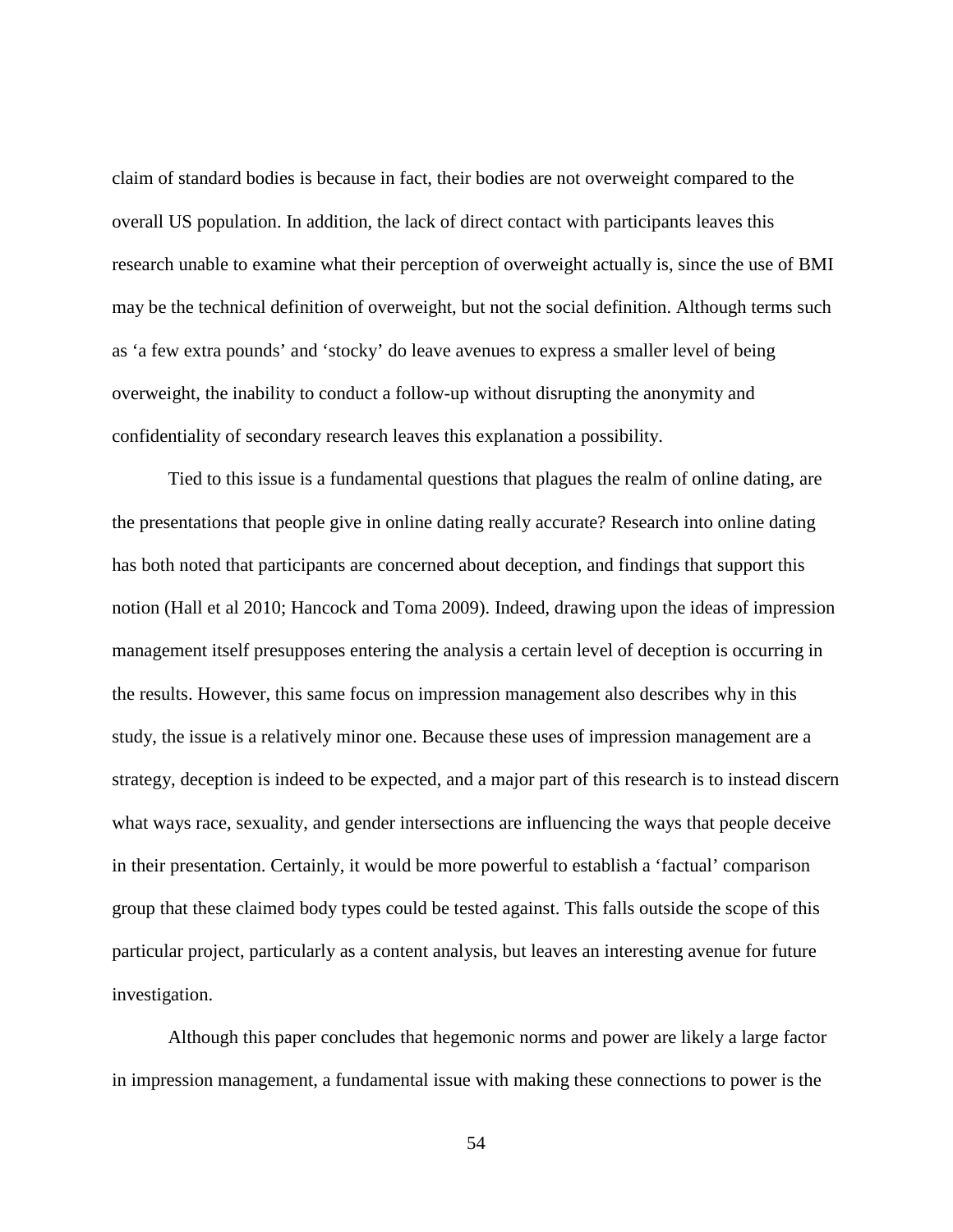restriction of the sample into two racial categories, and a lack of knowledge about the users that such secondary analysis must use to distance itself. Future analysis would benefit from examining if additional racial groups for example; continue to hold the heterosexual male biases that appear to separate heterosexual black men in date body preferences. To draw upon more variables that past online dating research has examined, income variables could be added to a future sample as a gendered variable focusing on men. In this paper, because the general education level was so consistently high, and began at the high school graduate level, education was not really controlled for. Future research could use a dataset of online daters with a more reliable education variable, or use surveys to get more accurate years of schooling from a sample.

Additionally, Match.com is but one online dating website, generalized to the selling point of having the largest online dating population. Like many things, stereotypes exist about the 'role' of online dating sites, such as eharmony.com being focused on those who want to get married. As such, drawing upon a different online dating website will likely be effectively like drawing upon a different subculture. Because of how inconsistent my gender and bodily selfdescription variable is with most of previous research, it would also likely be worth examining if a similar finding could be replicated elsewhere. In addition, online dating is a system that has been changing rapidly in the last few years, and most of my prior research, even if published in a year such as 2010, was actually usually collected a year or two earlier. One future examination could attempt to look at if the demographics of online daters have changed drastically, or if the culture of the past could be influencing results even as recently as 5 years ago.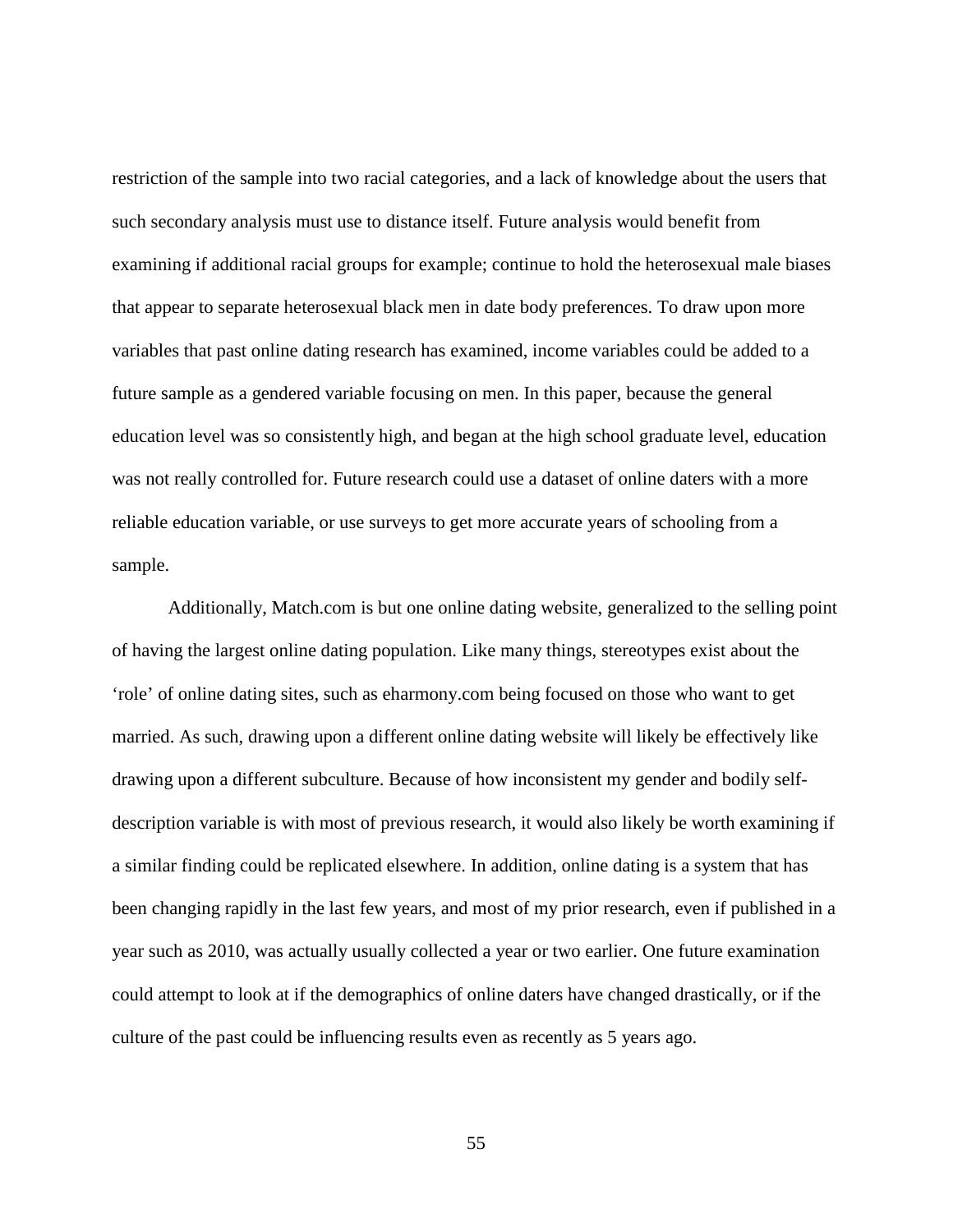## <span id="page-61-0"></span>**APPENDIX: CODING STRUCTURE**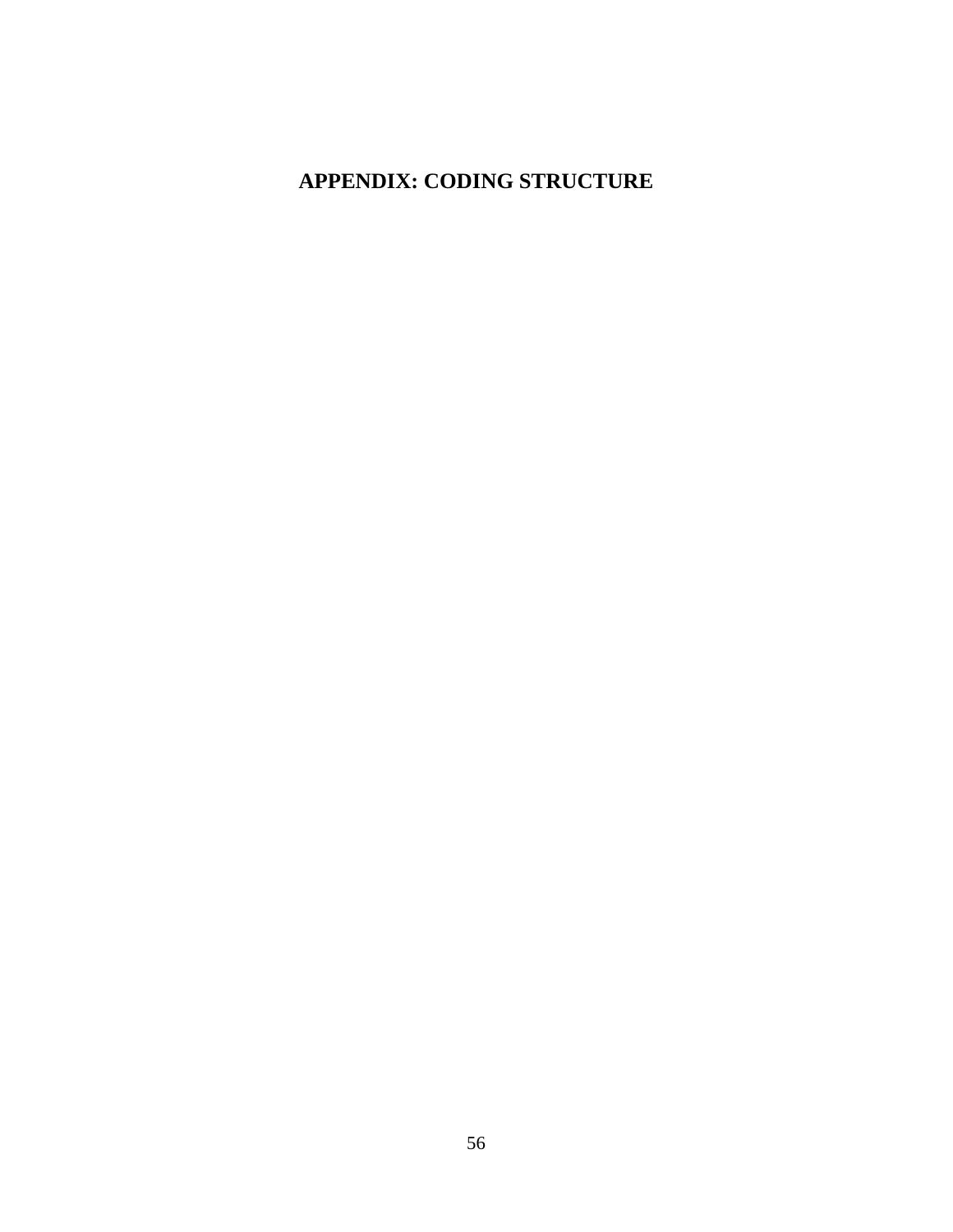| Name                    | Code           | Variable                                                                                                                |
|-------------------------|----------------|-------------------------------------------------------------------------------------------------------------------------|
| Gender                  | $\theta$       | Male                                                                                                                    |
|                         | 1              | Female                                                                                                                  |
| Sexuality               | $\theta$       | Gay or lesbian                                                                                                          |
|                         | 1              | Heterosexual                                                                                                            |
| <b>Stated Race</b>      | $\theta$       | Black/African descent                                                                                                   |
|                         | 1              | White/Caucasian                                                                                                         |
| Metropolitan Area       | $\theta$       | Los Angeles                                                                                                             |
|                         | 1              | New York                                                                                                                |
|                         | 2              | Chicago                                                                                                                 |
|                         | 3              | Atlanta                                                                                                                 |
| Age                     | int            |                                                                                                                         |
| Poster Body Type        | $\Omega$       | No Answer                                                                                                               |
|                         | 1              | Athletic and Toned                                                                                                      |
|                         | $\overline{2}$ | Average or Slender                                                                                                      |
|                         | 3              | Heavyset, A few Extra pounds, or Stocky (General Overweight)<br>Curvy, Full Figured, Big and Beautiful (Female Specific |
|                         | 4              | Overweight)                                                                                                             |
| Height                  | int            |                                                                                                                         |
| <b>Poster Education</b> | $\overline{0}$ | No Answer                                                                                                               |
|                         | 1              | High school or less                                                                                                     |
|                         | 2              | Some College                                                                                                            |
|                         | 3              | College Graduate                                                                                                        |
|                         | 4              | Post Graduate                                                                                                           |
| Poster Religion         | $\Omega$       | No Answer                                                                                                               |
|                         | 1              | Spiritual, but Not Religious                                                                                            |
|                         | $\overline{2}$ | <b>Christian Denomination/Jewish</b>                                                                                    |
|                         | 3              | Athiest/Agnostic                                                                                                        |
|                         | 4              | Other                                                                                                                   |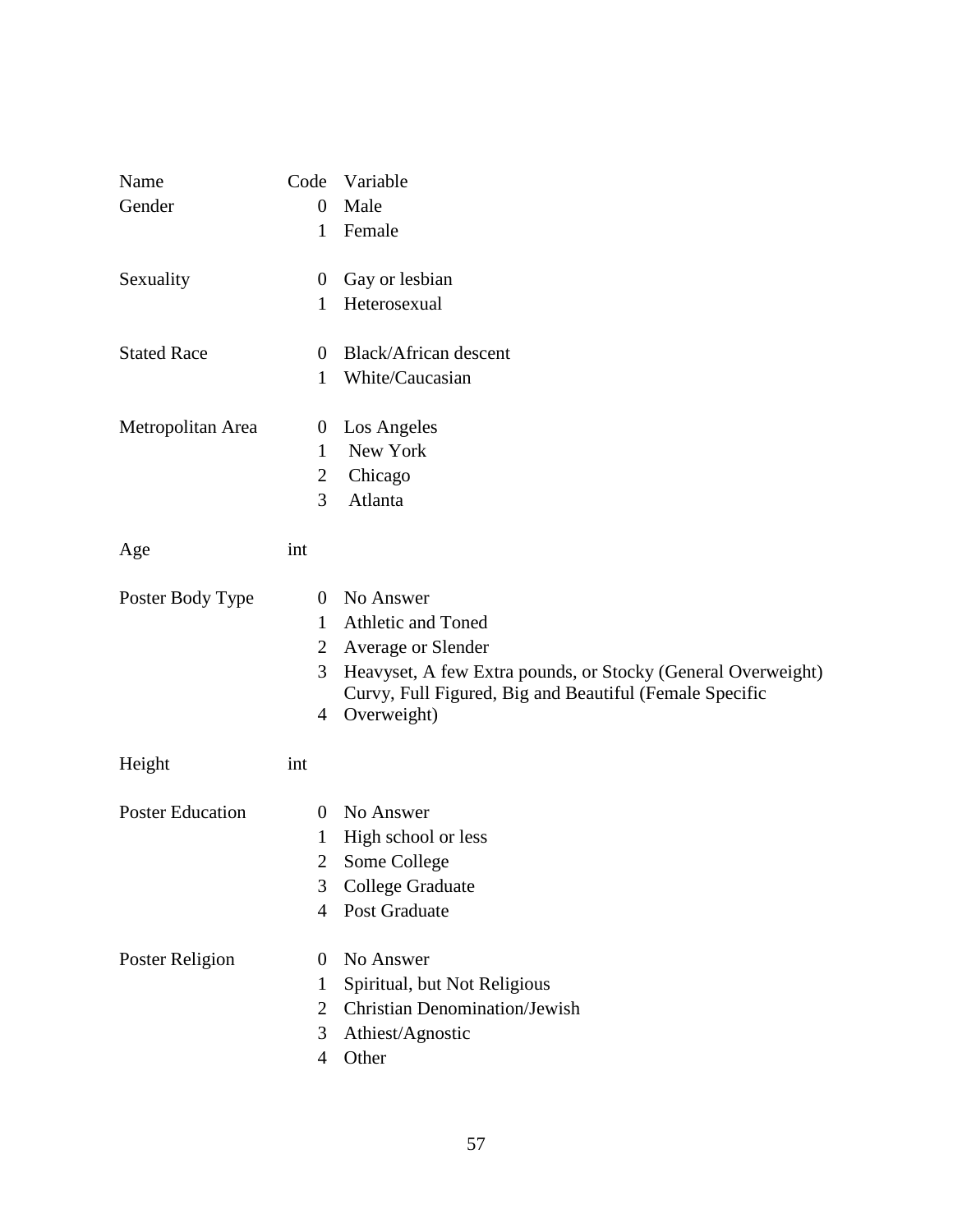| Poster Political |                                         |  |
|------------------|-----------------------------------------|--|
| <b>Views</b>     | No Answer<br>0                          |  |
|                  | 1<br>Middle of the road, non-conformist |  |
|                  | Liberal or Very Liberal<br>2            |  |
|                  | Conservative or Ultra Conservative<br>3 |  |
| Date Body Type   | No Preference<br>$\Omega$               |  |
|                  | 1<br>Athletic and Toned Only            |  |
|                  | Slender, Average Only<br>2              |  |
|                  | Overweight Only<br>3                    |  |
|                  | <b>Standard Bodies</b><br>4             |  |
|                  | 5<br>1&3 or 2&3 Only                    |  |
|                  | Selections from all categories.<br>6    |  |
|                  |                                         |  |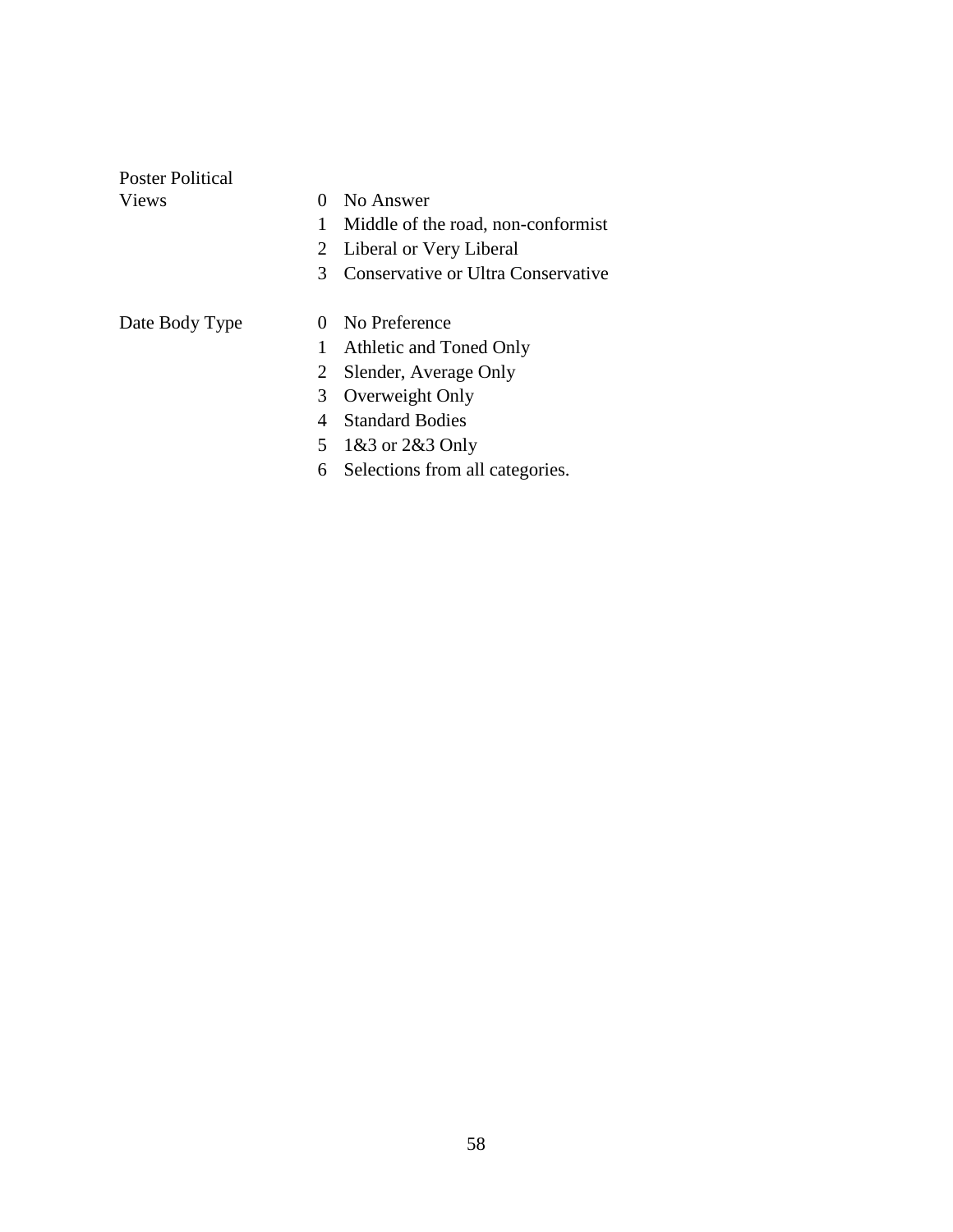## <span id="page-64-0"></span>**LIST OF REFERENCES**

- Bartholome, Adreanna, Richard Tewksbury, and Alex Bruzzone. 2000. ""I Want a Man:" Patterns of Attraction in All Male Personal Ads." *The Journel of Men's Studies.* 8(3): 309-21
- Blashill, Aaron J. and Honore M. Hughes. 2009. "Gender Role and Gender Role Conflict: Preliminary Considerations for Psychotherapy with Gay Men." *Journal of Gay & Lesbian Mental Health* 13(3): 170-86
- Bridges, Khiara M. 2011. *Reproducing Race: An Ethnogorphy of Pregnancy at a Site of Racialization*. Los Angeles: University of California Press.
- Bogle, D. 1996. *Toms, Coons, Mulattoes, Mammys, and Blacks: An Interpretive History of Blacks in American Films.* 4<sup>th</sup> ed. New York: Continuum.
- Bonilla-Silva, Eduardo. 2003. *Racism Without Racists.* Lanham, MD: Rowman and Littlefield Publishers, Inc.
- Brown, Michael. 2012. "Gender And Sexuality I: Intersectional Anxieties." Progress In Human Geography 36(4): 541-50.
- Butler, Judith. 1990. *Gender Trouble: Feminism and the Subversion of Identity*. London: Routledge.
- Callahan, Daniel. 2013. "Obesity: Chasing an Elusive Epidemic." Hastings Center Report 43(1): 34-40.
- Chun, Elaine. 2011. "Reading Race Beyond Black and White." *Discourse and Society* 22(4): 403-21.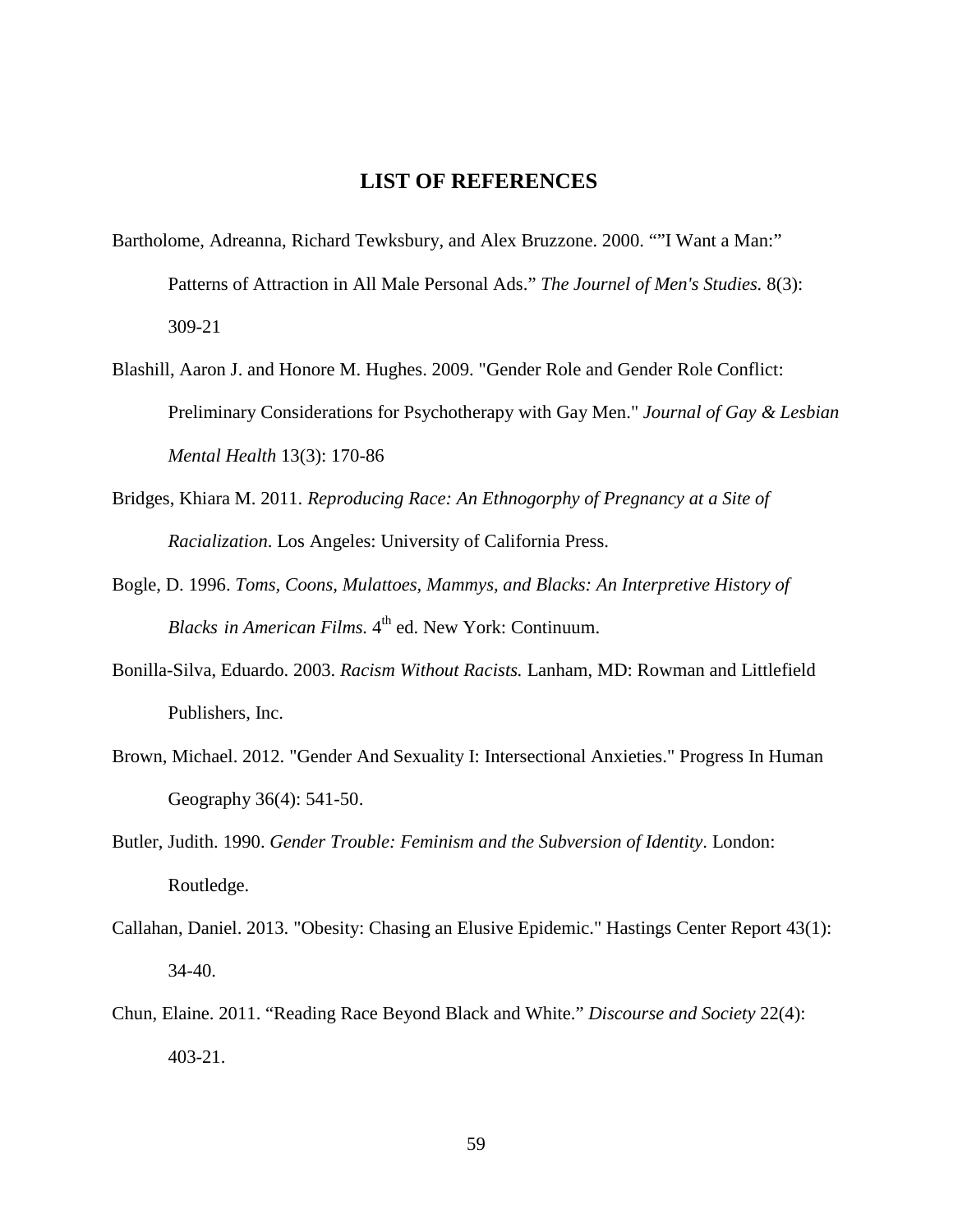- Collins, Patricia H. 2000. *Black Feminist Thought: Knowledge, Consciousness, and the Politics of Empowerment*. London: Routledge.
- Cunningham, George B., and Nicole Melton. 2012. "Prejudice Against Lesbian, Gay, and Bisexual Coaches: The Influence Of Race, Religious Fundamentalism, Modern Sexism, and Contact With Sexual Minorities." *Sociology of Sport* 29(3): 283-305.
- Crawley, Sara L., Lara J. Foley, and Constance L. Shehan. 2008. *Gendering Bodies*. Lanham, MD: Rowman and Littlefield Publishing Company.
- Dugger, Karen. 1988. ''Social Location and Gender-Role Attitudes: A Comparison of Black and White Women.'' *Gender and Society* 2: 425–48.
- Estrada, Fernando et al. 2011. "Machismo and Mexican American Men: An Empirical Understanding Using A Gay Sample." Journal Of Counseling Psychology 58(3): 358- 367.
- Fahs, Breanne. 2011. "Dreaded 'otherness': Heteronormative Patrolling in Women's Body Hair Rebellions." *Gender & Society* 25: 451-72.
- Gardner,William L., III, Joy Eck Van Peluchette and Sharon K. Clinebell. 1994. "Valuing Women in Management: An Impression Management Perspective of Gender Diversity." Management Communication Quarterly 8(2):115-164
- Goffman, Erving. 1956. "Embarrassment and Social Organization." *The American Journal of Sociology* 3: 264-271
- Goffman, Erving. 1959. "Presentations of Self in Everyday Life." Carden City: Doubleday and Company Inc.

Goffman, Erving. 1976. *Gender Advertisements.* New York, NY: Harper Colophon Books.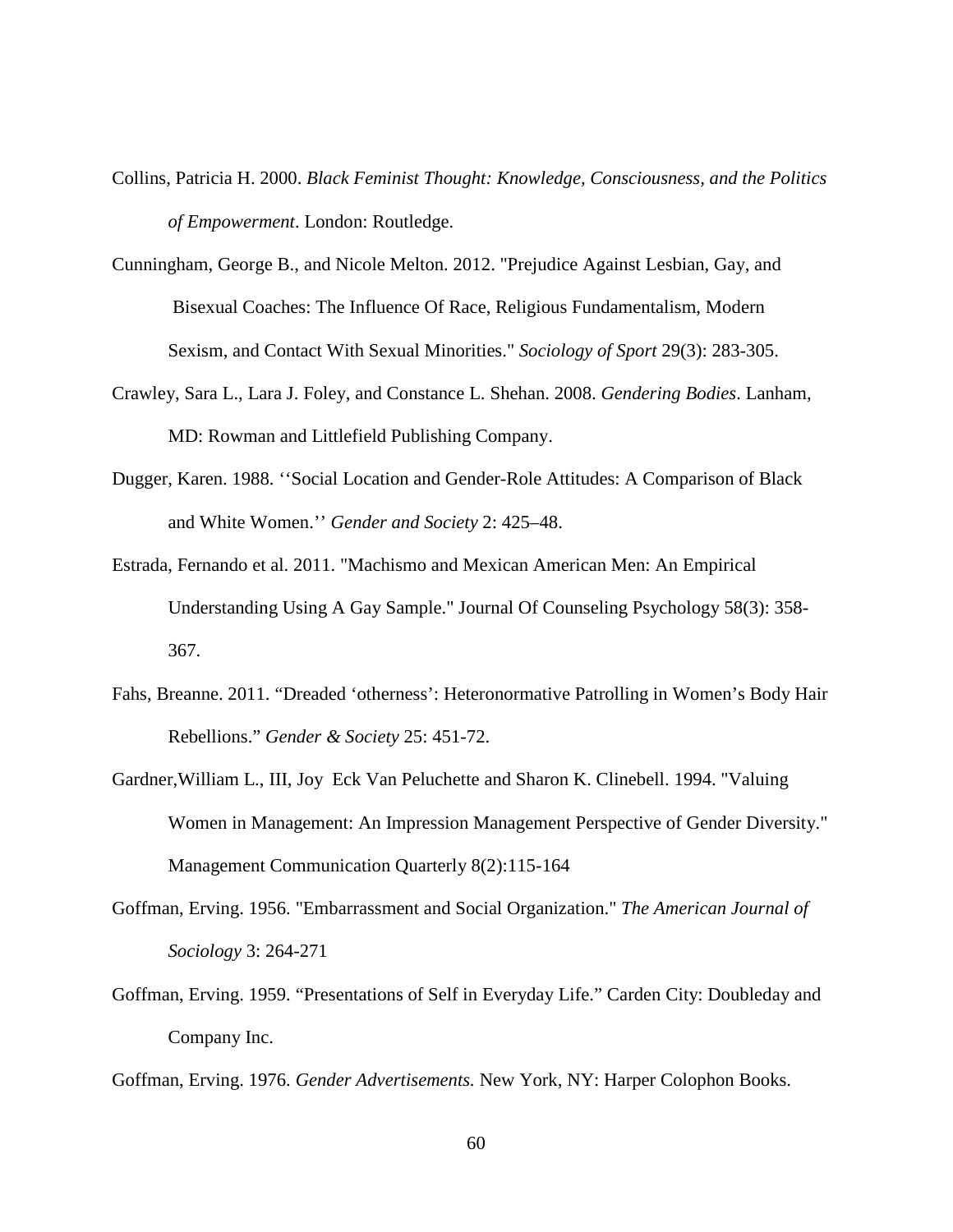Goffman, Erving. 1977. "The Arrangement Between The Sexes." *Theory and Society* 3: 301-31.

- Groom, Carla J. and James W. Pennebaker. 2005. "The Language of Love: Sex, Sexual Orientation, and Language Use in Online Personal Advertisements." *Sex Roles* 52(7): 447-61.
- Haferkamp, Nina et al. 2012. "Men Are From Mars, Women Are From Venus? Examining Gender Differences in Self-Presentation on Social Networking Sites." *Cyberpsychology, Behavior, and Social Networking* 15(2): 91-8.
- Hall, J. A. et al. 2010. "Strategic Misrepresentation in Online Dating: The Effects of Gender, Self-monitoring, and Personality Traits." *Journal of Social and Personal Relationships*, 27(1): 117-135.
- Hancock, J. T., and Toma, C. L. 2009. "Putting your best face forward: The accuracy of online dating photographs." *Journal of Communication*, 59(2): 367-386.
- Helg, Aline. 2000. "Black Men, Racial Stereotyping, And Violence In The U.S. South And Cuba At The Turn Of The Century." Comparative Studies In Society & History 42(3): 576-604.
- Hitsch, Guenter J., Ali Hortacsu and Dan Ariely. 2010. "What Makes You Click?--Mate Preferences in Online Dating." *Quantitative Marketing and Economics,* 8(4): 393-427.
- Hunter, Margaret L. 2005. *Race, Gender, and the Politics of Skin Tone*. New York, NY: Routledge.
- Jackson, Ronald L. II. 2006. *Scripting the Black Masculine Body.* Albany, NY: State University of New York Press.
- Kane, Emily W. 2006. ""No Way My Boys are Going to be Like That!" Parents' Responses to Gender Nonconformity." *Gender and Society* 20(2): 149-78.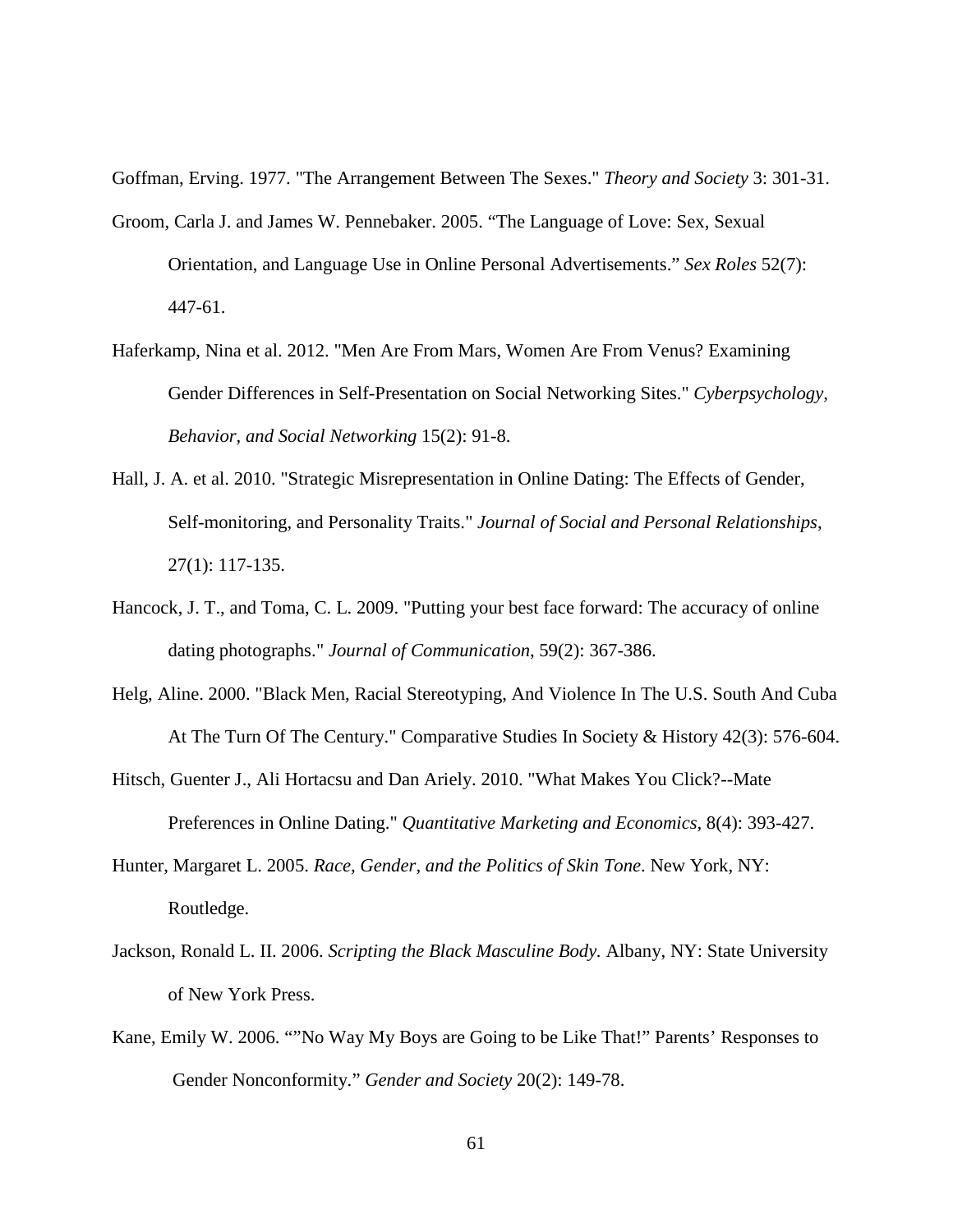- Kimmel, Michael. 2008. *Guyland: The Perilous World Where Boys Become Men.* New York: HarperCollins Publishers.
- Latinsky, Andrew. 2012. "Public Presentations of Gendered Bodies: A Look at Gay and Lesbian Online Dating Profiles." *Sociation Today* 10(2).
- Lawson, Helene M. and Kira Leck. 2006. "Dynamics of Internet Dating." *Social Science Computer Review* 24(2):189-208
- Marecek, J. J., S. E. S. Finn and M. M. Cardell. 1982. "Gender Roles in the Relationships of Lesbians and Gay Men." *Journal of Homosexuality* 8(2):45-49
- Martin, Karin. 1998. "Becoming a Gendered Body: Practices of Preschools" *American Sociological Review* 63: 494-511
- Match.com via IACA advertising. Align Your Brand with the Leading US Relationship site. Retrieved on October 15th, 2011. http://www.libertyadvertising.com/pdf/Match percent20Overview percent20One percent20Sheet.pdf
- Match.com IAC/INTERACTIVECORP Form 10-K. United States Security and Exchange Commission. Fiscal year ending in December 31, 2009. Retrieved 2012-04-08. http://ir.iac.com/secfiling.cfm?filingID=1047469-10-1538.
- Messner, Michael. 2000. "Barbie Girls Versus Sea Monsters: Children Constructing Gender." *Gender & Society* 16: 765-84.
- Moulton, John L., III. and Carolyn Adams-Price. 1997. "Homosexuality, Heterosexuality, and Cross-Dressing: Perceptions of Gender Discordant Behavior." *Sex Roles* 37(5-6):441-50. Moore, Mignon R. 2011. *Invisible Families*. Los Angeles, CA: University of California Press.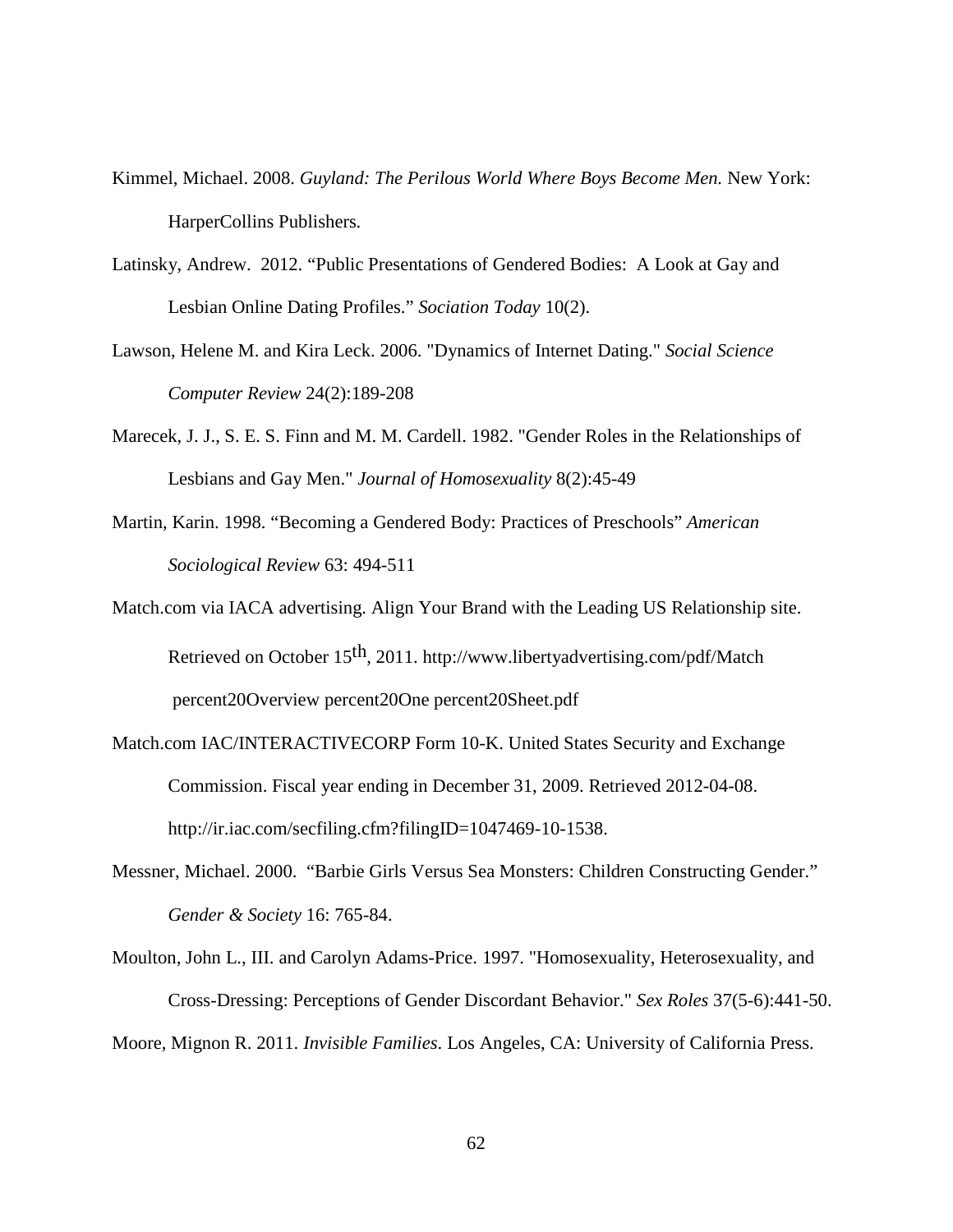Mustanski, Brian, Michael E. Newcomb, and Elise M. Clerkin. 2011. "Relationship Characteristics and Sexual Risk-taking in Young Men Who Have Sex with Men." *Health Psychol* 30(5): 596-605.

- Oakenfull, Gilian. 2007. "Effects of Gay Identity, Gender and Explicitness of Advertising Imagery on Gay Responses to Advertising." Journal of Homosexuality 53(4): 49-69.
- Reynolds, Robert. 2008. "Imagining Gay Life in the Internet Age or Why I Don't Internet Date." *International Journal of Emerging Technologies and Society* 6(1): 2-13.
- Roberts, Dorothy. 1997. *Killing the Black Body: Race, Reproduction, and the Meaning of Liberty.* New York, NY: Random House.
- Robnett, Belinda and Cynthia Feliciano. 2011. "Patterns of Racial-Ethnic Exclusion by Internet Daters." *Social Forces* 89(3): 807-28.
- Sautter, Jessica M., Rebecca M. Tippett and S. P. Morgan. 2010. "The Social Demography of Internet Dating in the United States." *Social Science Quarterly* 91(2): 554-75
- Sender, Katherine. 2003. "Sex Sells: Sex, Class, and Taste in Commercial Gay and Lesbian Media." *GLQ* 3(9): 331-65.
- Shechory, Mally and Riva Ziv. 2007. "Relationships between Gender Role Attitudes, Role Division, and Perception of Equity among Heterosexual, Gay and Lesbian Couples." *Sex Roles: A Journal of Research* 56(9-10): 629-38
- Shimizu, Celine P. 2007. *The Hypersexuality of Race: Performing Asian/American Woman on Screen and Scene.* Durham, NC: Duke University Press.

Stephens, Evelyn P. 1973. "Machismo and Marianismo" *Society* 10(6): 57-63.